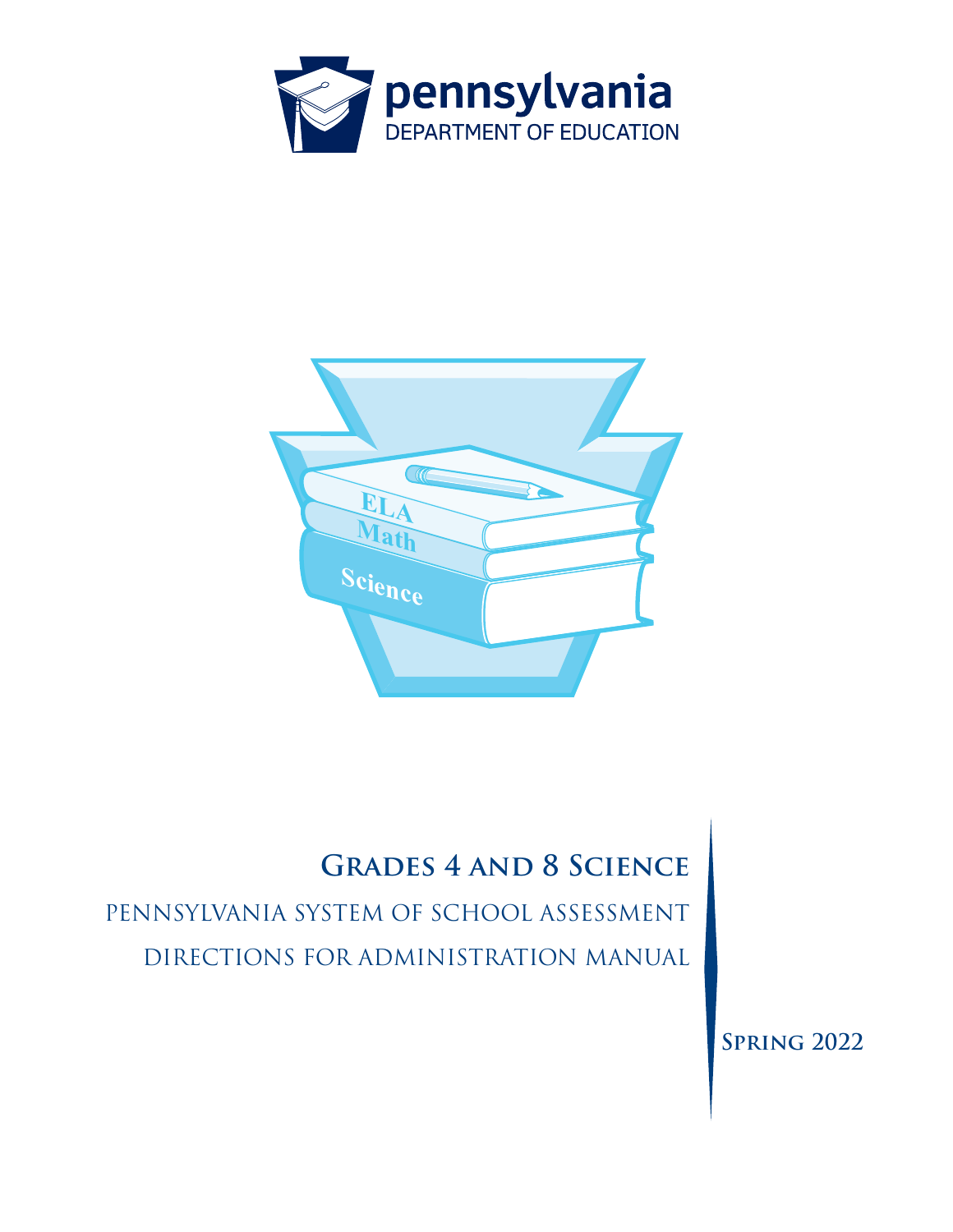## **PSSA SCIENCE**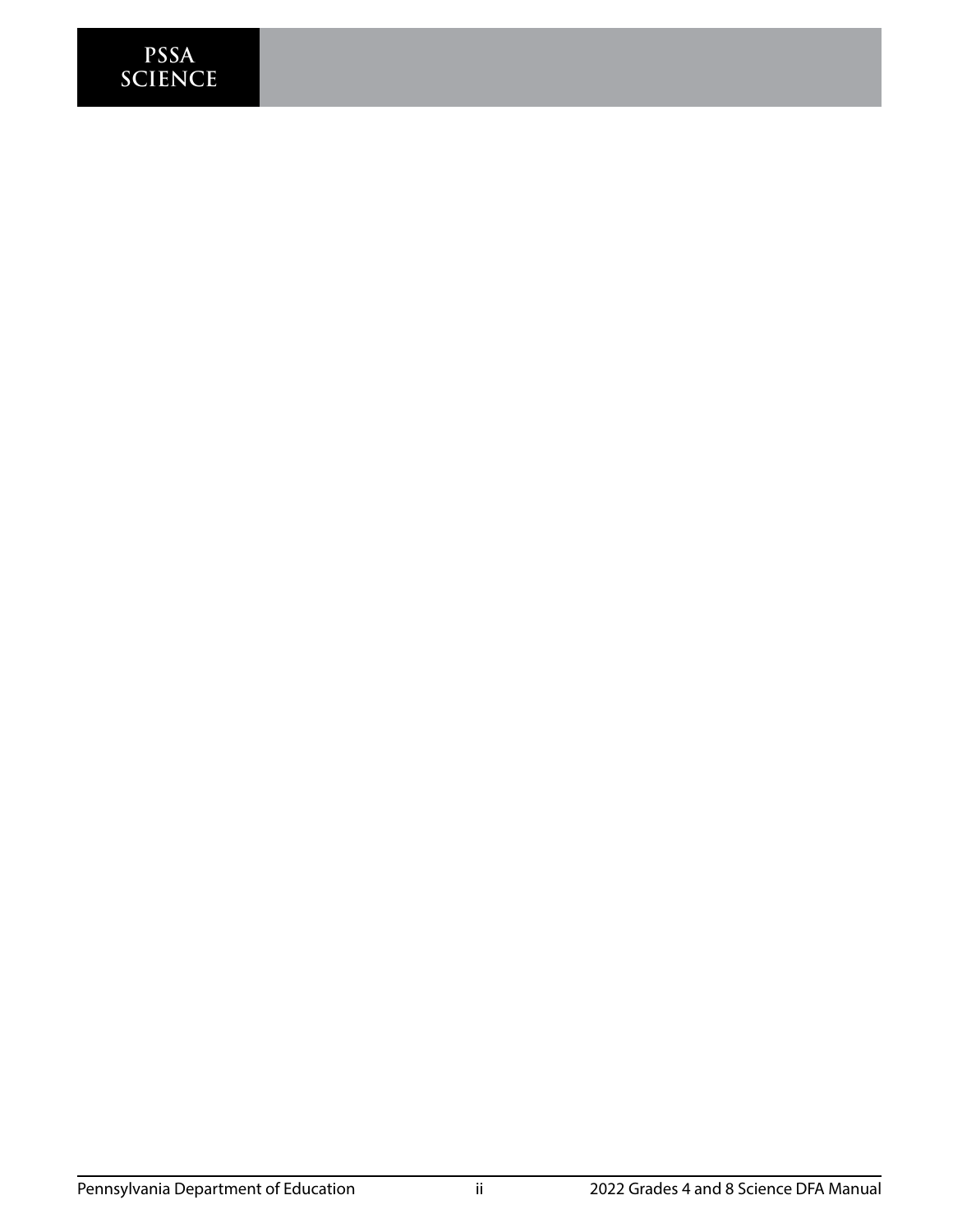## TABLE OF CONTENTS

PSSA<br>SCIENCE

|                |                                                                   | 1              |
|----------------|-------------------------------------------------------------------|----------------|
| B.             |                                                                   | $\overline{2}$ |
|                |                                                                   | 4              |
|                |                                                                   | 4              |
| B.             | Follow the Exam Schedule Set by the School Assessment Coordinator | $\overline{4}$ |
| $\mathsf{C}$ . |                                                                   | 5              |
| D.             |                                                                   | 6              |
| Е.             |                                                                   | 8              |
| F.             |                                                                   | 9              |
| G.             |                                                                   | 9              |
| Н.             |                                                                   | 10             |
|                |                                                                   | 10             |
|                |                                                                   | 11             |
| K.             |                                                                   | 11             |
|                |                                                                   | 11             |
|                |                                                                   | 12             |
| N.             |                                                                   | 13             |
|                | PART III: DIRECTIONS FOR ADMINISTERING THE ASSESSMENT             | 14             |
|                |                                                                   | 14             |
| B.             | Reviewing Barcode (District/School or Student Precode) Labels     | 15             |
|                |                                                                   | 16             |
| D.             |                                                                   | 21             |
|                |                                                                   | 26             |
|                |                                                                   | 26             |
| B.             |                                                                   | 26             |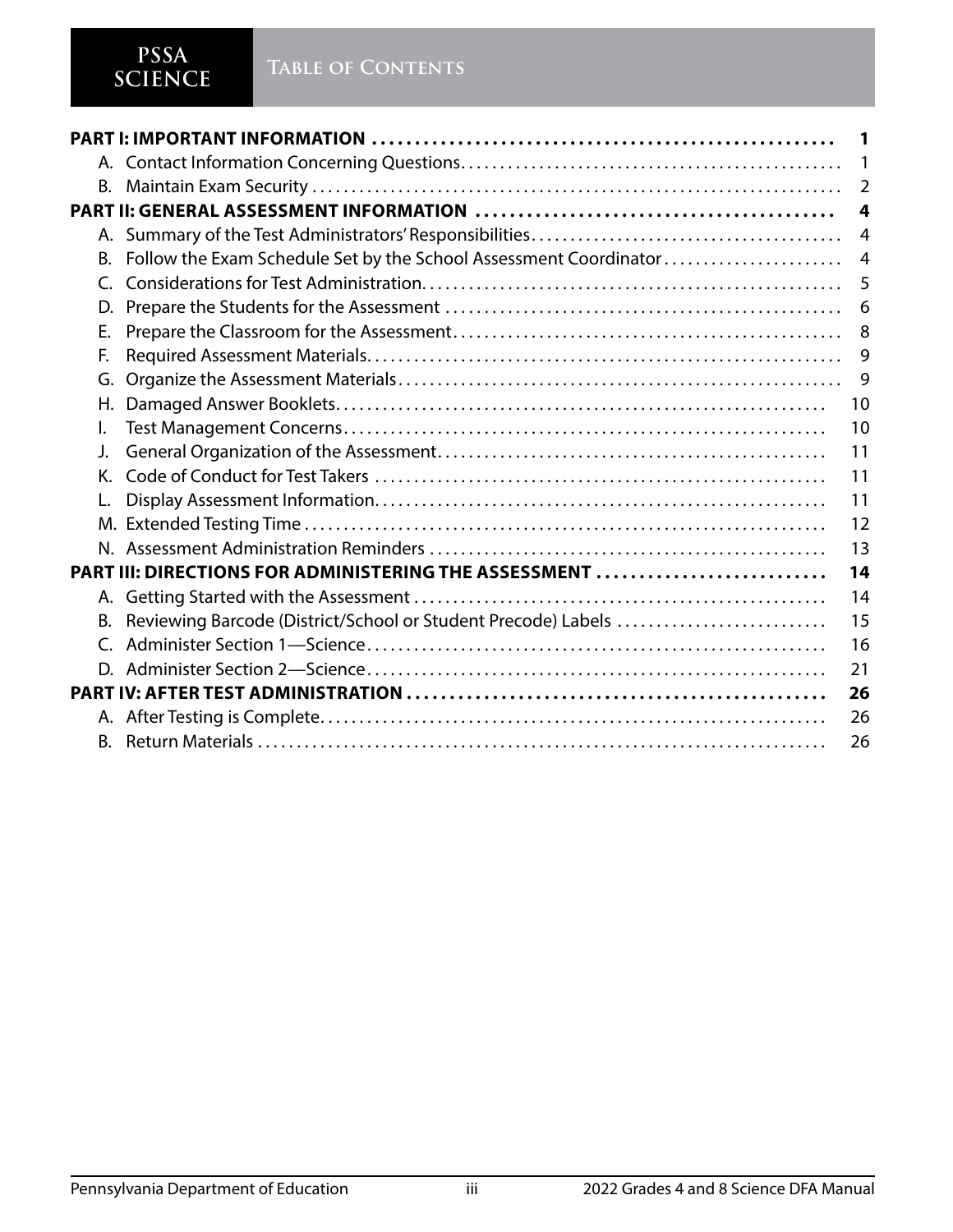## **APPENDICES**

| Appendix B: PSSA Test Security Certification (Test Administrator and Proctor) 39 |  |
|----------------------------------------------------------------------------------|--|
|                                                                                  |  |
|                                                                                  |  |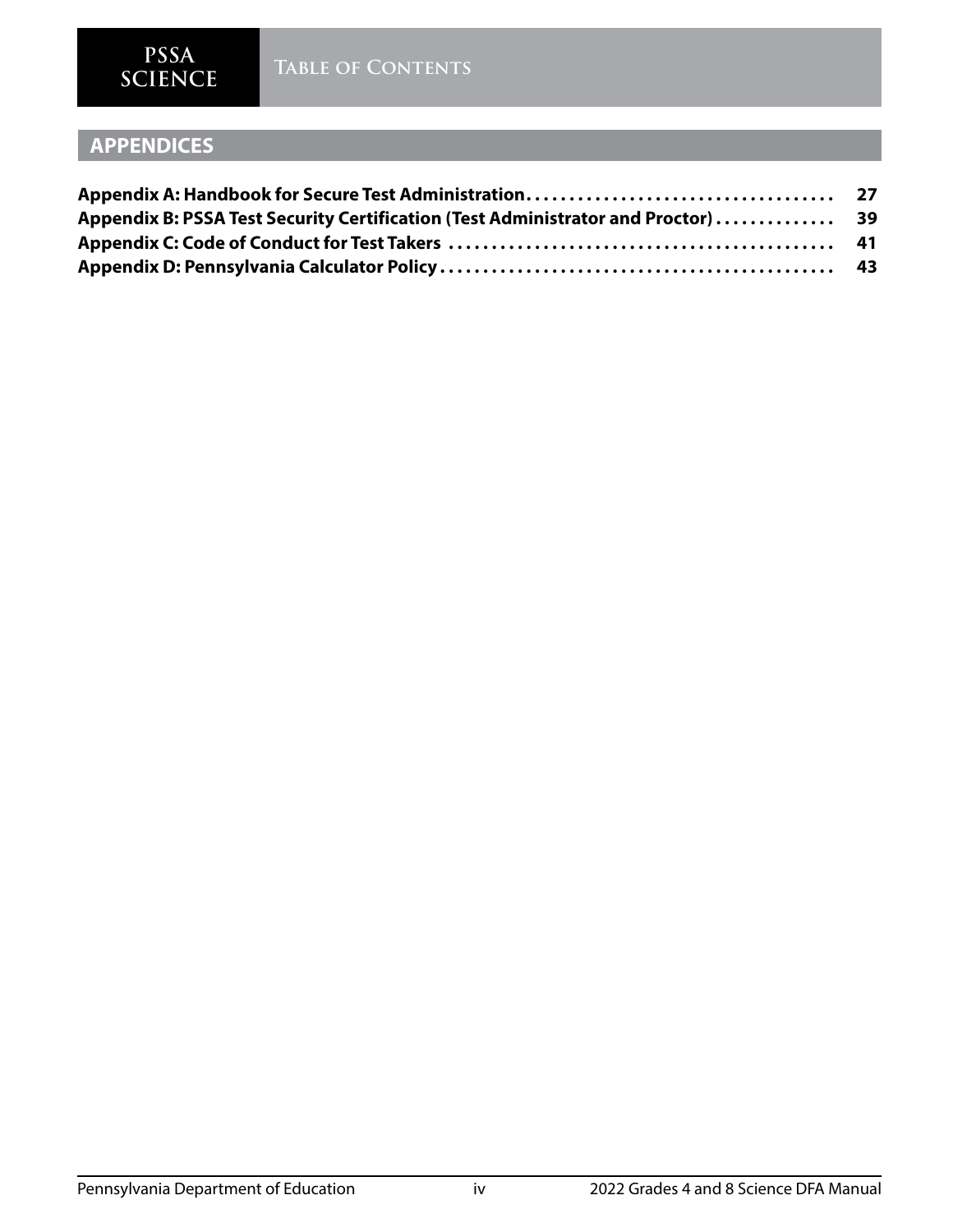<span id="page-4-0"></span>This manual is to be used for the administration of the **Spring 2022 PSSA Science Assessment**. This manual provides the Test Administrator (TA) with directions that will ensure a standard assessment environment in schools throughout the Commonwealth of Pennsylvania. The administration of this exam may differ from other assessments the TA has given; therefore, **TAs are to become thoroughly familiar with this manual and the procedures for administering the Science Assessment before the testing window, May 2 through 13, 2022**.

## **A. Contact Information Concerning Questions**

| <b>Topic or Subject</b>                                                                                                                                                                                            | <b>Contact Person / Telephone</b>  | <b>Email Address</b>                          |
|--------------------------------------------------------------------------------------------------------------------------------------------------------------------------------------------------------------------|------------------------------------|-----------------------------------------------|
| <b>Opting Out of Testing</b>                                                                                                                                                                                       | Brian Truesdale - 717-214-5433     | btruesdale@pa.gov                             |
| <b>Testing Irregularities and General</b><br><b>Testing Questions</b>                                                                                                                                              | Jay Gift - 717-783-1144            | rgift@pa.gov                                  |
| ELA, Testing Accommodations<br>(IEP and 504, Regular Education)                                                                                                                                                    | Diane Simaska - 717-346-8064       | dsimaska@pa.gov                               |
| ELA, Keystone Exam Literature,<br>EL Accommodations, General<br><b>Testing Questions</b>                                                                                                                           | Rebekah Baum-Leaman - 717-783-6538 | rbaumleama@pa.gov                             |
| Math, Keystone Exam Algebra I and<br><b>General Testing Questions</b>                                                                                                                                              | Diane Simaska - 717-346-8064       | dsimaska@pa.gov                               |
| Science, Keystone Exam Biology,<br>Notify Changes in Testing Dates<br>and/or Times, Testing Window<br>Exceptions, Bodily Fluids on Test<br>Materials, and Cell Phone Issues not<br><b>Related to Test Security</b> | Craig Weller - 717-525-5825        | crweller@pa.gov                               |
| <b>DRC PA Customer Service</b>                                                                                                                                                                                     | 800-451-7849                       | PACustomerService@<br>DataRecognitionCorp.com |
| Test Security/Irregularities - Please<br>use the email for a more rapid and<br>efficient response                                                                                                                  | 844-418-1651                       | ra-edirregularities@pa.gov                    |
| General PSSA and Keystone Exam<br><b>Testing Questions</b>                                                                                                                                                         |                                    | ra-edirregularities@pa.gov                    |

If a test security violation is suspected, contact the SAC immediately. If you believe the SAC may have involvement in the violation, immediately contact PDE directly at [ra-edirregularities@pa.gov](mailto:ra-edirregularities%40pa.gov?subject=) or 844-418-1651. Sending an email with a detailed subject line will provide a faster response from PDE than calling the toll-free number. Please ensure that you only utilize the email account or telephone number provided here. If you need assistance with items other than security/irregularities, please contact the correct individual listed in the table above.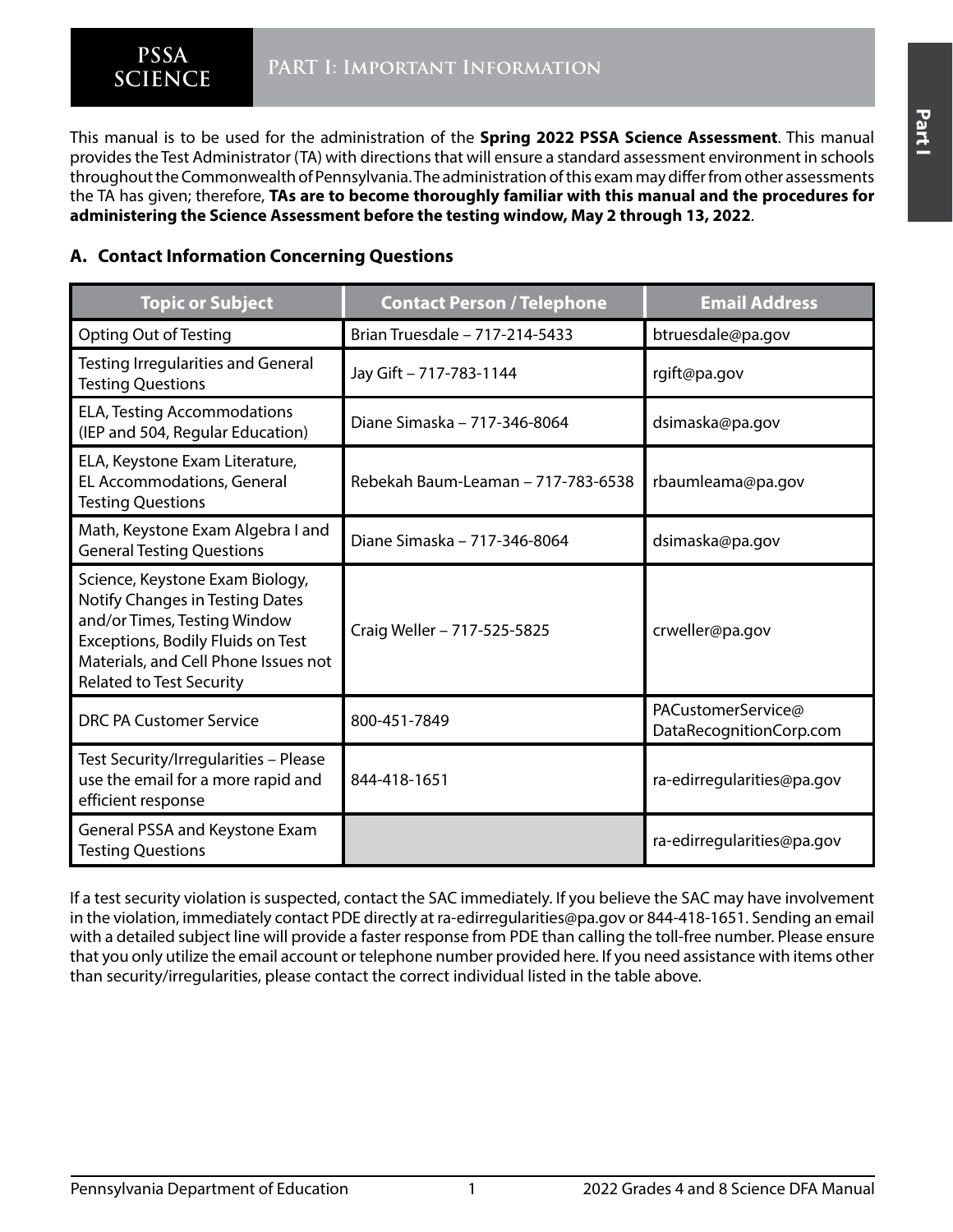#### **B.** Maintain Exam Security

The PSSAs are a measure of individual student achievement conducted by the Pennsylvania Department of Education (PDE). Any deviation from the exam procedures outlined in this manual (including, but not limited to, group work, teacher coaching, teaching or releasing of the performance tasks or exam questions, using old, non-released Pennsylvania assessment items as preparation tools, etc.) is strictly prohibited and is considered a violation of exam security. (This prohibition does not include the use of the PSSA Item and Scoring Samplers available on PDE's website.) Those individuals who divulge exam questions, falsify student scores, or compromise the integrity of the state assessment system in any manner will be subject to professional disciplinary action under the Professional Educator Discipline Act, 24 P.S. § 2070.1a et seq, including a private reprimand, a public reprimand, a suspension of their teaching certificate(s), a revocation of their teaching certificate(s), and/or a suspension or prohibition from being employed by a charter school. In this regard, an educator is any individual who holds public or private academic school certification and all charter and cyber charter school staff members and contracted educational providers who would be required to hold certification if they served in a traditional public school.

In order to ensure the validity and security of the PSSA, all TAs and Proctors should read and understand the *Handbook for Secure Test Administration*. The *Handbook for Secure Test Administration* is [Appendix A](#page-30-0) of this manual; this document can also be found in the *Handbook for Assessment Coordinators* posted on the PDE website:

*[www.education.pa.gov](http://www.education.pa.gov)* [Roll over 'Data and Reporting' in the menu at the top of the page. Select 'Assessment and Accountability.' Click on the link that reads 'PSSA - PA System of School Assessment.' Then click on 'Administration Materials' on the right side of the screen.]

Students may not discuss, disseminate, or otherwise reveal the assessment content to others. This includes talking with others about questions on the test during or after the test. Students will be subject to discipline based on the LEA's policy and procedures. Students should be assured that they may discuss the testing process or issues of concern with their parents/guardians.

#### **1. Test Security**

- **a.** TAs must complete the online Pennsylvania State Test Administration Training (PSTAT), found at *[www.pstattraining.net](http://www.pstattraining.net)*, once every school year for which they are a TA or proctor. The PSTAT must be completed prior to working on any PSSA tasks.
- **b.** District Assessment Coordinators (DACs), School Assessment Coordinators (SACs), TAs, Principals, and all other individuals who are involved in this assessment program must maintain the security of all exam materials. Together, they share the responsibility for ensuring that all exam materials and student responses are handled securely, confidentially, and in accordance with security mandates and other general procedures. These include, but are not limited to, the following:
	- **i.** Except where allowed by a specific written accommodation, only students being tested are allowed to view the content of the exam materials.
	- **ii.** No secure materials from the assessment may be copied, photographed, or recorded in any manner.
	- **iii.** Student responses must not be reviewed for accuracy or completeness by anyone other than the student.
	- **iv.** Students may not review responses at any time other than during the administration of a test.
- **c .** It is required that TAs, Proctors, and any other individual who handles secure assessment materials must read, sign, and date a *PSSA Test Security Certification (Test Administrator and Proctor)*. The *PSSA Test Security Certification (Test Administrator and Proctor)* must be signed **after** the assessments have been administered.

<span id="page-5-0"></span>**Part I**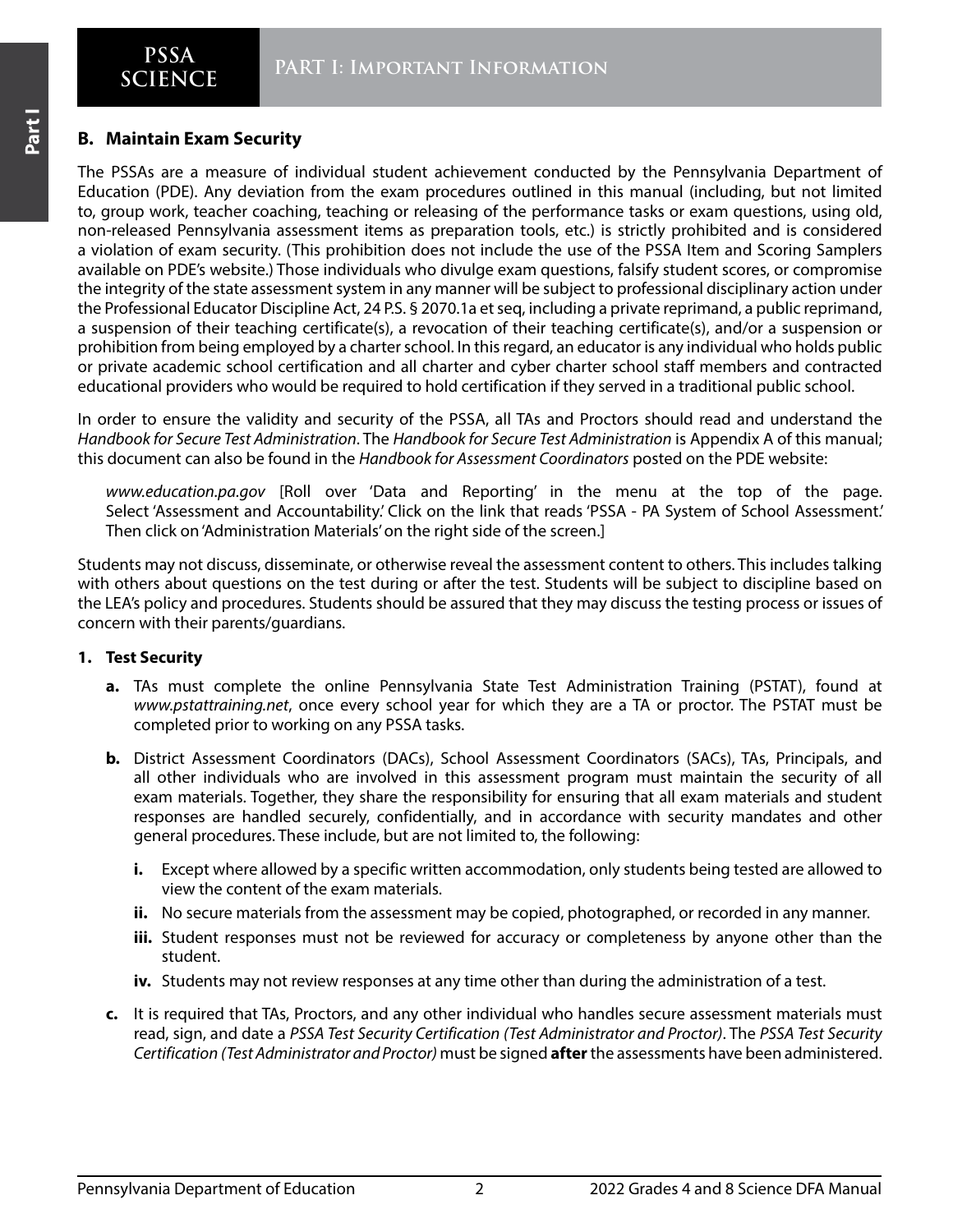## **2 . Reporting Irregularities**

**If a test security violation is suspected, contact the SAC immediately . If you believe the SAC may have involvement in the violation, immediately contact PDE directly at [ra-edirregularities@pa .gov](mailto:ra-edirregularities%40pa.gov?subject=) or 844-418-1651 . Sending an email with a detailed subject line will provide a faster response from PDE than calling the toll-free number . Please ensure that you only utilize the email account or telephone number provided here .**

## **3 . Avoiding Inappropriate Test-Taking Strategies**

Every answer booklet will be processed by scanners that detect pencil marks. As such, it is not appropriate to have students taking a paper assessment eliminate answers by striking through an answer bubble or by bubbling multiple answers and later erasing. Students who mark their answers in the test booklet initially must remember to mark their final response in the answer booklet. Students must not discuss, disseminate, or otherwise reveal the assessment content to others.

## **4 . Storing Secure Materials**

All answer booklets and test booklets (and test tickets for online assessments) are considered secure materials and must be kept in a preselected, locked, secure storage area at both the district and school levels. Secure materials must never be left unattended or in open areas. TAs must not be given access to secure test materials before the administration day. TAs should only be given access to secure test materials immediately preceding test administration. **It is mandatory that school districts utilize a sign-out/sign-in sheet for distribution and collection of secure test materials .** It is recommended that TAs count the number of test booklets and answer booklets received and returned in the presence of the SAC or the SAC's designee.

- **a.** The *Directions for Administration Manuals* are not considered secure test materials and should be provided to TAs prior to the assessment for review.
- **b .** Each student taking the PSSA will receive **one test booklet and one answer booklet per subject**.
- **c .** Scratch paper and any other paper on which students have written is considered secure and must be collected at the end of each testing session to be destroyed by the SAC or the SAC's designee.

**All secure testing materials must be inventoried, counted, and returned immediately to the SAC or the SAC's designee after testing is completed . Individual restroom breaks during testing are permitted but require monitoring . Materials must be kept secure after each testing session and prior to shipping to**  DRC.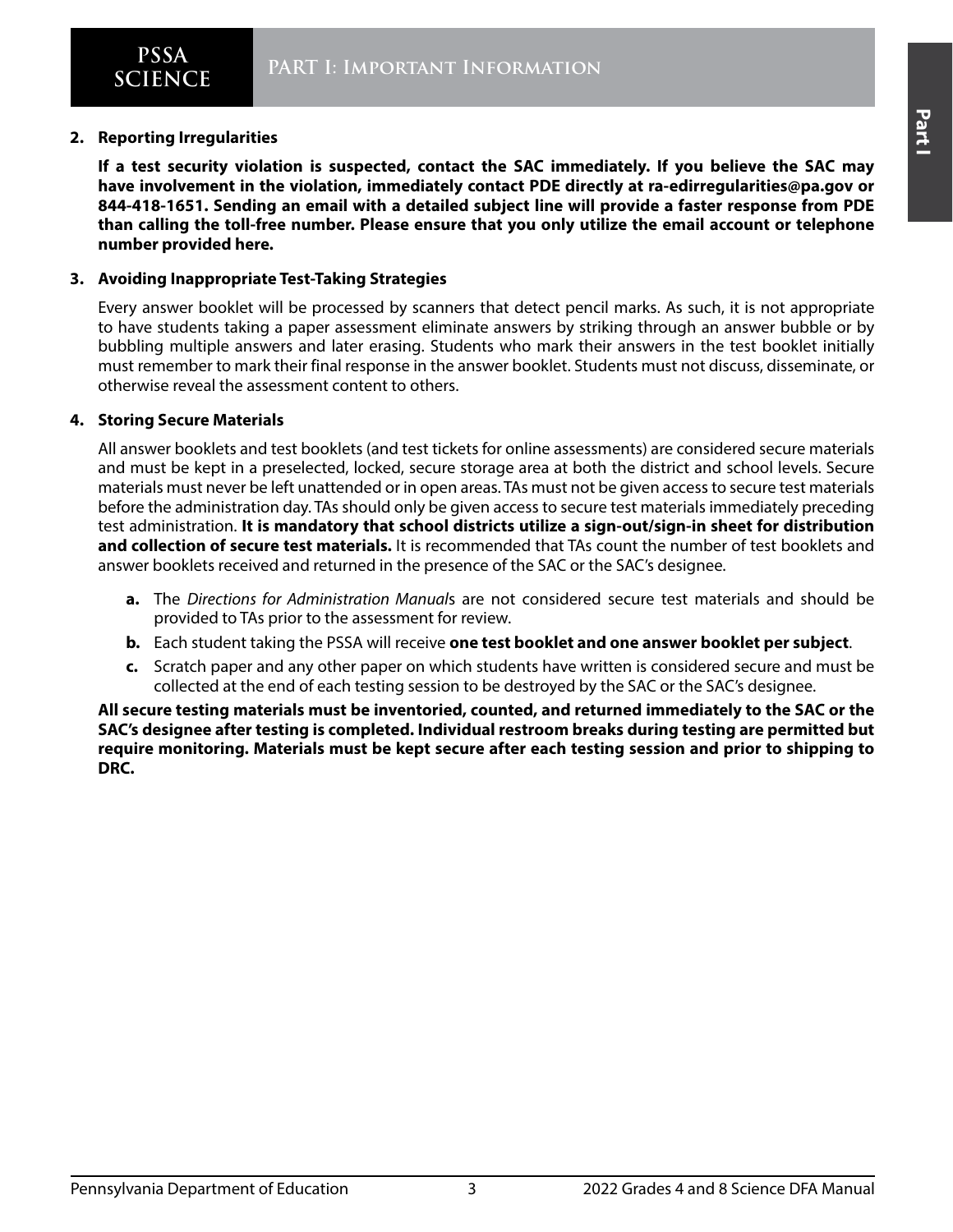#### <span id="page-7-0"></span>**A . Summary of the Test Administrators' Responsibilities**

- **1 .** Complete the Pennsylvania State Test Administration Training (PSTAT) online module, prior to working as a TA/Proctor, one time per school year (this satisfies both the PSSA and Keystone Exam requirement for the school year).
- **2 .** Become familiar with the exam administration procedures provided in this manual, the *Directions for Administration Manual*.
- **3.** Receive student assessment materials from the SAC immediately prior to the testing session on the day during which you are scheduled to be a TA (or Proctor) for the PSSA Grades 4 and 8 Science Assessments.
- **4 .** Alert the SAC if any student information on the label or bubbled in is incorrect and needs to be changed.
- **5.** Look at the back cover of each answer booklet and ensure that your initials are correctly bubbled in the Test Administrator Initials fields. Some schools may have TAs bubble in the Test Administrator initials, and other schools may have bubbled in the Test Administrator initials. If incorrect or missing, alert your SAC.
- **6 .** Distribute test booklets and answer booklets to students at the time of the assessment, making certain that form numbers match.
- **7 .** Read the directions for administration to students at the start and end of each PSSA assessment for which you are a TA.
- **8 .** Actively monitor the assessment environment during the scheduled testing time. Actively monitoring is monitoring the administration of the assessment and nothing else.
- **9.** Collect, account for (including counting the number received and returned), and return all student assessment materials to the SAC or the SAC's designee at the end of each assessment session.
- **10.** Return the reference sheet (scoring guidelines), all scratch paper, and any other paper on which students have written to the SAC or the SAC's designee at the end of each assessment session.
- **11 .** Review, understand, and return the signed and dated *PSSA Test Security Certification (Test Administrator and Proctor)* to the SAC at the end of the final PSSA administration for which you are a TA or Proctor.

#### **B . Follow the Exam Schedule Set by the School Assessment Coordinator**

The Spring 2022 Science Assessment must be administered within the PDE-designated testing window on the dates assigned by the SAC. The assessment consists of **two sections**. **The sections must be administered in the sequence in which they are printed** in the booklet. It is possible to combine the sections as a single testing session. The SAC must discuss the schedule with TAs at least one week prior to the assessment dates. See "General Organization of the Assessment" on [page 11](#page-14-1) of this manual for more information on administration and testing times.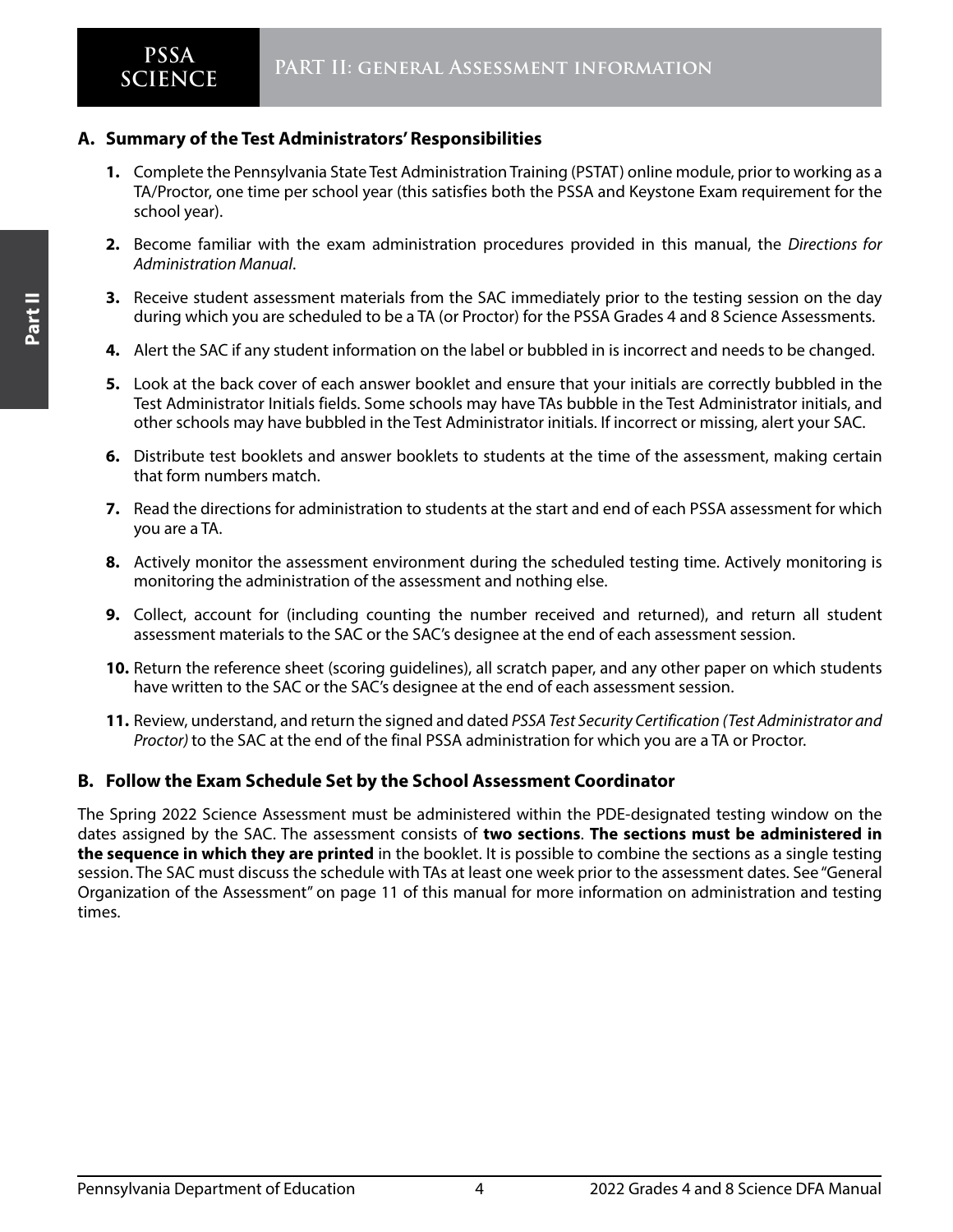#### **C . Considerations for Test Administration**

<span id="page-8-0"></span>PSSA<br>Science

The procedures listed below must be followed prior to administering the Spring 2022 Science Assessment. This assessment includes procedures that students may not have encountered before.

- **1 .** The SAC will receive a *PSSA Handbook for Assessment Coordinators* that provides additional, detailed information about the assessment. This document is also posted on these portals:
	- **a .** *<https://pa.drcedirect.com>* [Click on the applications drop-down and select 'General Information.' Then select 'Documents.']
	- **b.** *[www.education.pa.gov](http://www.education.pa.gov)* [Roll over 'Data and Reporting' in the menu at the top of the page. Select 'Assessment and Accountability.' Click on the link that reads 'PSSA - PA System of School Assessment.' Then click on 'Administration Materials' on the right side of the screen.]
- **2 .** The entire Grades 4 and 8 Science *Directions for Administration Manual* must be read in advance in order to become familiar with the procedures for administering the assessment. Prior to the assessment administration, the TA must do the following:
	- **a.** Become familiar with the assessment schedule and the procedures for allowing extended testing time.
	- **b.** Follow the direction of the SAC for maintaining test security.
	- **c .** Plan sufficient time for distribution and collection of materials.
	- **d.** Arrange student seating to prevent student interaction during the assessment sessions.
	- **e .** Post a "**Testing—Do Not Disturb**" sign on the door(s) to the classroom to indicate that an assessment session is taking place.
- **3 .** Student Precode Labels are supplied for most students; however, if any student does not have a Student Precode Label, a District/School Label must be used.
- **4 .** Prior to the assessment, ensure that all answer booklets have a barcode label affixed. For those booklets that have a District/School Label, rather than a Student Precode Label, ensure that the SAC or the SAC's designee has bubbled in all appropriate information on pages 1 and 2 (see "Reviewing Barcode (District/ School or Student Precode) Labels" on [page 15](#page-18-1) of this document).
- **5.** Prior to the assessment, be aware of test accommodations that are outlined in the current PSSA and Keystone *Accommodations Guidelines* and in the current *Accommodations Guidelines for English Learners* (ELs) (e.g., "Test Administrator transcribed student responses," "Extended time"). These documents are posted on the following portals:
	- **a.** *<https://pa.drcedirect.com>* [Click on the applications drop-down and select 'General Information.' Then select 'Documents.']
	- **b.** *[www.education.pa.gov](http://www.education.pa.gov)* [Roll over 'Data and Reporting' in the menu at the top of the page. Select 'Assessment and Accountability.' Then click on the link that reads 'PSSA - PA System of School Assessment.' Then click on 'Testing Information' on the right side of the screen.]

**Note:** Any student, regardless of IEP status, may have a word, phrase, or test item read aloud upon request. If the student has a documented need for more than an occasional word, phrase, or test item to be read aloud, the SAC or SAC's designee must fill in the bubble next to "Some test items/questions read aloud" under "Student used the following Presentation Accommodations" on page 3 of the student's answer booklet. However, it is only appropriate to read all test items aloud if this practice is documented as an accommodation. If reading the entire assessment is used as an accommodation, the SAC or SAC's designee must fill in the bubble next to "All test items/questions read aloud" under "Student used the following Presentation Accommodations" on page 3 of the student's answer booklet. TAs must follow the read-aloud guidelines when administering the PSSA assessment.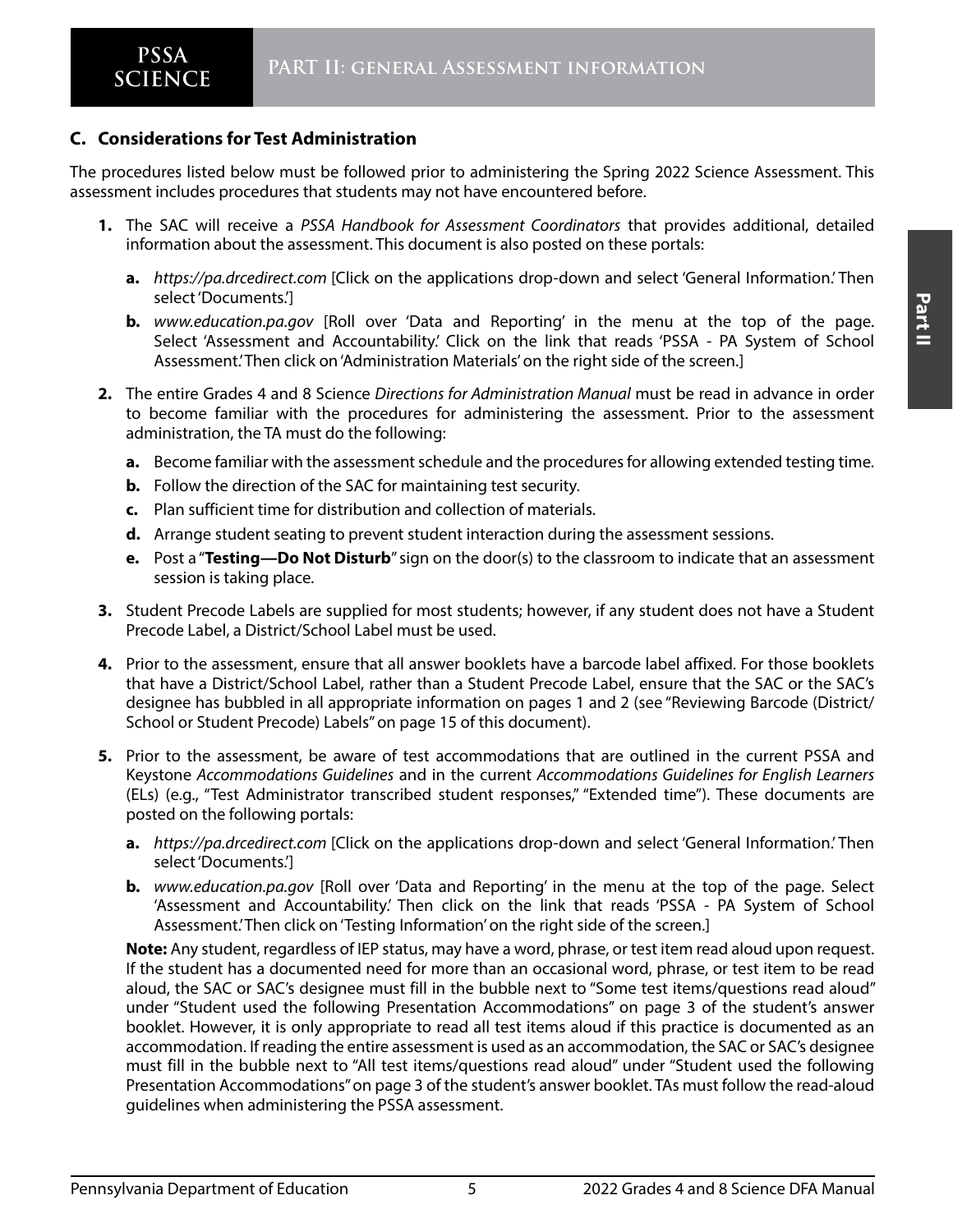<span id="page-9-0"></span>

Not all accommodations that are provided on a day-to-day basis in the classroom are approved for use with the PSSA; however, all accommodations in IEPs or 504 Plans must be considered when planning for the administration of the PSSA.

- **6 .** A form number is on the front cover of each answer booklet and each test booklet. For the Spring 2022 Science Assessment, there are twelve (12) forms labeled 01 through 12. Students must use an answer booklet and a test booklet with the same form-number designation.
- **7 .** Review, understand, and return the signed and dated *PSSA Test Security Certification (Test Administrator and Proctor)* to the SAC at the end of the final PSSA administration for which you are a TA or Proctor. It is found in [Appendix B.](#page-42-0) Contact your SAC if you need more information.
- **8 . If a test security violation is suspected, contact the SAC immediately . If you believe the SAC may have involvement in the violation, immediately contact PDE directly at [ra-edirregularities@pa .gov](mailto:ra-edirregularities%40pa.gov?subject=) or 844-418-1651 . Sending an email with a detailed subject line will provide a faster response from the PDE than calling the toll-free number . Please ensure that you only utilize the email account or telephone number provided here .**

#### **D. Prepare the Students for the Assessment**

- **1 .** Inform students in advance of the schedule for the assessment sessions, as communicated by the SAC or the SAC's designee.
- 2. Students are not permitted to have cell phones, cameras, smartphones, smartwatches, earbuds, or any other unapproved electronic devices in their possession during the administration of the assessment. Students **must** be informed of this policy in advance and should be encouraged to leave such items at home on administration days. **The TA must collect all such devices prior to distributing assessment materials .**
- **3 .** PDE encourages districts and schools to inform students before testing begins of the locally determined ramifications/sanctions for student misconduct during the PSSA assessments. This includes, but is not limited to, discipline associated with cheating, sharing, and/or reproduction of test content.
- **4 .** Discuss the *Code of Conduct for Test Takers*, which is in [Appendix C](#page-44-0) of this manual and is also found in the PSSA *Handbook for Assessment Coordinators*, with all students prior to the scheduled exam time. It is essential that students understand the importance of each point in the *Code of Conduct for Test Takers* before testing begins. Prior to the administration, students must fill in the appropriate bubble indicating that they understand the *Code of Conduct for Test Takers* that their TA (or other school personnel) has reviewed with them. TAs should answer any questions that students have to ensure that all students understand this code of conduct. Students should be assured that they may discuss the testing process or issues of concern with their parents/guardians.
- **5 .** Students may **not** use a dictionary or a thesaurus for any part of this assessment. **Note:** An exception is made for English Learners (ELs) taking any portion of the assessment. They may use word-to-word bilingual/translation dictionaries that translate native language to English or English to native language. If an EL student is using this accommodation, the TA must inform the SAC, and the SAC must record the use in the student's answer booklet. Bilingual/translation dictionaries that include word definitions or pictures are not allowed.
- **6 .** Students must use a No. 2 pencil; an ink pen may **not** be used.
- **7 .** Students may highlight, underline, and make notes or comments in the test booklet or on scratch paper, but they must write their answers in the answer booklet. All scratch paper and any other paper on which students have written must be collected and returned to the SAC. **Students must not use highlighters on the answer bubbles .**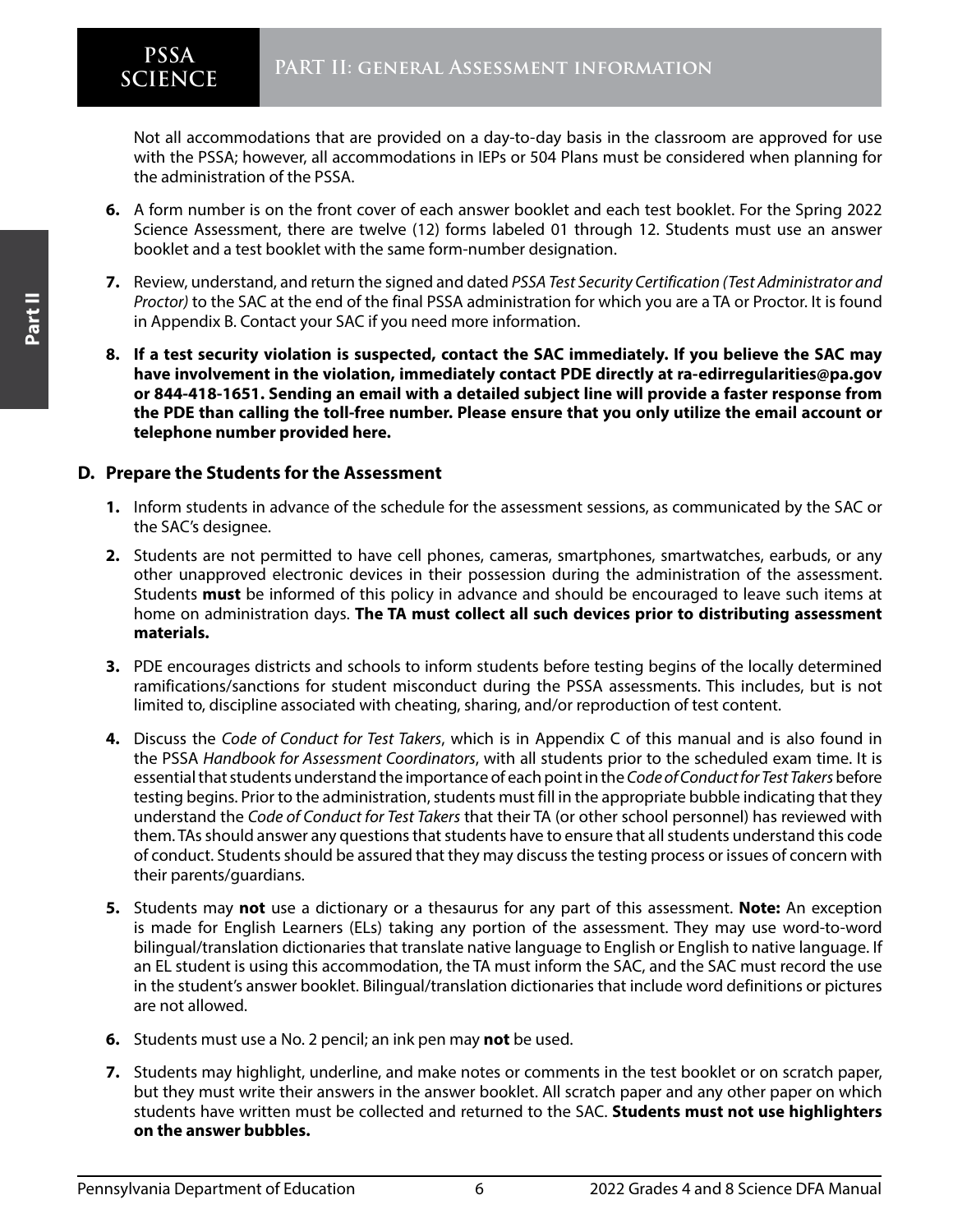- **8 .** Students should not make any extraneous marks on or near the answer bubbles (e.g., crossing out answers believed to be incorrect or marking multiple answers thought to be correct). Students should completely erase any extraneous marks.
- **9.** The Science Assessment includes questions that require students to select from four possible answers. These multiple-choice questions and answer choices are found in the test booklet. Students will read each question and record their answers in the spaces provided **in their answer booklets only . Responses written or marked in the test booklet or on scratch paper and any other paper on which students have written will not be scored .**
- **10.** The Science Assessment also includes questions that require students to write a response (open-ended questions). These questions appear in the answer booklet only. Students will read each question and will write their responses in the spaces provided **in the answer booklet only . Responses written in the test booklet or on scratch paper and any other paper will not be scored .**
- **11. GRADE 8 ONLY:** The Science Assessment also includes multiple-choice questions associated with a science scenario.
	- **a.** Scenarios utilize content-rich stimuli (text, graphics, charts, tables, etc.) and are specifically aligned to the Pennsylvania educator-developed Eligible Content.
	- **b.** Science scenarios address connections between multi-disciplinary and interdisciplinary content domains (e.g., creating stronger connections between Nature of Science and Science content).
	- **c .** When answering scenario stimuli based questions, students are required to use their content knowledge and science process skills. That is, some of the scenario questions require that students use content knowledge to answer content-based questions, and other scenario questions require that students process pertinent information to answer questions from the scenario.
- **12 .** Students may use calculators for the Science Assessment, including graphing calculators, provided the calculator meets the guidelines in the *Pennsylvania Calculator Policy*. However, calculators are not mandatory. If your students have access to calculators and know how to use them, using them during the assessment would be appropriate. If students do not have calculators and the school has not made them available, students can respond to the tasks successfully without them.

Note: Students may not share their calculators during the assessment. All calculators must be cleared of all stored information and programs that are not factory installed before and after they are used on any state exam. The calculator memory must be cleared by the TA after the PSSA is completed. For more information, see the *Pennsylvania Calculator Policy*, found in [Appendix D](#page-46-0) of this manual. This document is also posted on these portals:

- **a.** *<https://pa.drcedirect.com>* [Click on the applications drop-down and select 'General Information.' Then select 'Documents.']
- **b.** *[www.education.pa.gov](http://www.education.pa.gov)* [Roll over 'Data and Reporting' in the menu at the top of the page. Select 'Assessment and Accountability.' Then click on the link that reads 'PSSA - PA System of School Assessment.' Then click on 'Mathematics' on the right side of the screen. The calculator policy link is found under "Mathematics Resources".]

**PSSA**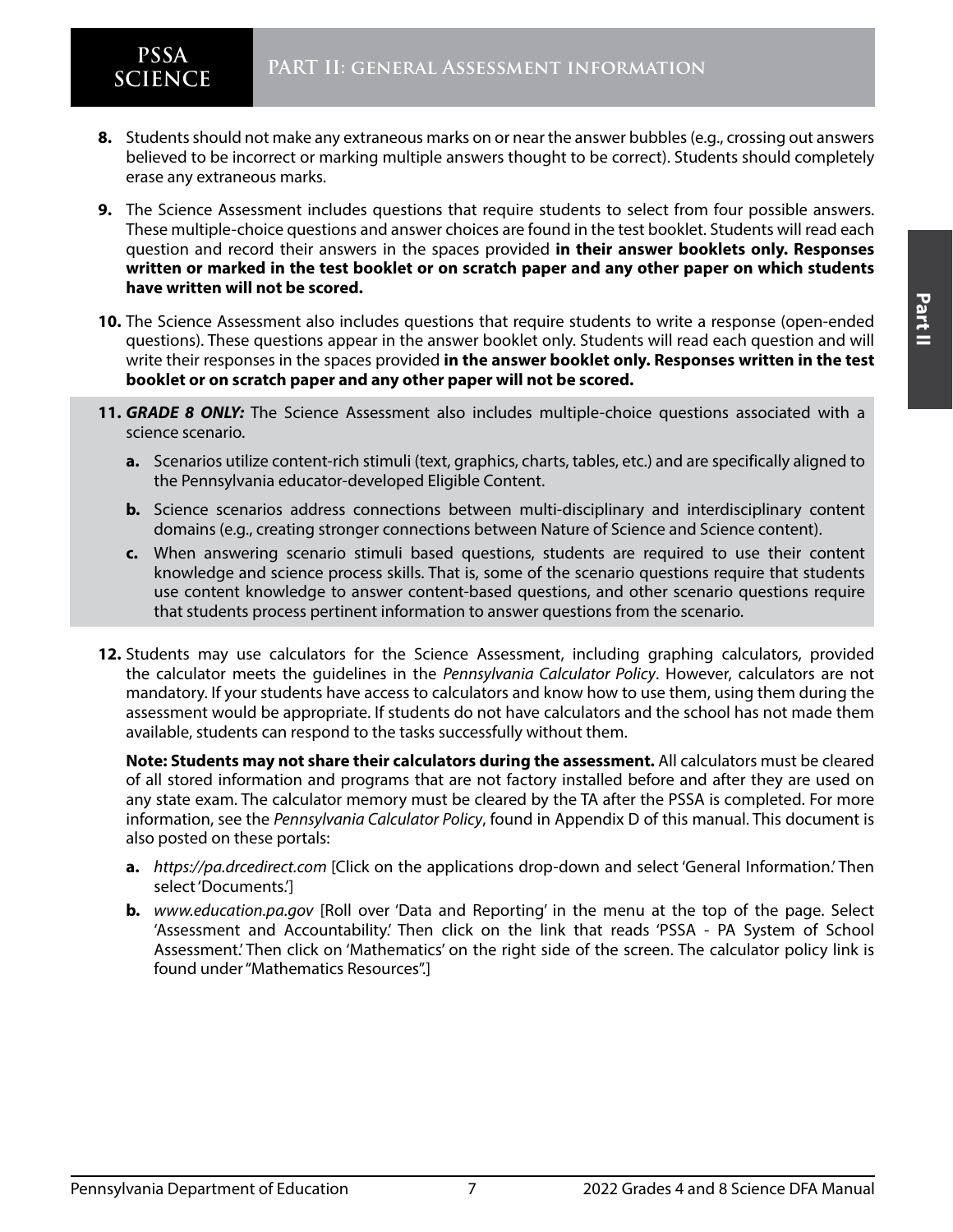<span id="page-11-0"></span>

| <b>Students are permitted to</b>                                                                                                                                                                                                                                                                                                                                                                                         | <b>Students are NOT permitted to</b>                                                                                                                                                                                                                                                                                                                                                                                                                                                                                                                                                       |
|--------------------------------------------------------------------------------------------------------------------------------------------------------------------------------------------------------------------------------------------------------------------------------------------------------------------------------------------------------------------------------------------------------------------------|--------------------------------------------------------------------------------------------------------------------------------------------------------------------------------------------------------------------------------------------------------------------------------------------------------------------------------------------------------------------------------------------------------------------------------------------------------------------------------------------------------------------------------------------------------------------------------------------|
| use scratch paper. (Students may use it to create<br>their own graphic organizers, etc., during the<br>assessment.)<br>highlight, underline, and make notes or<br>comments in the test booklet. (Students must not<br>use highlighters to mark the answer bubbles.)<br>use a calculator on the assessment, including<br>graphing calculators, in accordance with the<br>Pennsylvania Calculator Policy (see Appendix D). | use preprinted graphic organizers.<br>possess or use unapproved electronic<br>devices, including cell phones, smartphones,<br>smartwatches, earbuds, cameras, any type of<br>computer, or any mobile device with a camera<br>and/or Internet access (e.g., tablets, MP3 players,<br>gaming systems, entertainment devices), at any<br>time during the assessment.<br>possess or use dictionaries, thesauri, and/or<br>spell- or grammar-checkers at any time during the<br>assessment (with the exception of word-to-word<br>translation dictionaries that may be used by EL<br>students). |

#### **E.** Prepare the Classroom for the Assessment

Good organization of assessment materials and well-executed procedures will help the administration of the assessment proceed smoothly.

Remove or cover with opaque materials all classroom instructional materials or any other materials that could aid students in answering test items.

#### **DO** *NOT* **DISPLAY:**

- **1.** vocabulary words and/or definitions
- **2.** examples of problems or answers
- **3.** tips on how to write responses and/or solve problems

**Note:** This is not an exhaustive list. These are general examples of what is not permitted. Any materials that may contain content that could be tested must be removed or covered.

The *General Description of Scoring Guidelines for Science Open-Ended Questions* may be displayed in the classroom. Additionally, each student may have a copy of the guidelines, but it must be a clean copy. The guidelines are also posted on these portals:

- **a.** *<https://pa.drcedirect.com>* [Click on the applications drop-down and select 'General Information.' Then select 'Documents.']
- **b.** *[www.education.pa.gov](http://www.education.pa.gov)* [Roll over 'Data and Reporting' in the menu at the top of the page. Select 'Assessment and Accountability.' Click on the link that reads 'PSSA - PA System of School Assessment.' Then click on 'Science' on the right side of the screen. Note that the 2015 grade 4 and 8 Science Scoring Guidelines and Formula Sheets have not changed.]

Student seating must be arranged to prevent student interaction during the assessment sessions. A quiet, calm atmosphere is conducive to concentration on the assessment. Disturbances must be kept to a minimum during the assessment sessions. Posting a "**Testing—Do Not Disturb**" sign on the door(s) to the classroom indicates that an assessment is in session. Students should not be permitted to sharpen pencils during the assessment sessions. Each student should have at least two sharpened No. 2 pencils with good erasers and some scratch paper. Extra sharpened pencils must be available for students.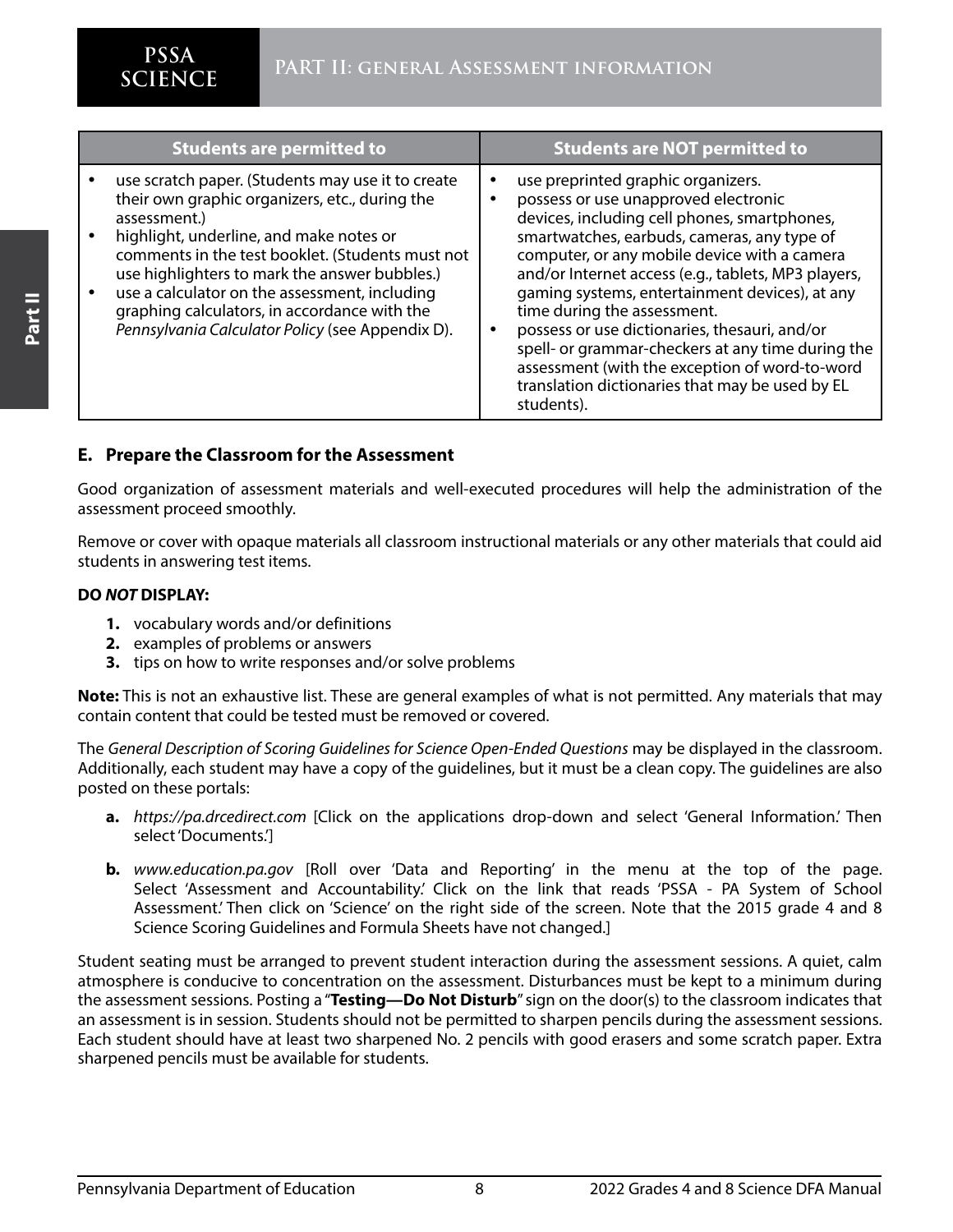#### **F.** Required Assessment Materials

The SAC will provide the TA with the appropriate assessment materials on each administration day. After each administration, assessment materials, including scratch paper and any other paper on which students have written, must be returned immediately to the SAC. Every answer booklet has a unique security number and barcode printed on the back cover. These security numbers should be used to track the distribution and collection of secure assessment materials. All secure assessment materials assigned to a school must be accounted for and returned to DRC by the DAC or SAC. The *Directions for Administration Manual* is not considered secure and does not have to be returned unless required by the SAC or DAC.

#### **G . Organize the Assessment Materials**

*For the Test Administrator:*

<span id="page-12-0"></span>PSSA<br>Science

- **1 .** One Spring 2022 Grades 4 and 8 Science *Directions for Administration Manual*
- **2. "Testing—Do Not Disturb**" sign(s) to hang on the classroom door(s)
- **3.** One student test booklet to use for demonstration purposes
- **4 .** One student answer booklet to use for demonstration purposes
- **5 .** One copy of the Science Grades 4 and 8 reference sheet (the reference sheet includes the scoring guidelines) to use for demonstration purposes

*For each student taking the assessment:*

- **1 .** One test booklet (There are twelve different forms labeled from 01 through 12. Students must use a test booklet and an answer booklet with the same form-number designation.)
- **2 .** One answer booklet with a Student Precode Label or a District/School Label
- **3.** One copy of the Science Grade 4 and 8 reference sheet
- **4.** Two sharpened No. 2 pencils with good erasers
- **5.** Scratch paper for each section
- **6.** One calculator available for use on all sections. (Calculators are optional. The school or the students may provide the calculators. All calculators must meet the requirements of the *Pennsylvania Calculator Policy* in [Appendix D](#page-46-0) of this manual. The type of calculator used should be appropriate to the grade level of the student.)

In addition, the *Pennsylvania Calculator Policy* is posted on these portals:

- **a .** *<https://pa.drcedirect.com>* [Click on the applications drop-down and select 'General Information.' Then select 'Documents.']
- **b.** *[www.education.pa.gov](http://www.education.pa.gov)* [Roll over 'Data and Reporting' in the menu at the top of the page. Select 'Assessment and Accountability.' Then click on the link that reads 'PSSA - PA System of School Assessment.' Then click on 'Mathematics' on the right side of the screen. The calculator policy link is found under "Mathematics Resources".]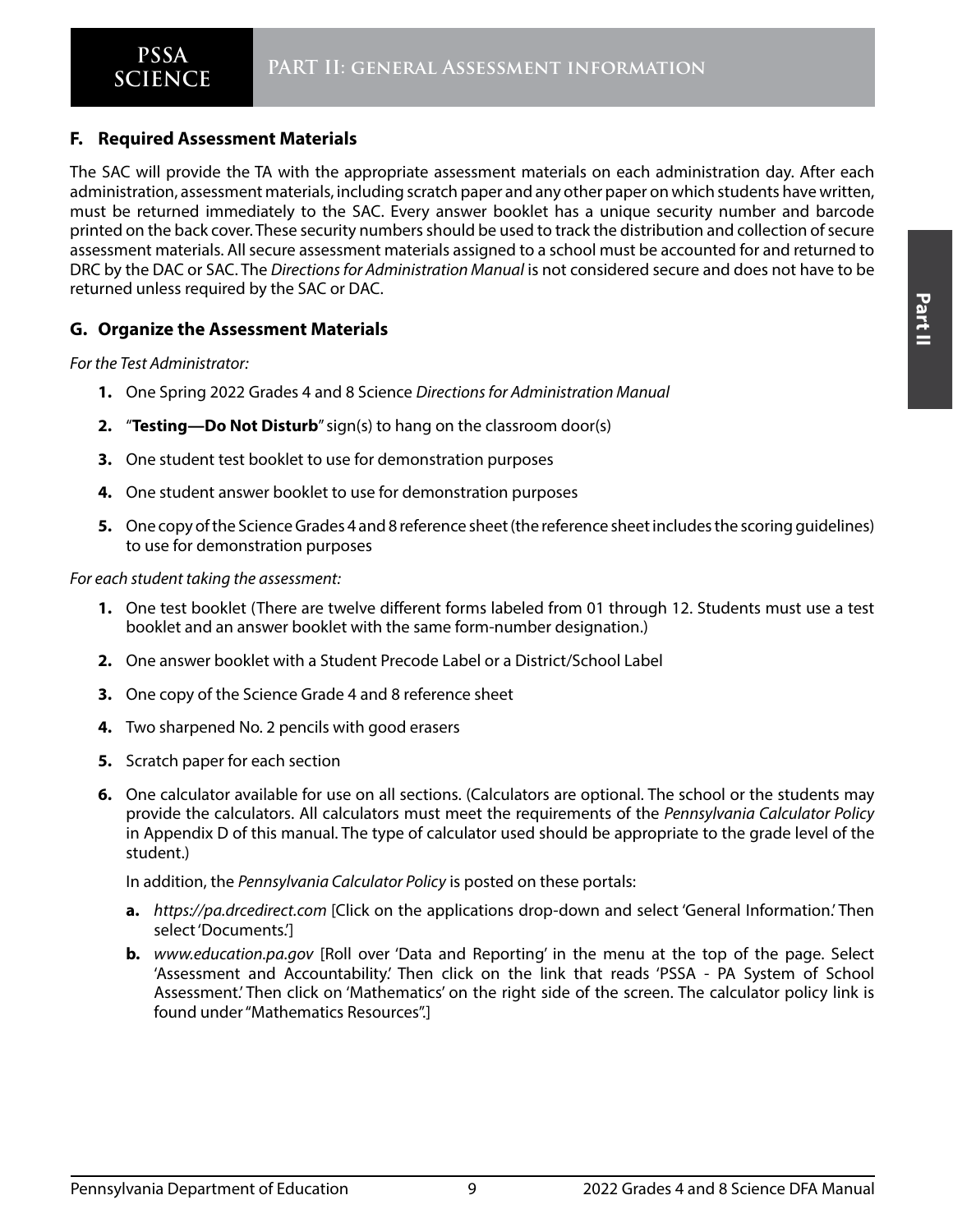#### <span id="page-13-0"></span>**H. Damaged Answer Booklets**

If a student receives an answer booklet with damaged or missing pages, replace it with an answer booklet **of the same form number** and allow the student to continue working. If the student has already begun one or more sections of the assessment, the student should start working in the new answer booklet at the point where the defect was discovered and use the new answer booklet for the remainder of the assessment. After the assessment has been completed, the SAC or the SAC's designee must transcribe verbatim all of the student's previous responses into the undamaged answer booklet. It is recommended that the transcription take place in the presence of a professional staff member who will sign the appropriate *PSSA Test Security Certification (Test Administrator and Proctor)* form. The student may not transcribe answers. On the new answer booklet, the SAC or the SAC's designee must affix a District/School Label, write the student's name (as found in PIMS) on the front cover, and fill in the corresponding bubbles. Applicable portions of page 2 of the answer booklet should also be completed by the SAC or the SAC's designee. **Do not insert pages from one answer booklet into another .** Multiple documents for one student and loose pages **will not be scored**.

The TA should give the damaged answer booklet to the SAC. The SAC will apply a "**Do Not Score**" label over the existing label on the front cover of the damaged booklet and return it to DRC.

#### **I.** Test Management Concerns

Some circumstances during testing require that the TA consult the SAC or PDE, or contact the DAC. These instances include, but are not limited to, the following:

- **1.** Student cheating
- **2.** Test security violation
- **3.** Improper test administration
- **4.** Student illness (during testing)

Issues requiring additional directions and any circumstances not outlined in this manual may need to be resolved with the SAC and/or DAC and/or PDE. Any test security violation should be reported to the SAC.

**If the TA believes the SAC is in violation of test security, they should contact PDE . For violations by the SAC, contact PDE at [ra-edirregularities@pa .gov](mailto:ra-edirregularities%40pa.gov?subject=) or 844-418-1651 . Sending an email with a detailed subject line will provide a faster response from PDE than calling the toll-free number . Please ensure that you only utilize the email account or telephone number provided here .**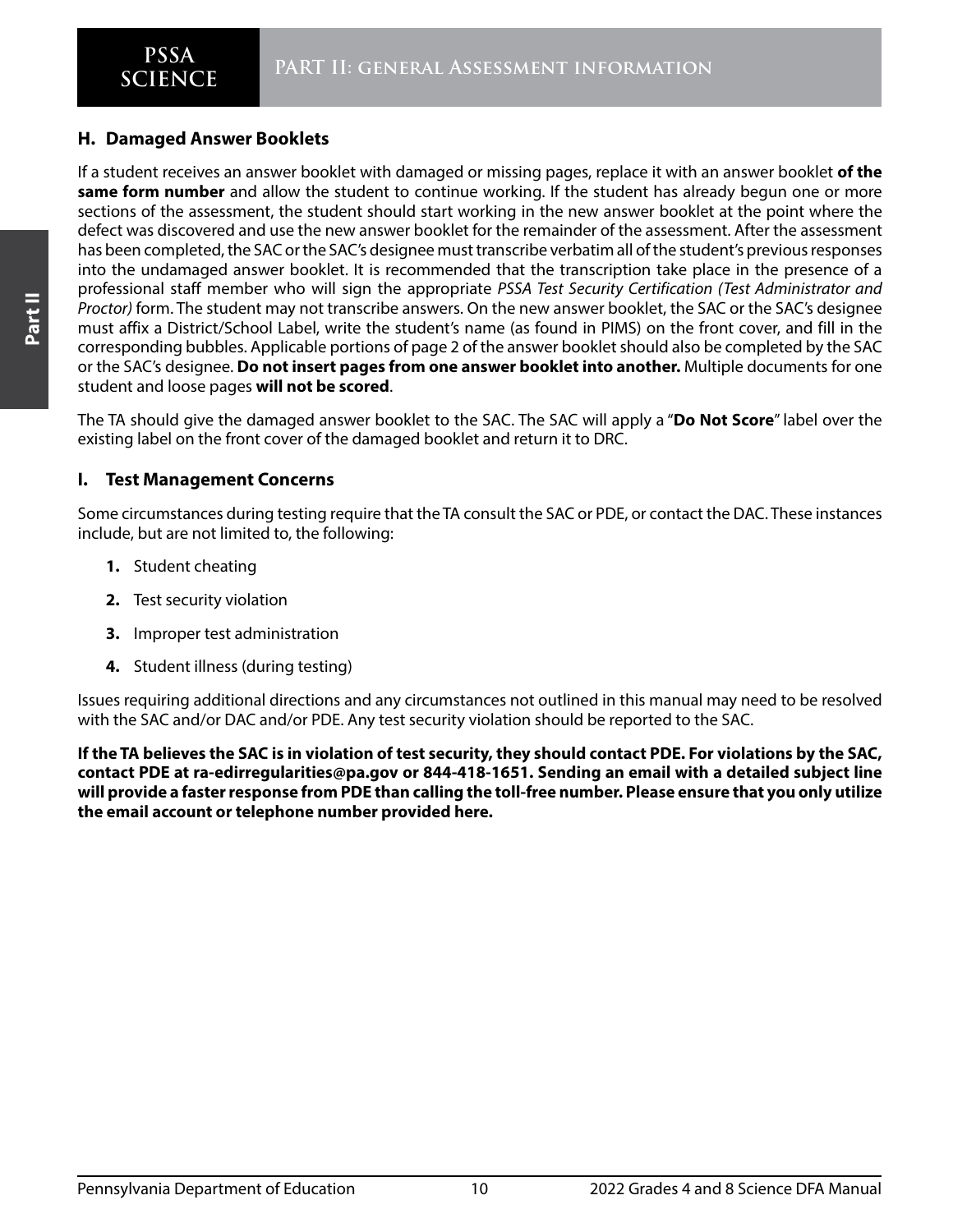#### <span id="page-14-1"></span><span id="page-14-0"></span>**J. General Organization of the Assessment**

The Grades 4 and 8 Science Assessments each consist of **two sections**. It is recommended that each section be scheduled as a separate assessment session; however, it is permissible to combine the sections as a single assessment administration session. **The sections must be administered in the sequence in which they are printed in the booklets.** The SAC must discuss the schedule with the TA at least one week prior to the administration dates. Adequate time should be scheduled for the preparation of the classroom. The following administration times are estimates and are supplied for scheduling purposes only:

| <b>Grade/Section</b>        | Multiple-Choice Open-Ended<br><b>Questions</b> | Questions | <b>Administrative</b><br><b>Tasks</b><br><b>Estimated</b><br><b>Time Needed</b><br>(in minutes) | <b>Actual</b><br><b>Testing</b><br><b>Estimated</b><br><b>Time Needed</b><br>(in minutes) | <b>Total</b><br>Administration<br><b>Estimated</b><br><b>Time Needed</b><br>(in minutes) |
|-----------------------------|------------------------------------------------|-----------|-------------------------------------------------------------------------------------------------|-------------------------------------------------------------------------------------------|------------------------------------------------------------------------------------------|
| Grade 4<br>Sections 1 and 2 | 23                                             | 3         | $15 - 20$                                                                                       | $30 - 40$                                                                                 | $45 - 60$                                                                                |
| Grade 8<br>Sections 1 and 2 | 24                                             | 3         | $15 - 20$                                                                                       | $40 - 50$                                                                                 | $55 - 70$                                                                                |

### **K.** Code of Conduct for Test Takers

The *Code of Conduct for Test Takers* ([Appendix C](#page-44-0)) provides requirements that students must follow before, during, and after each assessment. **It is important that the** *Code of Conduct for Test Takers* **be reviewed with all students and that all questions are answered such that all students understand each point in this code of conduct before the testing day.** Prior to starting the assessment, students will be required to darken a bubble in their answer booklet to indicate that they understand the *Code of Conduct for Test Takers* that was reviewed with them by their TA (or other school employee). TAs must be prepared to answer any questions about the *Code of Conduct for Test Takers* so that all students can acknowledge their understanding of the requirements. Students should be assured that they may discuss the testing process or issues of concern with their parents/guardians.

### **L. Display Assessment Information**

During each assessment section, students are to respond to a specific set of test questions. The following testsection information must be displayed on a chalkboard, dry-erase board, or other easily visible medium during each assessment session. Only information about the current assessment session should be displayed.

| Grade | <b>Section 1 - Science</b>                                                 | <b>Section 2 - Science</b>                                                     |
|-------|----------------------------------------------------------------------------|--------------------------------------------------------------------------------|
| 4     | Test Booklet-Begin on page 4<br>Answer Booklet-Pages 5-8<br>Questions 1-26 | Test Booklet-Begin on page 20<br>Answer Booklet-Pages 11-14<br>Questions 27-52 |
| 8     | Test Booklet-Begin on page 4<br>Answer Booklet-Pages 5-8<br>Questions 1-27 | Test Booklet-Begin on page 22<br>Answer Booklet-Pages 11-14<br>Questions 28-54 |

In addition, the following statement must be displayed on the chalkboard, dry-erase board, or other easily visible medium: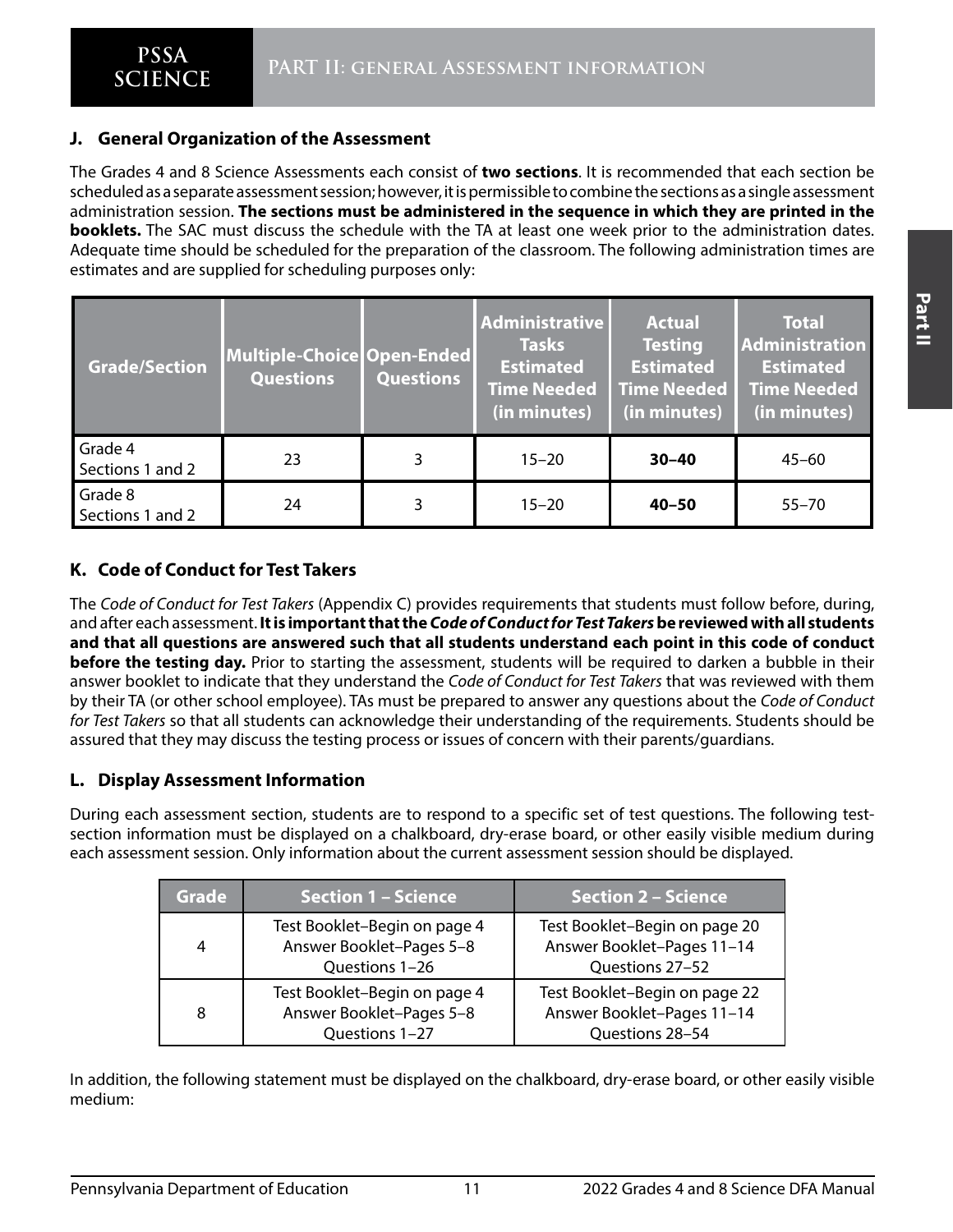<span id="page-15-0"></span>**Go back to make sure you have answered each question before closing your test booklet and answer booklet . When you have closed your test booklet and answer booklet the Test Administrator will collect them .**

### **M. Extended Testing Time**

The PSSA Grades 4 and 8 Science Assessments are untimed assessments. Not all students will finish the assessment sections at the same time. Students should not feel rushed while they are taking the assessment, and no student should be penalized for working slowly. It is equally important, however, to encourage students to work in a timely manner to finish the assessment. Students should close their booklets when they have finished the section of the assessment in which they had been working. Students should keep scratch paper and all other paper on which they have written separate from their booklets. TAs must collect all test materials, including scratch paper and all other paper on which students have written, when students are finished rather than keeping the assessment materials closed on the students' desks.

- **1 .** Students who finish early may sit quietly, read for pleasure, or read non-content related materials until all students have finished. Reading for pleasure includes magazines along with fiction text, such as novels, short stories, poetry, etc. Reading anything that may include information related to the content area being assessed is not allowed. Written work/drawing/coloring of any kind is prohibited to ensure students are not recording secure test content.
- **2.** TAs should follow the direction of the SAC to determine when the assessment session should end and when students who have not finished should be provided an extended-time setting. This may involve using professional judgment. As a general guideline, the assessment session should be ended when all students indicate they have finished an assessment section. If the time scheduled for the administration of the section ends, students not finished should report to the extended-time location. All students should complete each section within a school day, and sections must be scheduled so that there is enough time to complete the section within the school day.
- **3 .** Any student may request extended time if they indicate they have not completed an assessment section. Such requests should be granted if the TA finds the request to be educationally valid. Not permitting ample time for students to complete the assessment section may impact performance.
- **4 .** Students with special requirements and/or disabilities (i.e., physical, visual, auditory, or learning disabilities as defined by their IEP or service contracts) and students who work slowly may require extended time. Special assessment situations should be arranged for these students.
- **5 .** When allowing extended time for an assessment session for a portion of the student population:
	- **a.** Do not allow students to attend a lunch period with other students if the lunch period occurs between the original assessment session and the extended session.
	- **b.** Do not allow students to attend any classes or related activities between the original assessment session and the extended session.
	- **c.** Do not allow any overnight extensions.
	- **d.** Do not allow students to return to a section after the completion of that section.
- **6 . Do not allow the extended assessment session to be administered without monitoring . It is the responsibility of a TA to monitor any extended sessions, whether in the classroom where the assessment was begun or in a separate location .**
- **7 .** When all students have indicated that they have finished an assessment section, end the session. Students may return to regular activities, or the administration of the next section may begin.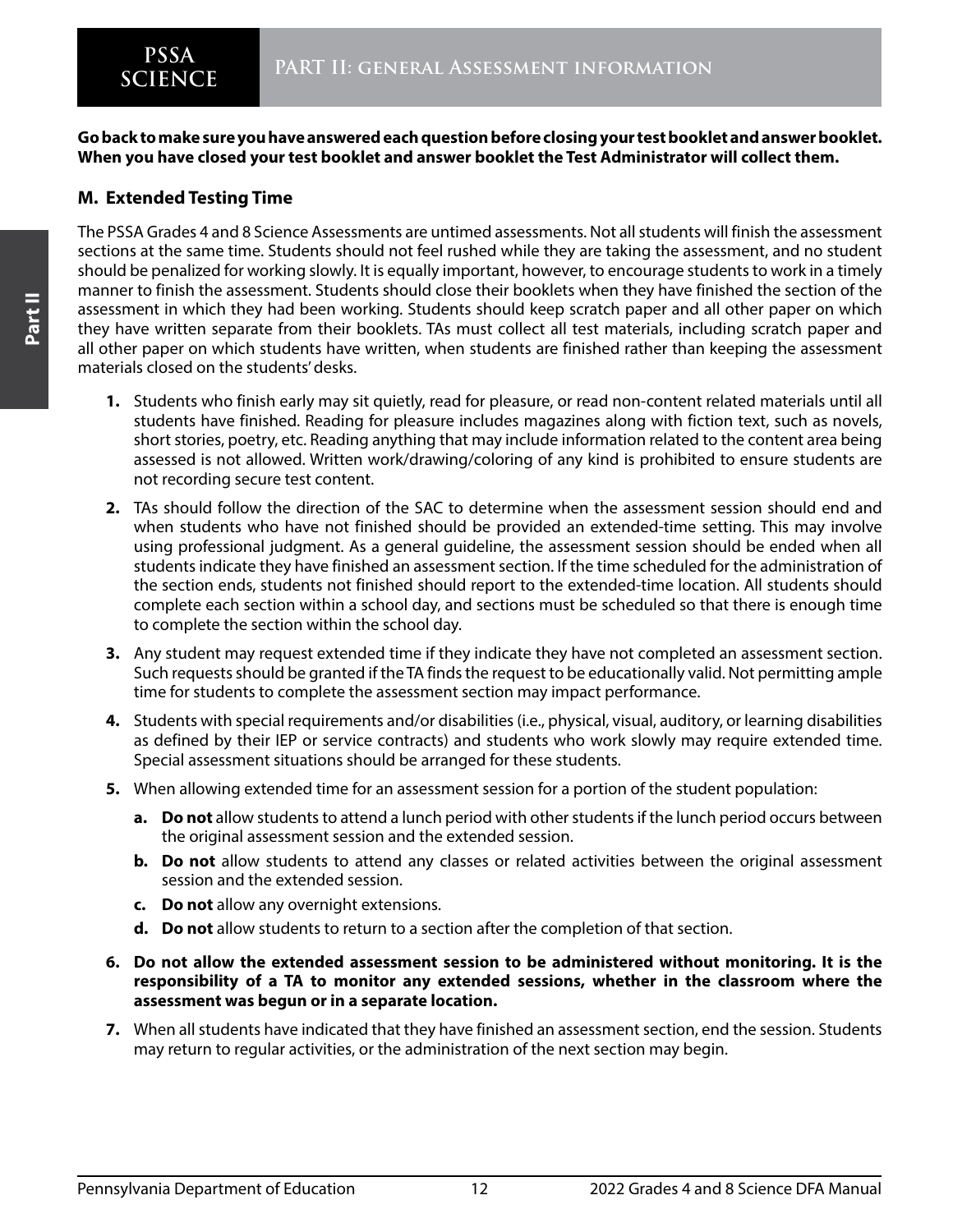#### **N. Assessment Administration Reminders**

It is important to use standardized testing procedures to maintain fairness for all students. Following the assessment administration instructions carefully ensures that all students are tested under similar conditions in all classrooms.

Before test administration:

<span id="page-16-0"></span>PSSA<br>Science

- **1 .** Be sure each student has the correct test booklet and answer booklet (correct student name [as found in PIMS] and the form number is the same on the test booklet and answer booklet).
- **2 .** Be certain to direct students as to where and how to mark or write their answers.
- **3.** Follow the directions of the SAC and this manual for maintaining assessment security.
- **4 .** Establish an environment that encourages students to approach the assessment in a positive manner.
- **5 .** Read and follow the *Handbook for Secure Test Administration* ([Appendix A\)](#page-30-0). This document can also be found in the *Handbook for Assessment Coordinators* posted on this portal:

*[www.education.pa.gov](http://www.education.pa.gov)* [Roll over 'Data and Reporting' in the menu at the top of the page. Select 'Assessment and Accountability.' Click on the link that reads 'PSSA - PA System of School Assessment.' Then click on 'Administration Materials' on the right side of the screen.]

During test administration:

- **1 .** Follow the directions of the SAC for maintaining assessment security.
- **2.** The test directions may be repeated to students as needed during the administration; however, the TA may not paraphrase or offer additional information and may not give information that provides clues concerning test questions or answer choices.
- **3.** It is acceptable to encourage the group of students to keep trying.

**Remember:** You will need a copy of a test booklet and an answer booklet during the administration for demonstration purposes. The test booklet and answer booklet must be returned to the SAC at the end of each testing session.

- y **In some places in this manual, the TA will be prompted to "demonstrate" to students where specific**  administration information (such as instruction boxes, page numbers, question numbers, etc.) can **be found in the test booklet or answer booklet . To help students understand these references, the TA should hold up a copy of the test booklet or answer booklet and point to the relevant information .**
- For the remainder of this manual, **indented text in bold type** is to be read aloud to students exactly as written. All other text is information for the TA.

When ready to start the assessment, the TA should begin with *Part III: Directions for Administering the Assessment* on the next page of this manual.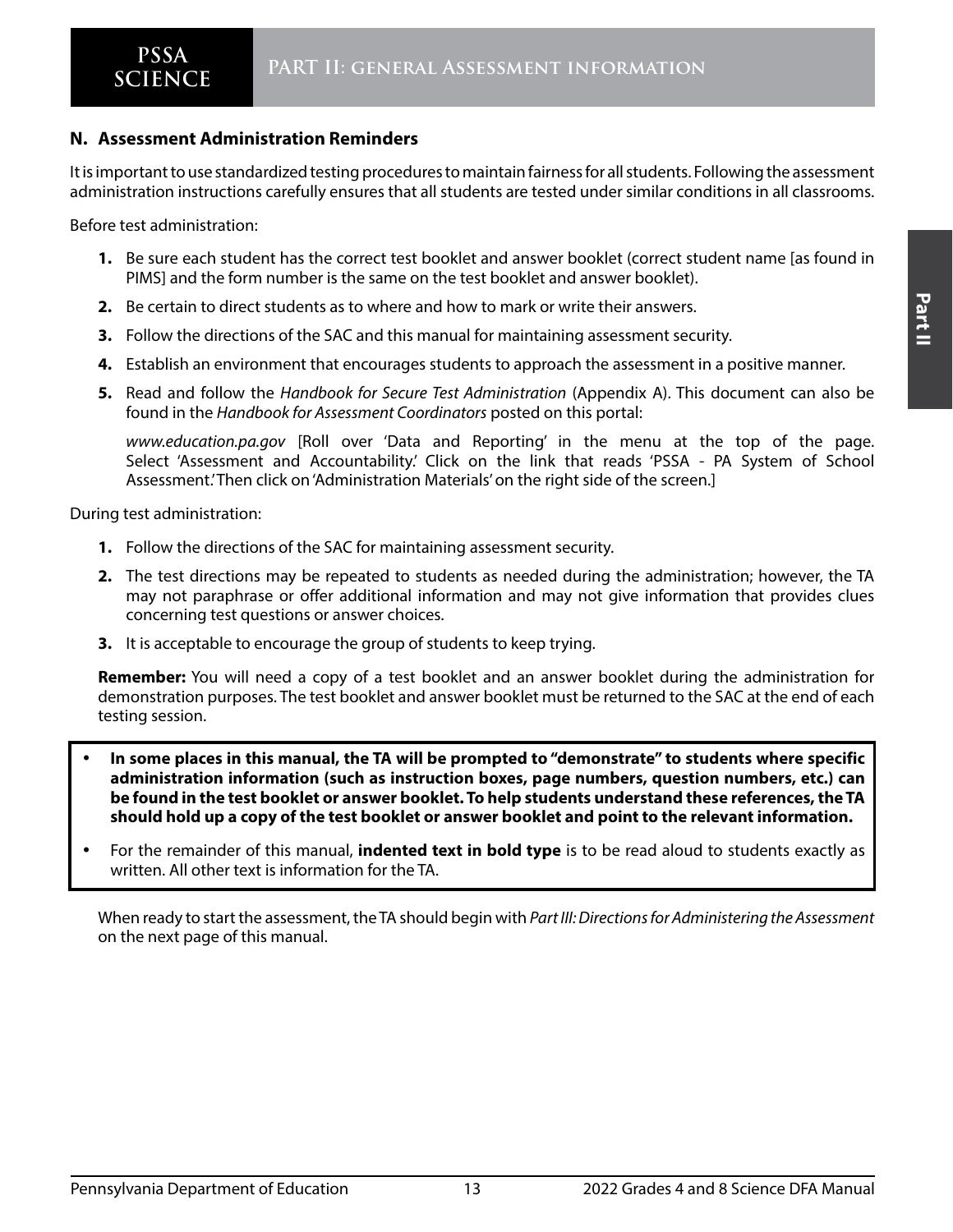#### <span id="page-17-0"></span>**A . Getting Started with the Assessment**

Make sure all students have two sharpened No. 2 pencils with good erasers. Students are not to have in their possession a cell phone, camera, smartphone, smartwatch, earbuds, or other unapproved electronic device. **Collect all unapproved electronic devices prior to distributing any assessment materials .**

Say:

**Welcome to the PSSA . I will now distribute the test booklets and answer booklets . Do not open your test booklet or answer booklet until I tell you to do so .**

First, distribute answer booklets with front covers facing up, and then distribute test booklets with front covers facing up.

Answer booklets must have a Student Precode Label or a District/School Label if the Student Precode Label is not available. Contact the SAC if you do not have a labeled answer booklet for each student. If a Student Precode Label is not on a student's answer booklet, the SAC or the SAC's designee should have printed the student's name (as the name appears in PIMS) on the front cover, bubbled in the letters corresponding to the name, and written in the student's birth date and PAsecureID on page 1.



**Note:** A form number is on the front cover of each test booklet and answer booklet. There are twelve (12) different forms labeled 01 through 12. Make certain that the form number on each student's test booklet matches the form number on each student's answer booklet.

Say:

**Today we will begin the PSSA in science . Each of you should have a Grade** [say grade] **Science Test**  Booklet and Answer Booklet. Do not open your booklets until I tell you to do so.

Look at the front covers of the two booklets. In the upper right-hand corner of the test booklet, **there is a number from 01 through 12 . Make sure that this number is the same as the number shown near the upper left-hand corner of the answer booklet . If the number in the box on your answer booklet is not the same, raise your hand, and I will give you a new test booklet .**

Correct any errors in booklet distribution. When all students are ready, say:

**Look at the front cover of your test booklet . In the box labeled "Name" at the bottom of the page, print your name —your first name, your middle initial, and then your last name .**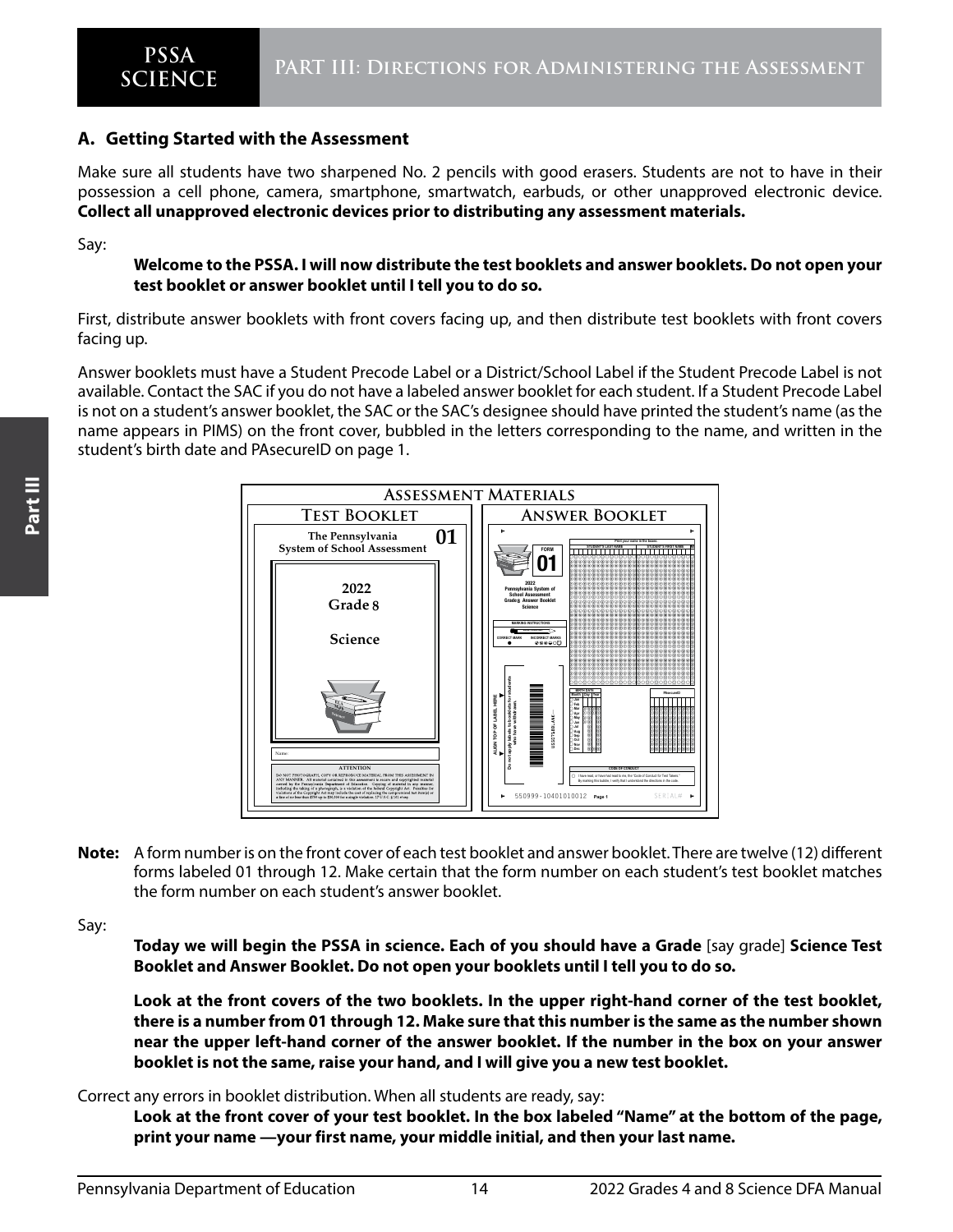<span id="page-18-0"></span>Pause while students print their names in the box on the cover of their test booklets. The student's name on the front of the test booklet ensures accurate distribution of the correct test booklet to each student at the beginning of each testing session. Make certain that all students have recorded their names correctly. Then say:

#### **Below your name on the test booklet is a box labeled "ATTENTION ." Read the entire statement in the**  box now.

Pause while students read the information in the box. This statement is repeated on page 4 of the answer booklet. When all students have completed this task, say:

#### **Are there any questions?**

Answer all questions. When all students are ready, continue with the next section.

#### <span id="page-18-1"></span>**B . Reviewing Barcode (District/School or Student Precode) Labels**

Say:

Look at the front cover of your answer booklet. In the lower left-hand corner is a barcode label. **Check to see if the barcode label has a colored stripe on it .**

**If the barcode label DOES NOT have a colored stripe, check to make sure your full name and birth**  date are correct. Raise your hand if you find an error.

**If the barcode label DOES have a colored stripe, check to make sure that your full legal name is printed in the boxes near the top of the cover page of your answer booklet .**

#### **If the barcode label DOES have a colored stripe and your name IS NOT printed in the boxes, please**  raise your hand.

If the label on a student's booklet has a colored stripe, but the student's name is not printed in the boxes, contact your SAC immediately to obtain the student's name, PAsecureID, and birth date as it appears in PIMS. The student may work on the assessment while the SAC obtains the student's name, PAsecureID, and birth date. Either you, the SAC, or the SAC's designee must fill in the information for the student. The student information must include the student's name as it appears in PIMS, birth date, and PAsecureID.

**Note:** If any barcode label has an error on it, please contact the SAC.

When all students are ready, say:

**In the bottom right-hand corner of your answer booklet is a box labeled "CODE OF CONDUCT ." Read the statement inside this box silently as I read it aloud . "I have read, or have had read to me, the 'Code of Conduct for Test Takers .' By marking this bubble, I verify that I understand the directions in the code ." If you understand the** *Code of Conduct for Test Takers***, darken the circle inside the box now . If you have questions about the** *Code of Conduct for Test Takers***, raise your hand .**

Answer student questions until all understand the *Code of Conduct for Test Takers* and darken the circle inside the box. (The *Code of Conduct for Test Takers* is [Appendix C](#page-44-0) of this manual.) When students are ready, continue with the next section.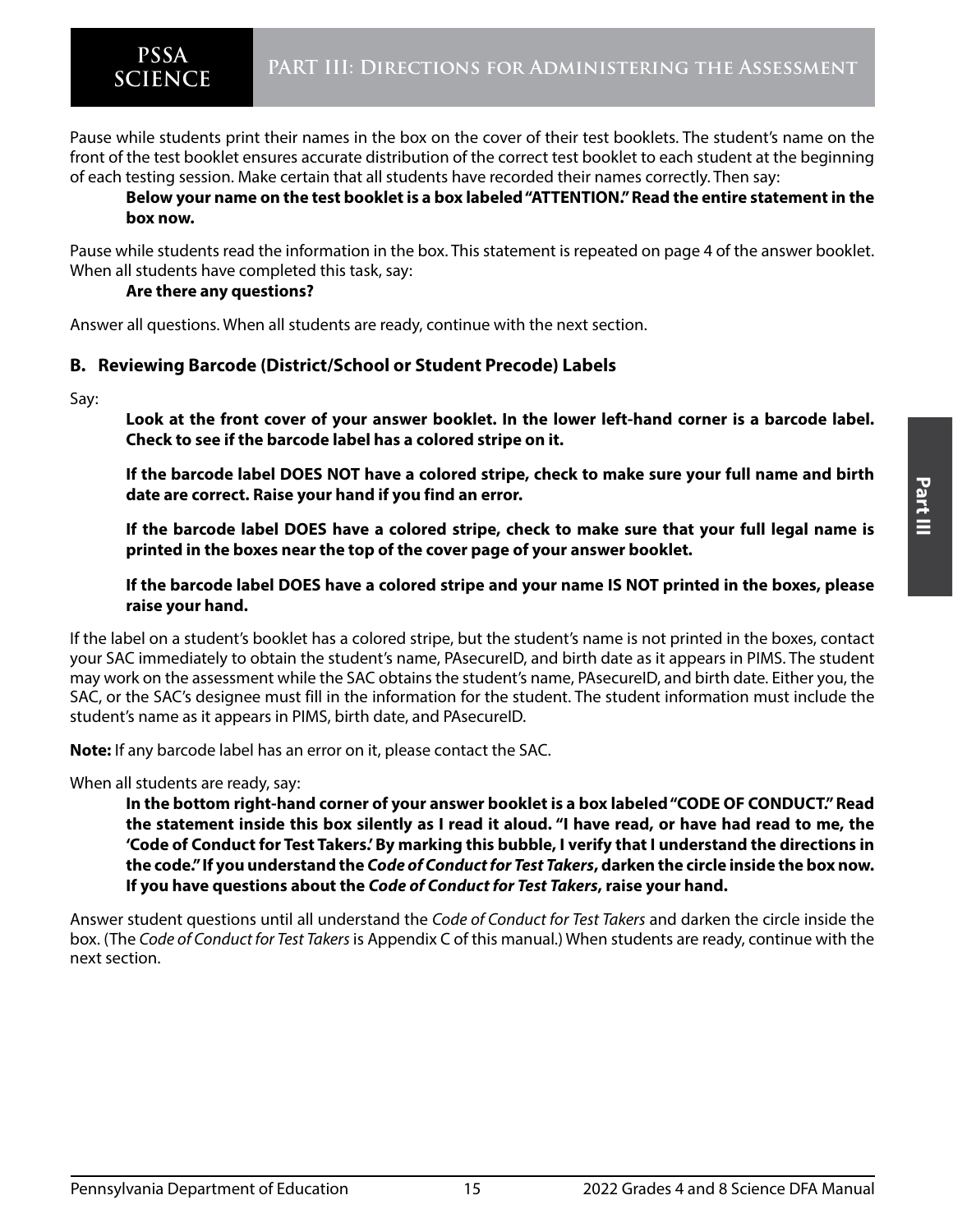#### <span id="page-19-0"></span>**C . Administer Section 1—Science**

When all students are ready, say:

#### **I will now distribute scratch paper and reference sheets .**

Distribute scratch paper and Science reference sheets. When all students are ready, say:

**Now we are ready to begin Section 1—Science . For some of the questions, you will choose your answer from among a set of four answer choices . For other questions, you will write your own**  response. You will record your response to both types of questions in your answer booklet only. **Only responses recorded in your answer booklet will be scored . The PSSA is an untimed assessment . You may take as much time as you need to complete this section . Are there any questions?**

Answer all questions. When all students are ready, say:

**Open your test booklet to page 3 .**

Pause while students find the correct page in their test booklets. The directions on page 3 of the test booklet may be repeated to students as needed during the administration of Section 1. When all students are ready, say: **Look at the directions on page 3 . Read the directions silently as I read them aloud .**

## GRADE 4 ONLY:

*Directions: On the following pages are the Science questions. There are two types of questions.*

### GRADE 8 ONLY:

*Directions: On the following pages are the Science questions. There are several types of questions.*

**Now look at the first box on page 3 . It is labeled "Multiple-Choice Questions ." Read the directions in the first box silently as I read them aloud .**

*Some questions will ask you to select an answer from among four choices. These questions will be found in your test booklet.*

*For the multiple-choice questions:*

- **Read each question, and choose the best answer.**
- y *Record your choice in the answer booklet.*
- y *Only one of the answers provided is the correct response.*

#### **Are there any questions?**

Answer all questions.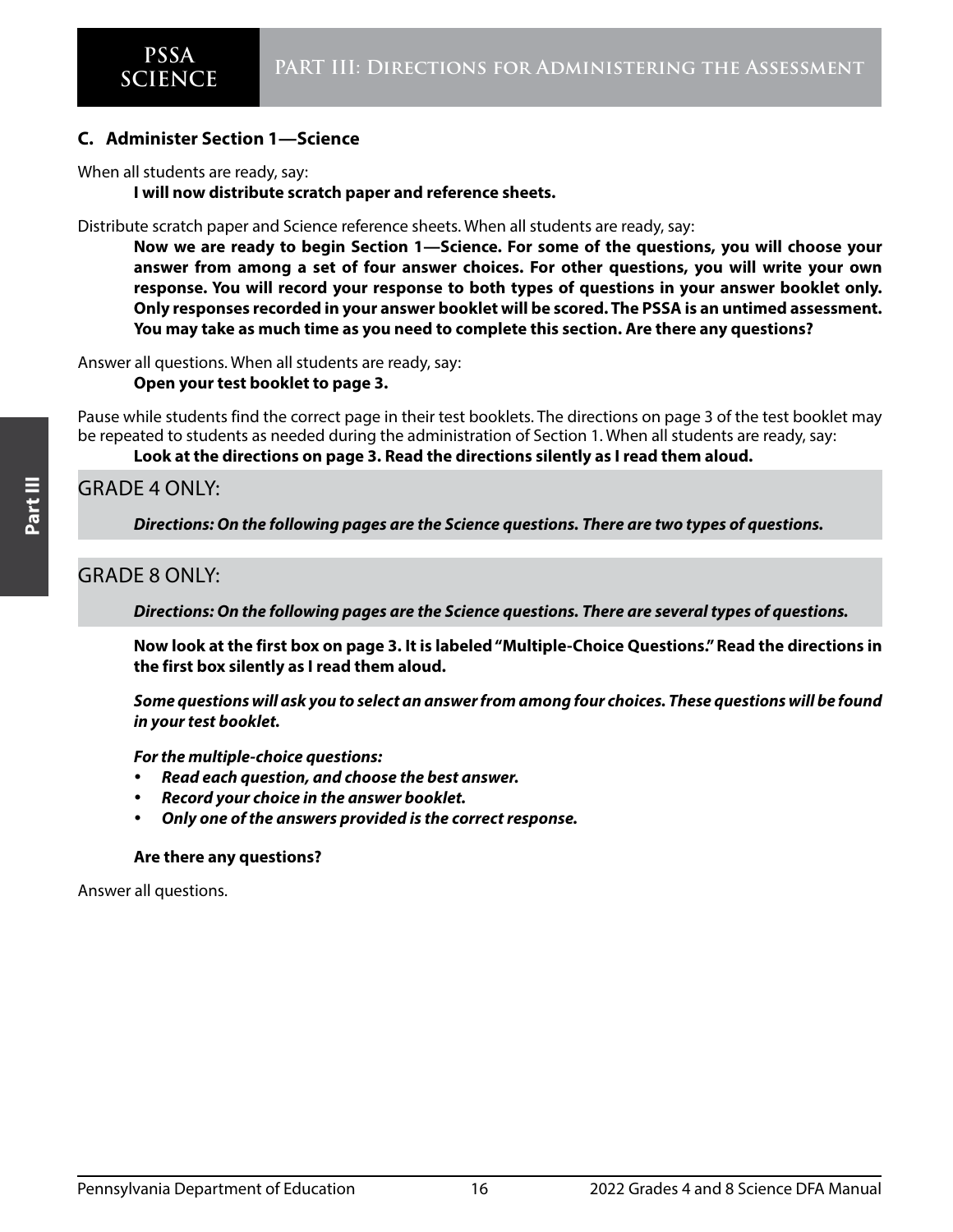## GRADE 8 ONLY:

When all students are ready, say:

**Now look at the middle box on page 3 . It is labeled "Science Scenario Multiple-Choice Questions ." Read the directions in the middle box silently as I read them aloud .**

*Some of the questions will require you to use some information found in a science scenario. The science scenario may contain text, graphics, charts, and/or tables, and may use these elements to describe the results of a class project, an experiment, or other similar research. The science scenario may cover several pages in your test booklet, and it will include information you will need to answer several multiple-choice questions.*

*For the science scenario multiple-choice questions:*

- y *Read each question, and choose the best answer.*
- y *Record your choice in the answer booklet.*
- y *Only one of the answers provided is the correct response.*

#### **Are there any questions?**

Answer all questions.

## GRADE 4 ONLY:

When all students are ready, say:

**Now look at the second box on page 3 . It is labeled "Open-Ended Questions ." Read the directions in**  the second box silently as I read them aloud.

## GRADE 8 ONLY:

When all students are ready, say:

**Now look at the last box on page 3 . It is labeled "Open-Ended Questions ." Read the directions in the**  last box silently as I read them aloud.

*Other questions will require you to write your response. These questions will be found in your answer booklet.*

*For the open-ended questions:*

- y *Be sure to read the directions carefully.*
- If the question asks you to do two tasks, be sure to complete both tasks.
- *If the question asks you to compare, be sure to compare. Also, if the question asks you to explain, describe, or identify, be sure to explain, describe, or identify.*

#### **Are there any questions?**

Answer all questions. When all students are ready, say:

**Now look at the reference sheet that I passed out along with your scratch paper .**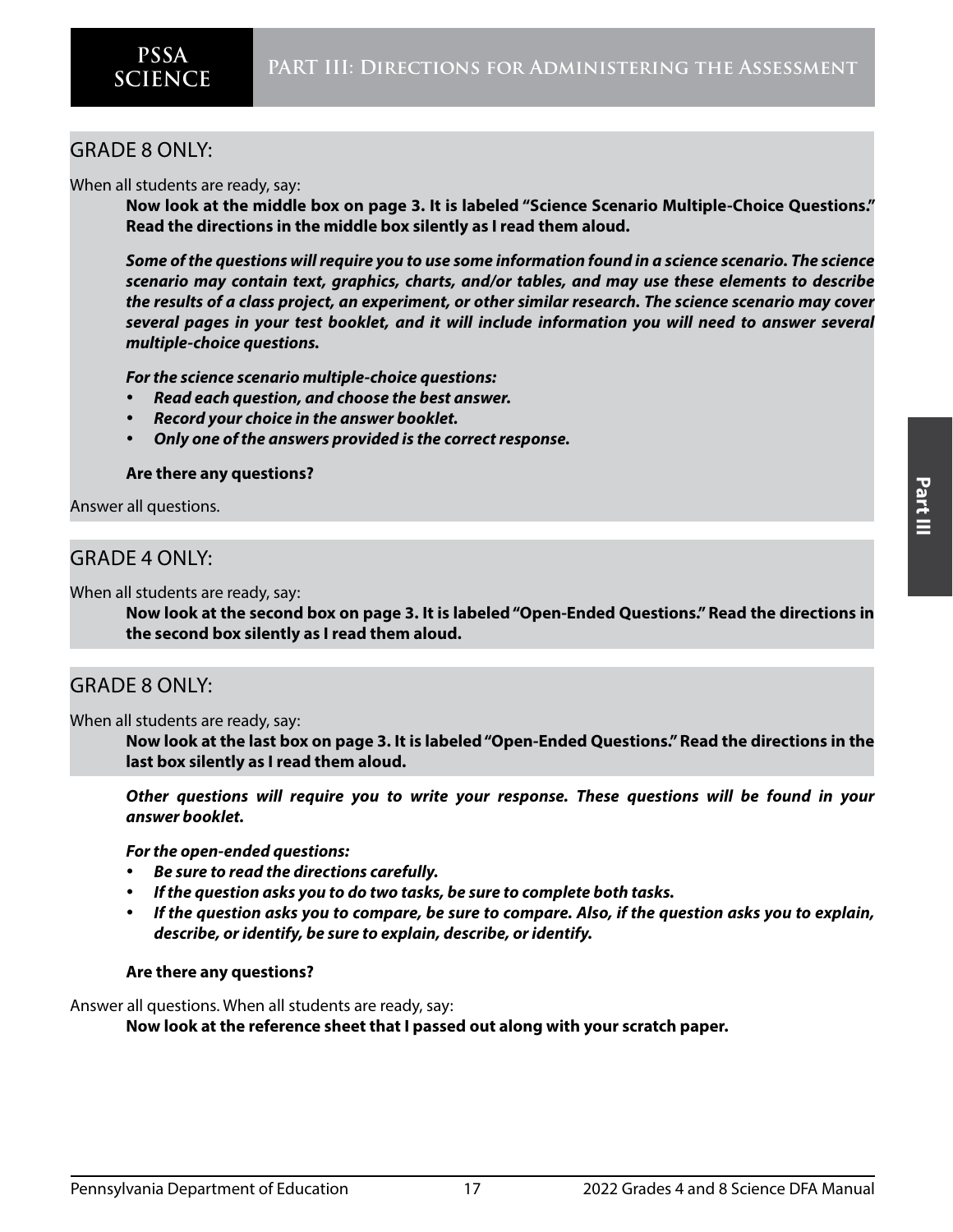Pause while students look at the Science reference sheet. When all students are ready, say:

**At the top of the page, it says** *General Description of Scoring Guidelines for Science Open-Ended Questions* **. This is an example of the scoring guidelines that professional scorers will use to evaluate your responses to open-ended Science questions . You may refer to these science scoring guidelines at any time while responding to an open-ended science question . Do not write on the reference sheet, as you will use it for another section of the test . Are there any questions?**

Answer all questions. When all students are ready, say:

**We are now ready to start Section 1 . Turn to page 4 in your test booklet and page 5 in your answer booklet . In the bottom right-hand corner, you will see a "GO ON" arrow .**

Point to the arrow in the booklet that you are using for demonstration purposes. If necessary, walk around the room to ensure that all students see the arrow. Then say:

**This arrow indicates that you are not yet finished with Section 1 and you are to continue on to the next page . Follow the "GO ON" arrows and follow the directions that tell you which questions are**  in the test booklet and which questions are in the answer booklet. Continue until you complete all **of the multiple-choice questions and all of the open-ended questions in Section 1 . At the end of Section 1, you will see a "STOP" sign in your test booklet and your answer booklet .**

Point to the stop sign on the last page of Section 1 in the test booklet and page 8 of the answer booklet you are using for demonstration purposes. If necessary, walk around the room to ensure that all students see the stop sign. Then say:

## GRADE 4 ONLY:

**Remember to complete questions 1 through 26 in Section 1 and to mark only one correct answer for each multiple-choice question and completely answer each open-ended question in your answer**  booklet.

## GRADE 8 ONLY:

**Remember to complete questions 1 through 27 in Section 1 and to mark only one correct answer for each multiple-choice question and completely answer each open-ended question in your answer**  booklet.

**If you complete Section 1 before the testing session is over, you may check your work for questions ONLY in Section 1 . Do not look ahead to Section 2 . After you have checked your work, make sure you have completely erased wherever you have changed an answer or have made a stray mark in your answer booklet or written on your reference sheet . Then close your answer booklet and place it inside your test booklet so I will know you have finished . I will collect your test materials when you finish . You may sit quietly, read for pleasure, or read non-content related materials until the rest of the class completes Section 1 . Are there any questions?**

Answer all questions. When all students are ready, say:

#### You may begin.

**Note:** Students who finish early may sit quietly, read for pleasure, or read non-content related materials until all students have finished. Reading for pleasure includes magazines along with fiction text, such as novels, short stories, poetry, etc. Reading anything that may include information related to the content area being assessed is not allowed. Written work/drawing/coloring of any kind is prohibited to ensure students are not recording secure test content.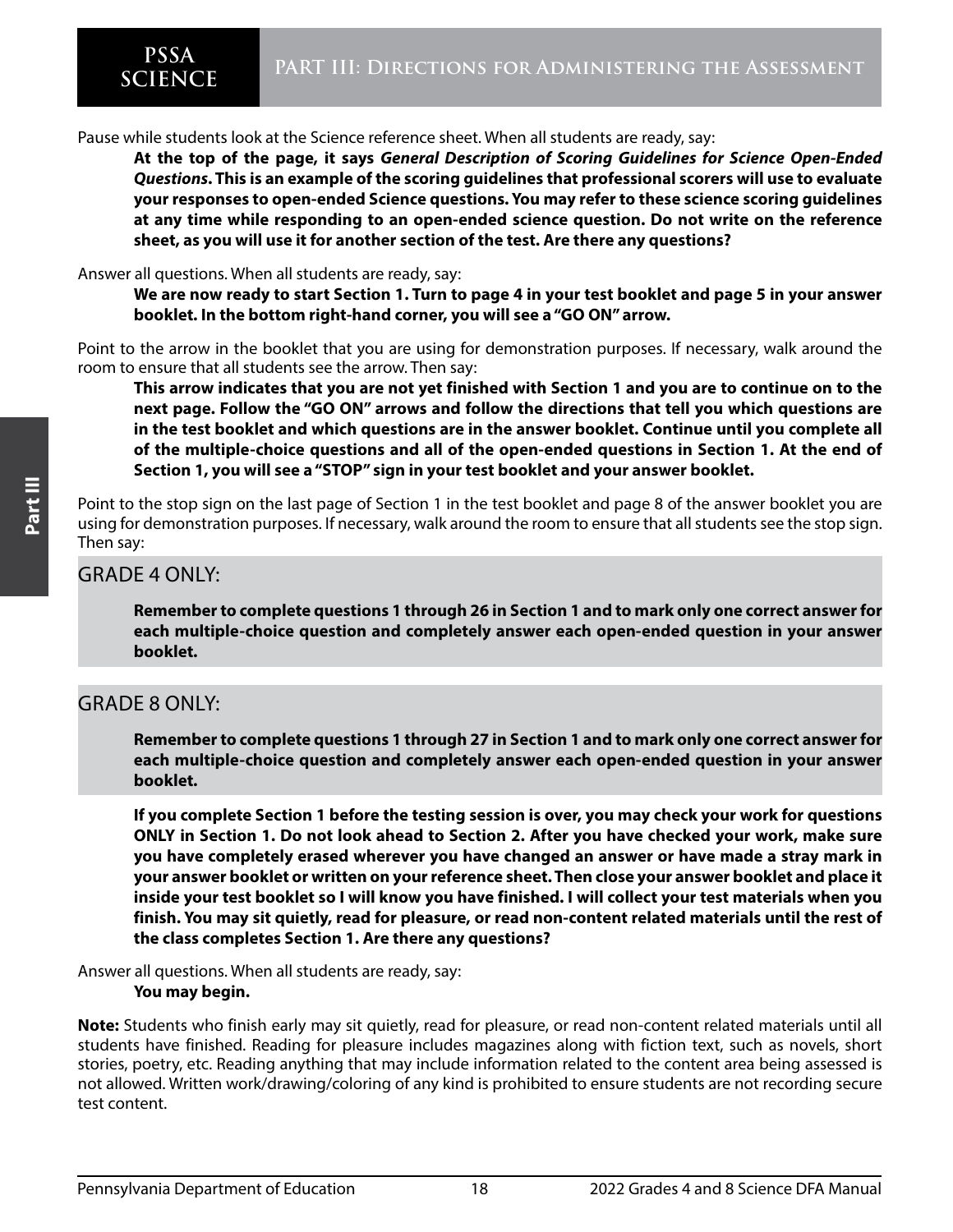# **PSSA**<br>Science

While students are taking the assessment, be available to repeat test directions and/or direct students to the correct section of the test. TAs may encourage the group of students without providing any individual or group help that might suggest the correct answer to a question. Do not communicate to a student that the student should "check" an answer or that the student has answered an item incorrectly. You may, however, provide clarification of test directions and/or direct the student to the correct section of the test. The directions on page 3 of the test booklet may be repeated to students as needed during the administration of Section 1. Each Section has a shape or shapes in the header with the number of the Section inside the shape(s) so the Section can be easily identified. There is one circle in the header of all pages in Section 1. While students are taking the assessment, ensure that students are working in the correct section of the test.

Encourage students to try all of the tasks (questions) and to complete the assessment. An incorrect answer is scored the same as a blank answer.

*GRADE 4 ONLY:* The testing time for this section is estimated to be 30 to 40 minutes, but the actual administration time may vary.

*GRADE 8 ONLY:* The testing time for this section is estimated to be 40 to 50 minutes, but the actual administration time may vary.

Collect test materials, including scratch paper and any other paper on which students have written, when students are finished testing rather than keeping booklets closed on the students' desks. End the session when all students have completed the section or you are at the end of the scheduled time. Since each student is to be provided sufficient time to finish the assessment, additional time must be allowed on an individual basis if one or more students are continuing to make reasonable progress on the assessment. For more information about Extended Testing Time, see Part II of this document. When you have confirmed that approximately five minutes remain in the testing time for the group and not all students have finished, say:

This session will end in about five minutes. Make sure that you have completely erased wherever **you have changed an answer or have made a stray mark in your answer booklet or written on your reference sheet . If you need additional time to complete this section, direction will be provided for you .**

At the end of the scheduled time, say:

Close your test booklet and answer booklet. You will use the same booklets for the remaining section of the assessment, so make sure your name is on the front cover of each booklet. Place your **answer booklet inside the test booklet . If you are finished, I will collect your booklets, reference sheet, scratch paper, and any other paper on which you have written . If you need more time, let me know, and you will be provided with an extended session and given additional direction .**

• If you are continuing the assessment at this time, now is the time to take a short break. Only students who have completed Section 1 may move on to Section 2. Students who need additional time should be provided an extended session setting. For students moving on to Section 2, say:

**You are going to take a short break before beginning Section 2, so I will now collect any remaining test materials .**

Collect any remaining booklets, scratch paper and any other paper on which students have written, and Science reference sheets, making sure that answer booklets have been placed inside the test booklets and that each student's name is on the test booklet. All assessment materials must remain secure at all times. Following the short break, go on to "Administer Section 2—Science," found on [page 21](#page-24-1) of this manual.

If you are administering Section 2 at another time (later in the same day or on a different day), say: **You are going to take Section 2 at another time, so I will now collect any remaining test materials .**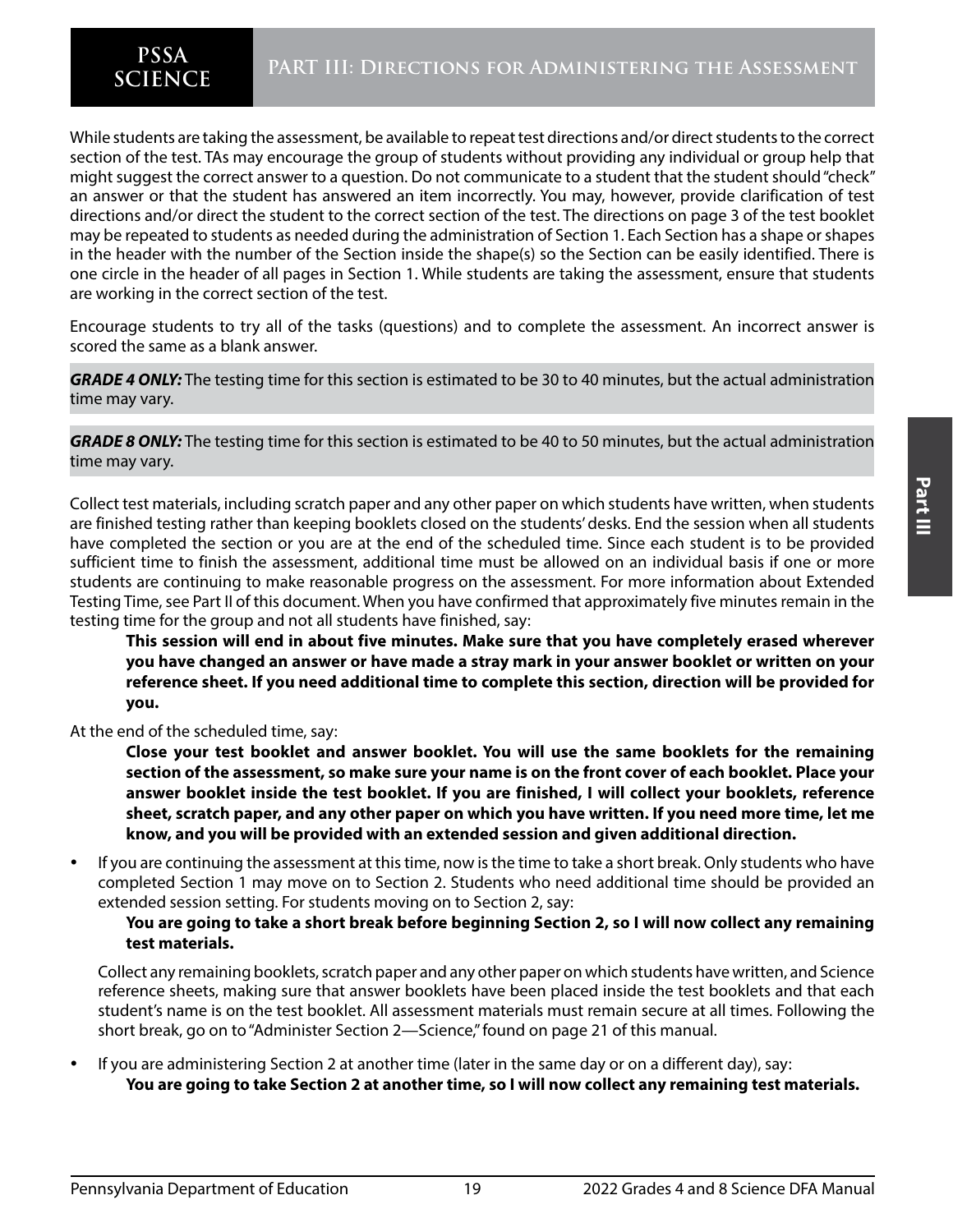

Collect any remaining booklets, scratch paper and any other paper on which students have written, and Science reference sheets, making sure that answer booklets have been placed inside the test booklets and that each student's name is on the test booklet. Return all materials (test booklets, answer booklets, used scratch paper, and any other paper on which students have written, and Science reference sheets) immediately to the SAC for secure storage. Used scratch paper and any other paper on which students have written should be returned to the SAC and kept in a secure location until it can be destroyed. If the calculators have not been cleared, please clear the calculators at this time. **Note:** Do **NOT** review student responses to test questions **for any reason**. Do **NOT** review answer booklets for stray marks. Do **NOT** place scratch paper inside the test booklet or answer booklet.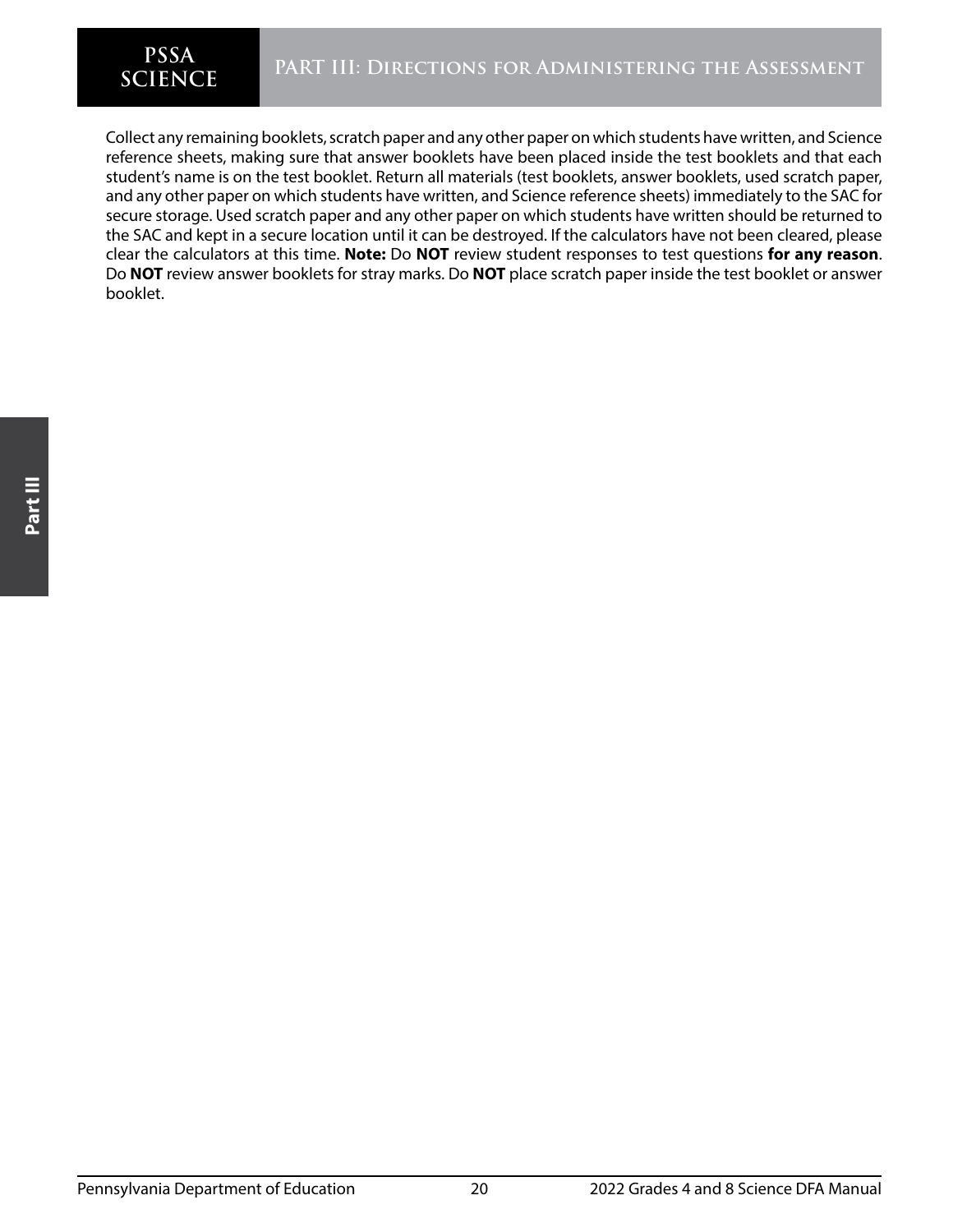#### <span id="page-24-1"></span><span id="page-24-0"></span>**D. Administer Section 2–Science**

Make sure all students have two sharpened No. 2 pencils with good erasers. Make sure that no student is in possession of a cell phone, camera, smartphone, smartwatch, earbuds, or other unauthorized electronic device. **Collect all unauthorized electronic devices prior to distributing any assessment materials.** Distribute booklets to students, making certain each student has the correct booklets. The scratch paper must be blank and the reference sheets must have no additional writing.

Say:

**Check to make sure that your name is on the front cover of both the test booklet and the answer**  booklet. Also, check the number in the upper right-hand corner of your test booklet. Make sure **that this number is the same as the number shown near the upper left-hand corner of the answer booklet .**

When all students are ready, say:

**I will now distribute scratch paper and reference sheets .**

Distribute scratch paper and Science reference sheets. When all students are ready, say:

**Now we are ready to begin Section 2—Science . For some of the questions, you will choose your**  answer from among a set of four answer choices. For other questions, you will write your own response. You will record your response to both types of questions in your answer booklet only. **Only responses recorded in your answer booklet will be scored . The PSSA is an untimed assessment . You may take as much time as you need to complete this section . Are there any questions?**

### GRADE 4 ONLY:

Answer all questions. When all students are ready, say:

**Open your test booklet to page 19.** 

Pause while students find the correct page in their test booklets. The directions on page 19 of the test booklet may be repeated to students as needed during the administration of Section 2. When all students are ready, say: Look at the directions on page 19. Read the directions silently as I read them aloud.

*Directions: On the following pages are the Science questions. There are two types of questions.*

**Now look at the first box on page 19 . It is labeled "Multiple-Choice Questions ." Read the directions**  in the first box silently as I read them aloud.

## GRADE 8 ONLY:

Answer all questions. When all students are ready, say:

**Open your test booklet to page 21 .**

Pause while students find the correct page in their test booklets. The directions on page 21 of the test booklet may be repeated to students as needed during the administration of Section 2. When all students are ready, say: Look at the directions on page 21. Read the directions silently as I read them aloud.

*Directions: On the following pages are the Science questions. There are several types of questions.*

**Now look at the first box on page 21 . It is labeled "Multiple-Choice Questions ." Read the directions in the first box silently as I read them aloud .**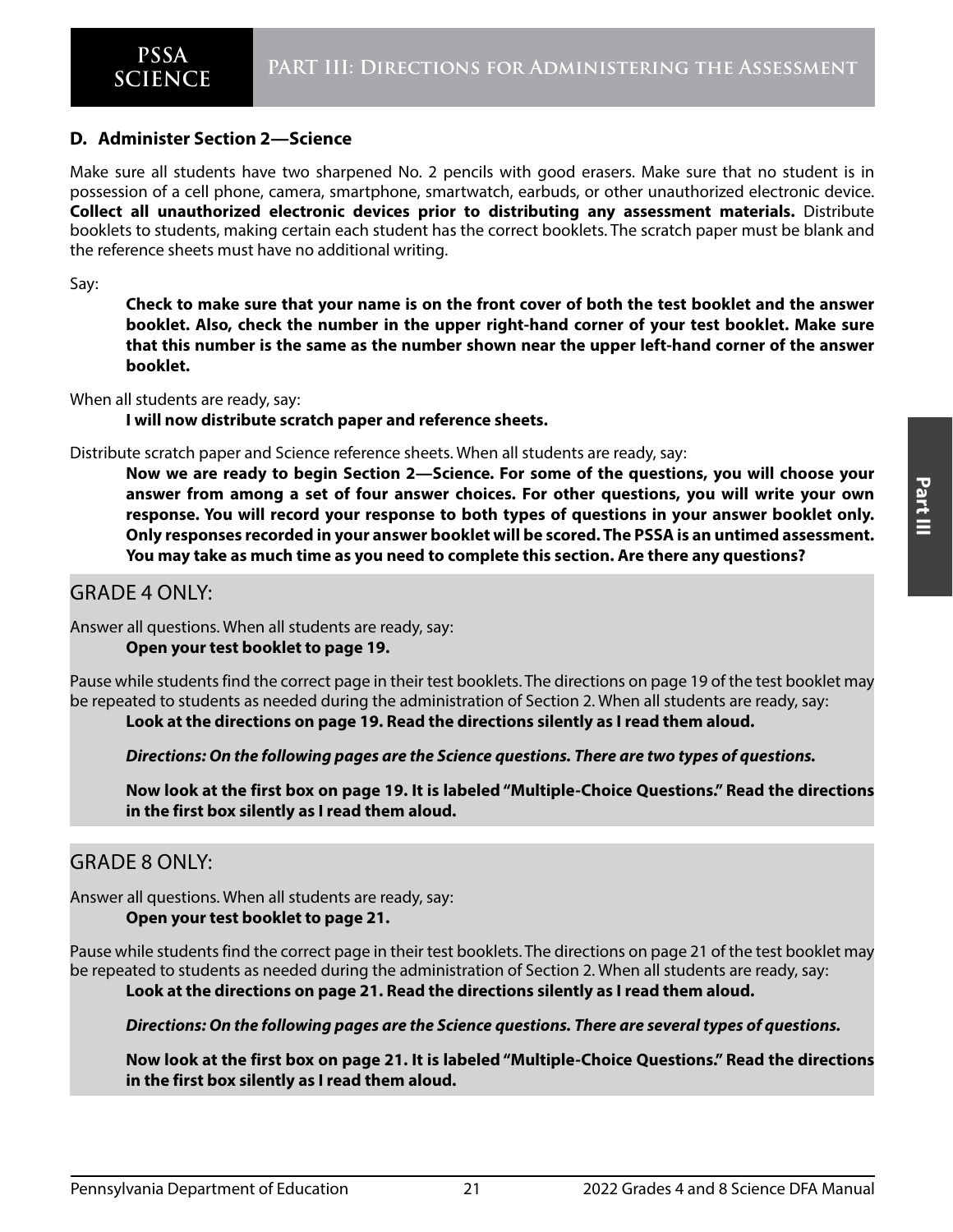#### Continue speaking:

*Some questions will ask you to select an answer from among four choices. These questions will be found in your test booklet.*

*For the multiple-choice questions:*

- **Read each question, and choose the best answer.**
- y *Record your choice in the answer booklet.*
- y *Only one of the answers provided is the correct response.*

#### **Are there any questions?**

Answer all questions.

## GRADE 8 ONLY:

When all students are ready, say:

**Now look at the middle box on page 21 . It is labeled "Science Scenario Multiple-Choice Questions ." Read the directions in the middle box silently as I read them aloud .**

*Some of the questions will require you to use some information found in a science scenario. The science scenario may contain text, graphics, charts, and/or tables, and may use these elements to describe the results of a class project, an experiment, or other similar research. The science scenario may cover several pages in your test booklet, and it will include information you will need to answer several multiple-choice questions.*

*For the science scenario multiple-choice questions:*

- **Read each question, and choose the best answer.**
- y *Record your choice in the answer booklet.*
- **Only one of the answers provided is the correct response.**

**Are there any questions?**

Answer all questions.

## GRADE 4 ONLY:

When all students are ready, say:

**Now look at the second box on page 19 . It is labeled "Open-Ended Questions ." Read the directions in**  the second box silently as I read them aloud.

## GRADE 8 ONLY:

When all students are ready, say:

**Now look at the last box on page 21 . It is labeled "Open-Ended Questions ." Read the directions in the**  last box silently as I read them aloud.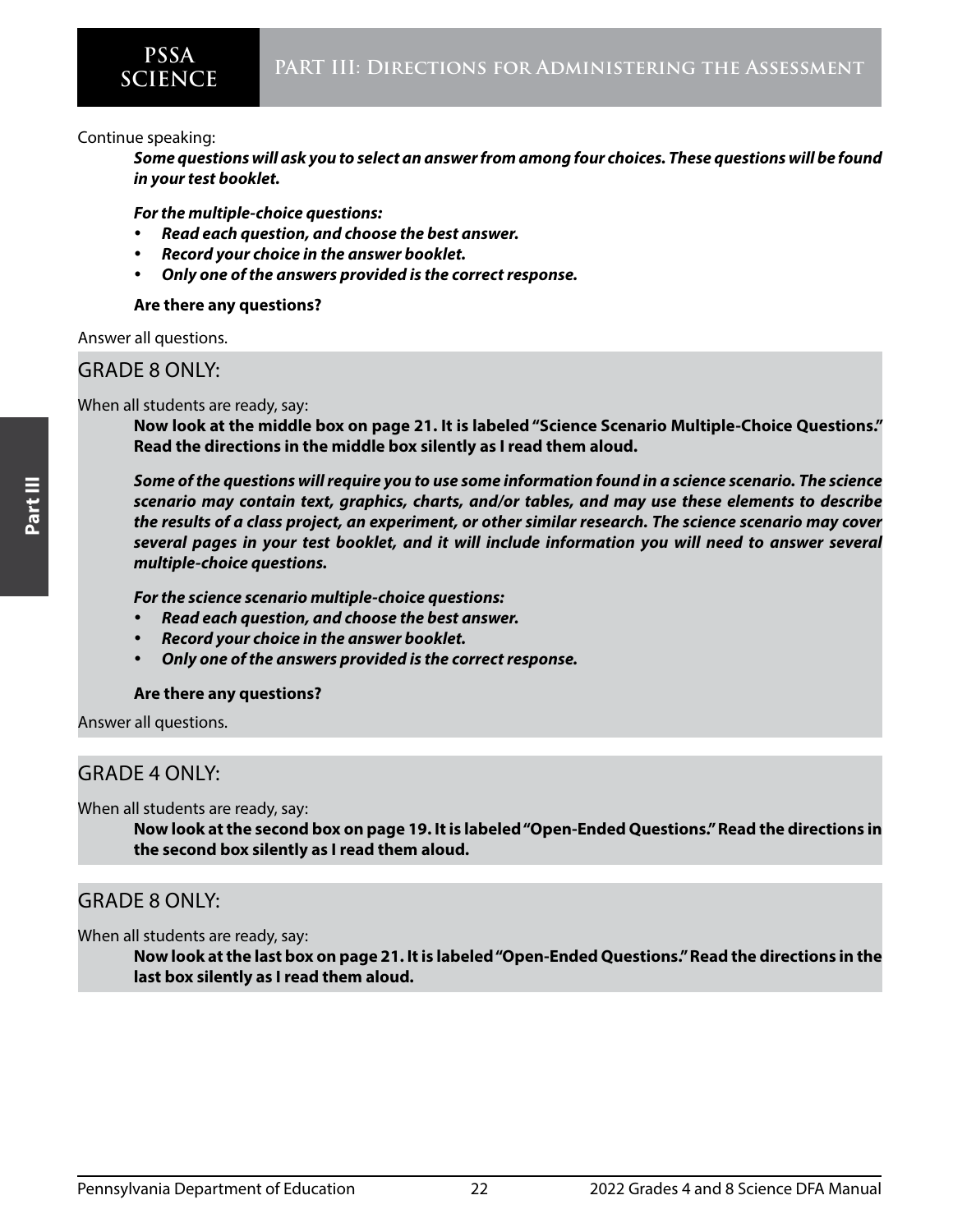#### Continue speaking:

*Other questions will require you to write your response. These questions will be found in your answer booklet.*

#### *For the open-ended questions:*

- y *Be sure to read the directions carefully.*
- If the question asks you to do two tasks, be sure to complete both tasks.
- *If the question asks you to compare, be sure to compare. Also, if the question asks you to explain, describe, or identify, be sure to explain, describe, or identify.*

#### **Are there any questions?**

Answer all questions. When all students are ready, say:

**Now look at the reference sheet that I passed out along with your scratch paper .**

Pause while students look at the Science reference sheet. When all students are ready, say:

**At the top of the page, it says** *General Description of Scoring Guidelines for Science Open-Ended Questions* **. This is an example of the scoring guidelines that professional scorers will use to evaluate your responses to open-ended science questions . You may refer to these science scoring guidelines at any time while responding to an open-ended science question . Are there any questions?**

Answer all questions. When all students are ready, say:

#### GRADE 4 ONLY:

**We are now ready to start Section 2 . Turn to page 20 in your test booklet and page 11 in your answer booklet . In the bottom right-hand corner, you will see a "GO ON" arrow .**

### GRADE 8 ONLY:

**We are now ready to start Section 2 . Turn to page 22 in your test booklet and page 11 in your answer booklet . In the bottom right-hand corner, you will see a "GO ON" arrow .**

Point to the arrow in the booklet that you are using for demonstration purposes. If necessary, walk around the room to ensure that all students see the arrow. Then say:

**This arrow indicates that you are not yet finished with Section 2 and you are to continue on to the next page . Follow the "GO ON" arrows and follow the directions that tell you which questions are**  in the test booklet and which questions are in the answer booklet. Continue until you complete all **of the multiple-choice questions and all of the open-ended questions in Section 2 . At the end of Section 2, you will see a "STOP" sign in your test booklet and in your answer booklet .**

Point to the stop sign on the last page of Section 2 in the test booklet and page 14 of the answer booklet you are using for demonstration purposes. If necessary, walk around the room to ensure that all students see the stop sign. Then say:

#### GRADE 4 ONLY:

**Remember to complete questions 27 through 52 in Section 2 and to mark only one correct answer for each multiple-choice question and completely answer each open-ended question in your answer**  booklet.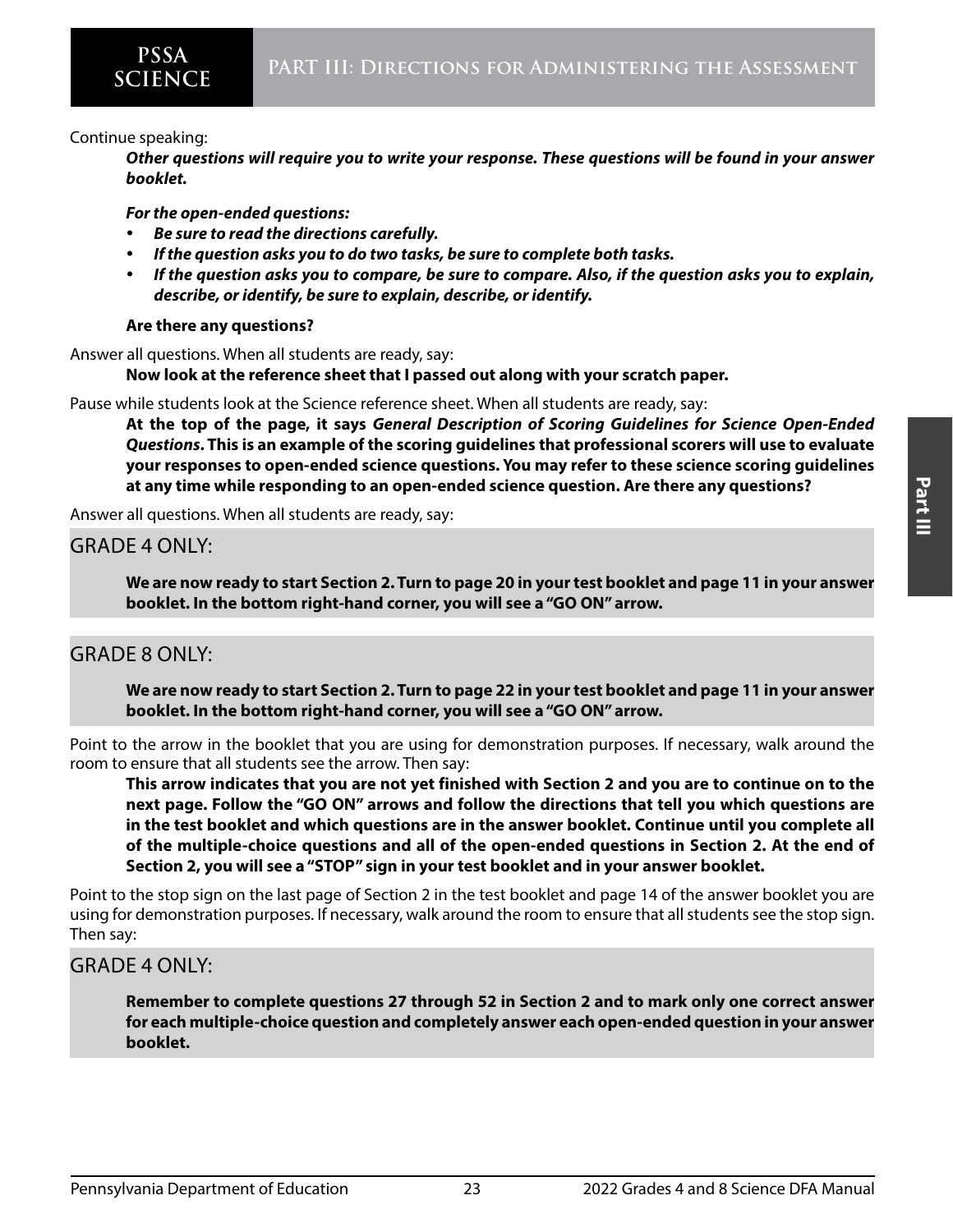## GRADE 8 ONLY:

**Remember to complete questions 28 through 54 in Section 2 and to mark only one correct answer for each multiple-choice question and completely answer each open-ended question in your answer booklet .**

**If you complete Section 2 before the testing session is over, you may check your work for questions ONLY in Section 2 . Do not look back to Section 1 . After you have checked your work, make sure you have completely erased wherever you have changed an answer or have made a stray mark in your answer booklet . Then close your answer booklet and place it inside your test booklet so I will know**  you have finished. I will collect your test materials when you finish. You may sit quietly, read for **pleasure, or read non-content related materials until the rest of the class completes Section 2 . Are there any questions?**

Answer all questions. When all students are ready, say: You may begin.

**Note:** Students who finish early may sit quietly, read for pleasure, or read non-content related materials until all students have finished. Reading for pleasure includes magazines along with fiction text, such as novels, short stories, poetry, etc. Reading anything that may include information related to the content area being assessed is not allowed. Written work/drawing/coloring of any kind is prohibited to ensure students are not recording secure test content.

While students are taking the assessment, be available to repeat test directions and/or direct students to the correct section of the test. TAs may encourage the group of students without providing any individual or group help that might suggest the correct answer to a question. Do not communicate to a student that the student should "check" an answer or that the student has answered an item incorrectly. You may, however, provide clarification of test directions and/or direct the student to the correct section of the test. The directions in the test booklet may be repeated to students as needed during the administration of Section 2. Each Section has a shape or shapes in the header with the number of the Section inside the shape(s) so the Section can be easily identified. There are two half circles in the header of all pages in Section 2. While students are taking the assessment, ensure that students are working in the correct section of the test.

Encourage students to try all of the tasks (questions) and to complete the assessment. An incorrect answer is scored the same as a blank answer.

*GRADE 4 ONLY:* The testing time for this section is estimated to be 30 to 40 minutes, but the actual administration time may vary.

*GRADE 8 ONLY:* The testing time for this section is estimated to be 40 to 50 minutes, but the actual administration time may vary.

Collect test materials, including scratch paper and any other paper on which students have written, when students are finished testing rather than keeping booklets closed on the students' desks. End the session when all students have completed the section or you are at the end of the scheduled time. Since each student is to be provided sufficient time to finish the assessment, additional time must be allowed on an individual basis if one or more students are continuing to make reasonable progress on the assessment. For more information about Extended Testing Time, see Part II: General Assessment Information of this manual. When you have confirmed that approximately five minutes remain in the testing time for the group and not all students have finished, say:

**This session will end in about five minutes . Make sure that you have completely erased wherever you have changed an answer or have made a stray mark in your answer booklet . If you need additional time to complete this section, direction will be provided for you .**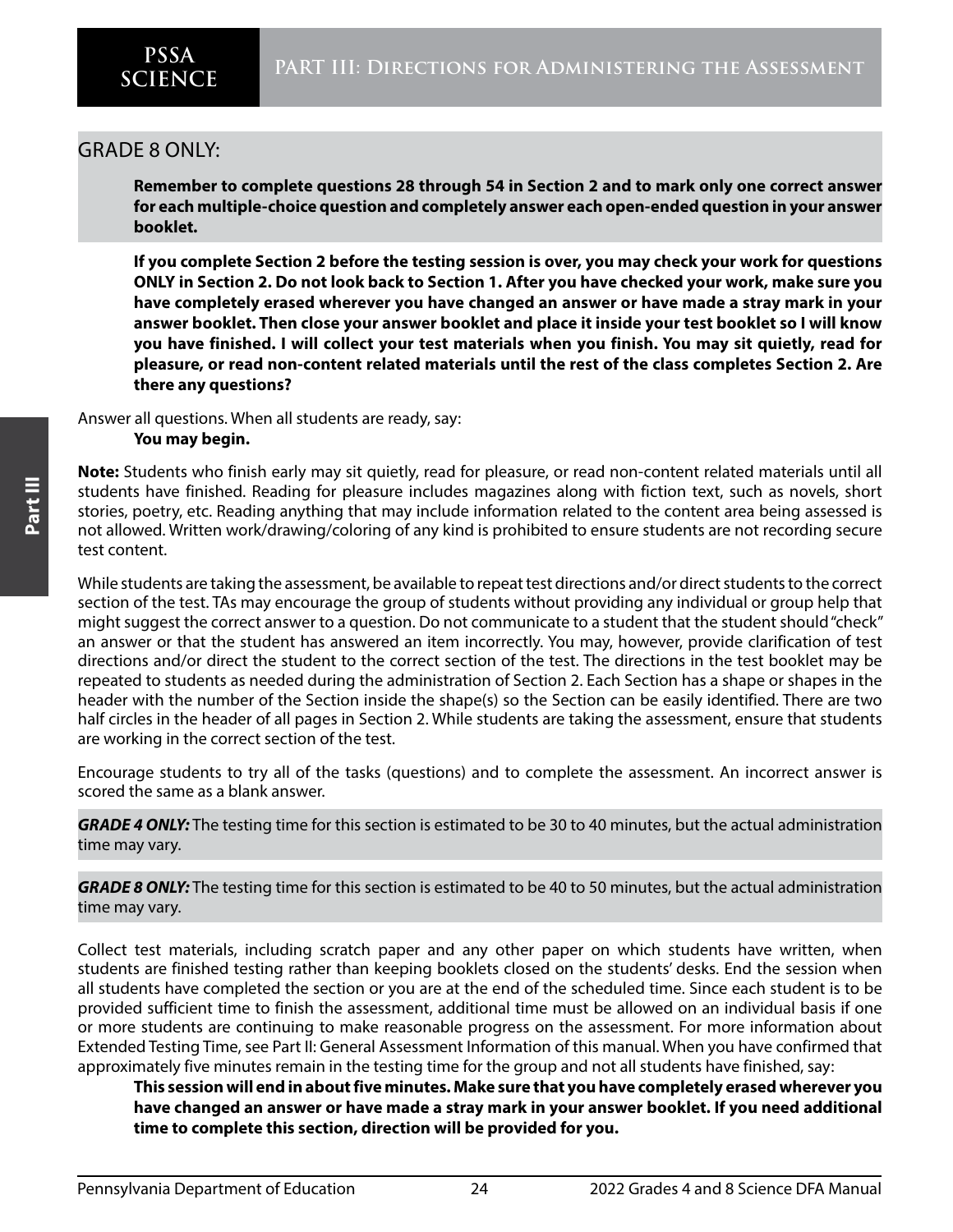At the end of the scheduled time, say:

This concludes the 2022 Science Assessment. Close your test booklet and answer booklet. I will now collect your booklets. If you need more time, let me know, and you will be provided with an extended session and given additional direction.

Collect any remaining booklets, making sure that each student's name is on the test booklet and answer booklet. Say:

**I will now collect your reference sheet, scratch paper, and any other paper on which you have written .**

Collect scratch paper and any other paper on which students have written and Science reference sheets. Return all materials (test booklets, answer booklets, reference sheets, and used scratch paper, and any other paper on which students have written) immediately to the SAC for secure storage. Used scratch paper and any other paper on which students have written and reference sheets should be returned to the SAC and kept in a secure location until they can be destroyed. If the calculators have not been cleared, please clear the calculators at this time. **Note:** Do **NOT** review student responses to test questions **for any reason**. Do **NOT** review answer booklets for stray marks. Do **NOT** place scratch paper inside the test booklet or answer booklet.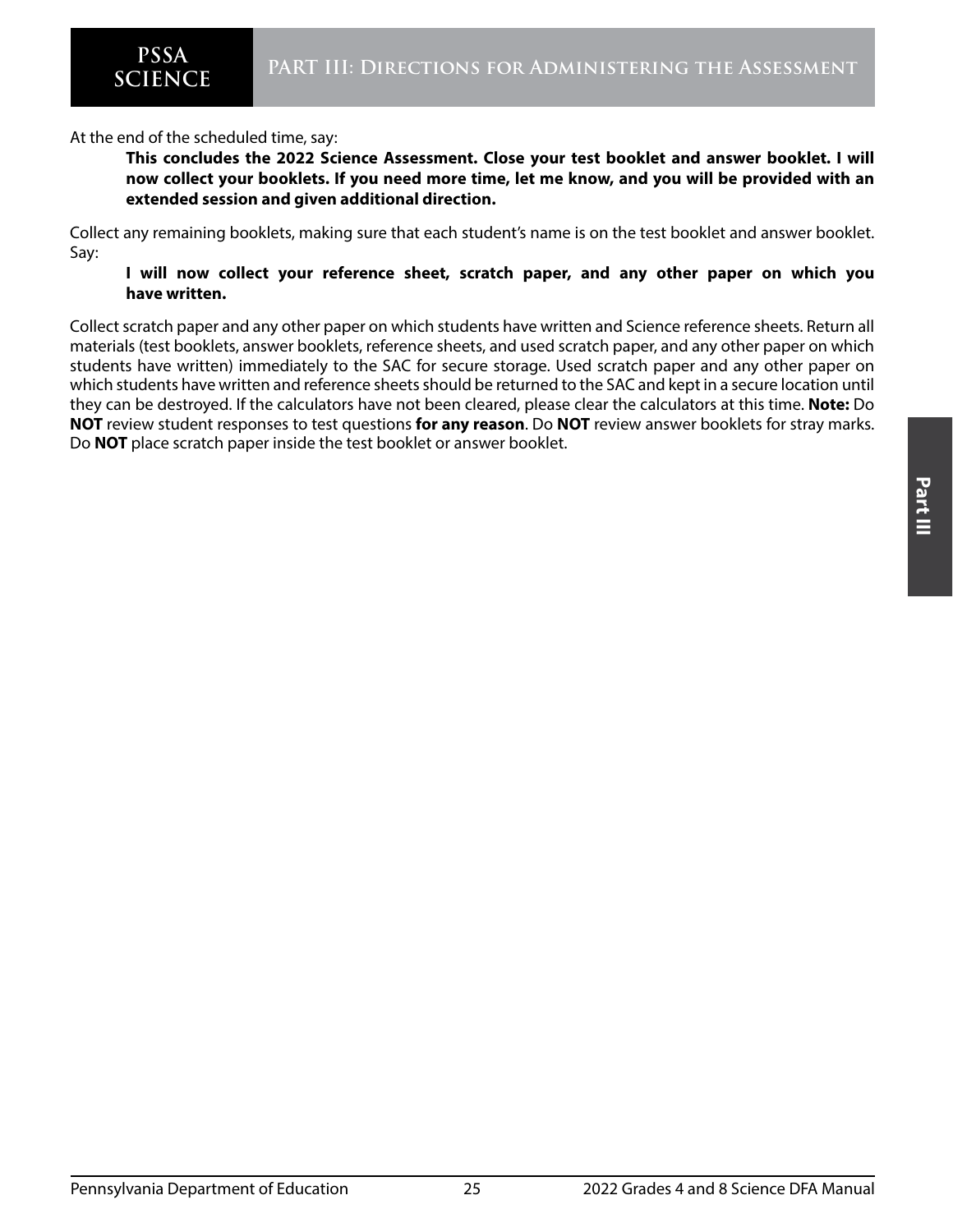#### <span id="page-29-0"></span>**A. After Testing is Complete**

After testing is complete:

- **1.** Make sure each student turned in the answer booklet and test booklet.
- **2 .** Make sure student identification information is complete and correct on all students' booklets. Make sure the name on the test booklet corresponds with the name on the answer booklet for each student.
- **3 .** If a student answer booklet has a barcode label with a colored stripe (a District/School Label), make sure that the SAC or the SAC's designee has completed the applicable portions of the front cover and page 2 of the answer booklet by printing the student's name (as found in PIMS) and filling in the bubbles. (See your SAC if you have questions or require further direction.)
- **4 .** If a student used any accommodation listed on page 3 of the answer booklet during the administration of the exam, make sure that applicable portions of page 3 of the answer booklet are completed by filling in the bubbles. (See your SAC if you have questions or require further direction.)
- **5 .** Do **NOT** review test booklets or check the response pages of the answer booklet for content, accuracy, completeness, or stray marks.
- **6 .** Review the *PSSA Test Security Certification (Test Administrator and Proctor)*, which is found in [Appendix B.](#page-42-0) Contact your SAC if you need more information.

#### **B.** Return Materials

Test materials must be kept secure. Any unused test materials related to this assessment must be returned to the SAC or the SAC's designee. This manual may be retained by the Test Administrator.

**Return all test materials** to the SAC or the SAC's designee for secure storage. This includes used and unused booklets, Science reference sheets, used scratch paper, and any other paper on which students have written. Test materials must be returned to the SAC immediately at the end of the assessment session.

**Reminder: All used** answer booklets returned to DRC for processing **must** have a barcode label (District/School, Student Precode, **or** Do Not Score) affixed to the front cover of the answer booklet. Do **not** affix a barcode label to any unused answer booklet.

**Remember:** Every TA involved in the administration of the Spring 2022 Science Assessment **must** sign and date a *PSSA Test Security Certification* (*Test Administrator and Proctor*). When a TA signs and dates the *PSSA Test Security Certification (Test Administrator and Proctor)*, that person certifies that all security measures have been followed for this PSSA administration. TAs should return the signed and dated *PSSA Test Security Certification (Test Administrator and Proctor)* to the SAC or the SAC's designee upon completion of their assigned duties during the testing window.

**If a test security violation is suspected, contact the SAC immediately . If you believe the SAC may have involvement in the violation, immediately contact the Pennsylvania Department of Education at [ra-edirregularities@pa .gov](mailto:ra-edirregularities%40pa.gov?subject=) or 844-418-1651 . Sending an email with a detailed subject line will provide a**  faster response from PDE than calling the toll-free number. Please ensure that you only utilize the email **account or telephone number provided here .**

**Note: The SAC has all information on returning assessment materials to DRC .**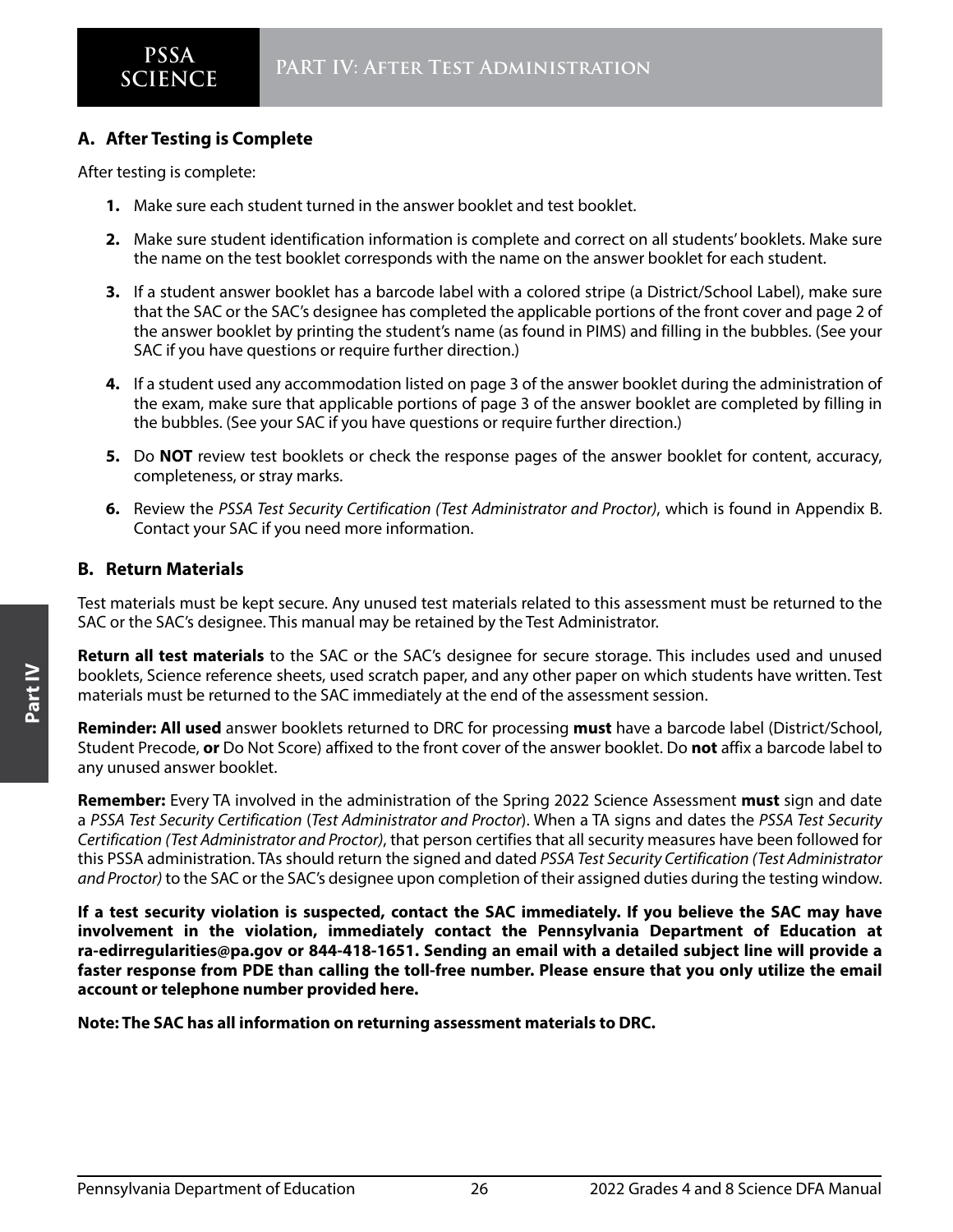## **Appendix A:**

## **Handbook for Secure Test Administration**

<span id="page-30-0"></span>**PSSA**<br>**SCIENCE**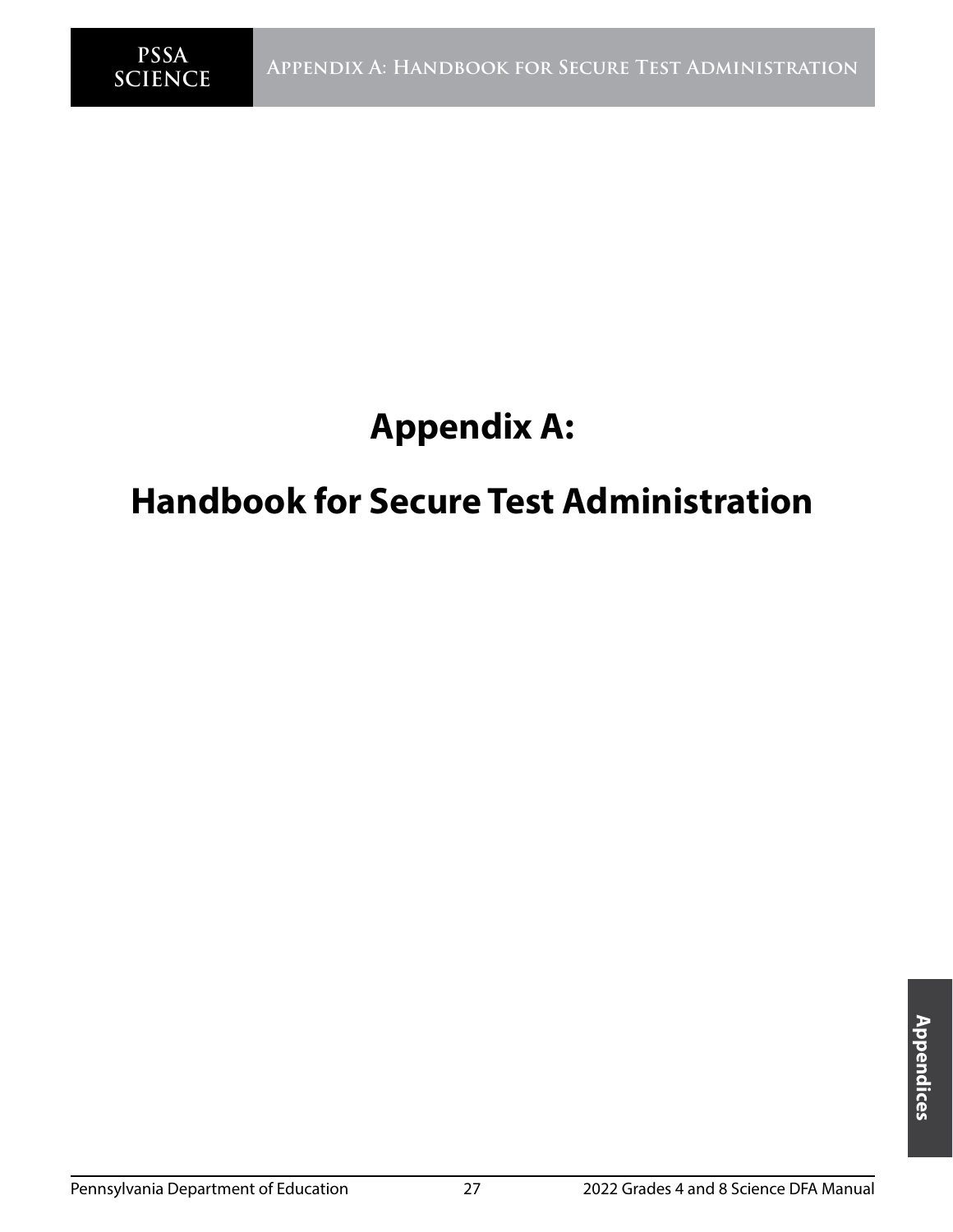

## **Handbook for Secure Test Administration**

#### **Security Statement**

State assessments rely on the measurement of individual achievement. Any deviation from procedures meant to ensure test validity and security (e.g., group work, teacher coaching, teaching or release of any test items, use of previously administered Pennsylvania assessments as preparation tools) is strictly prohibited and will be considered a violation of test security. Local Education Agency (LEA)/school personnel with access to the assessment materials must not review, discuss, disseminate, or otherwise reveal the contents to anyone. (This prohibition excludes the *Item and Scoring Samplers* available on the Pennsylvania Department of Education's (PDE's) website.)

Any action by a professional employee or commissioned officer that is willfully designed to divulge test questions, falsify student scores, or compromise the integrity of the state assessment system will be subject to disciplinary action under the Educator Discipline Act, 24 P.S. §§ 2070.1a *et seq*, which may include a private reprimand, a public reprimand, a suspension of his/her teaching certificate(s), a revocation of his/her teaching certificate(s), and/or a suspension or prohibition from being employed by a charter school.

#### **Training and Test Administration Procedures**

The purpose of this handbook is to assist in the training of LEA/school personnel to properly and securely administer state assessments. This handbook is also an important and valuable resource in implementing testing successfully from planning and preparing to collecting and returning tests.

#### **Roles and Responsibilities: Training**

The District Assessment Coordinator (DAC) is responsible for completing all of the Pennsylvania State Test Administration Trainings (PSTATs) provided by PDE for the DACs, SACs, and TAs/Proctors. DACs must complete the Data Recognition Corporation (DRC) training on receiving and packaging materials, and any DAC specific training provided by the PDE. The DAC is then responsible for coordinating all training that takes place in the LEA and for determining specifics related to test administration such as a schedule, type of administration (paper/pencil or online) and other LEA-level administrative aspects of the testing. The DAC is responsible for ALL training in the LEA with primary responsibility for the direct training of SACs. In some LEAs the DAC may train the LEA-level staff who handle and/or have access to secure test material.

The SAC receives training from the DAC and must also complete both the PSTAT training for SACs and for TAs/ Proctors. The SAC is then responsible to oversee all aspects of test administration in a building, including training Test Administrators (TAs), proctors, and other building level staff.

The TAs/Proctors must complete the PSTAT training for TAs/Proctors. The TAs/Proctors are responsible for administering the assessment and monitoring students during the assessment.

Translators, interpreters, and scribes must complete the PSTAT training for TAs/Proctors and must also complete the training offered by the school/district.

The *Handbook for Assessment Coordinators* provides more information related to training.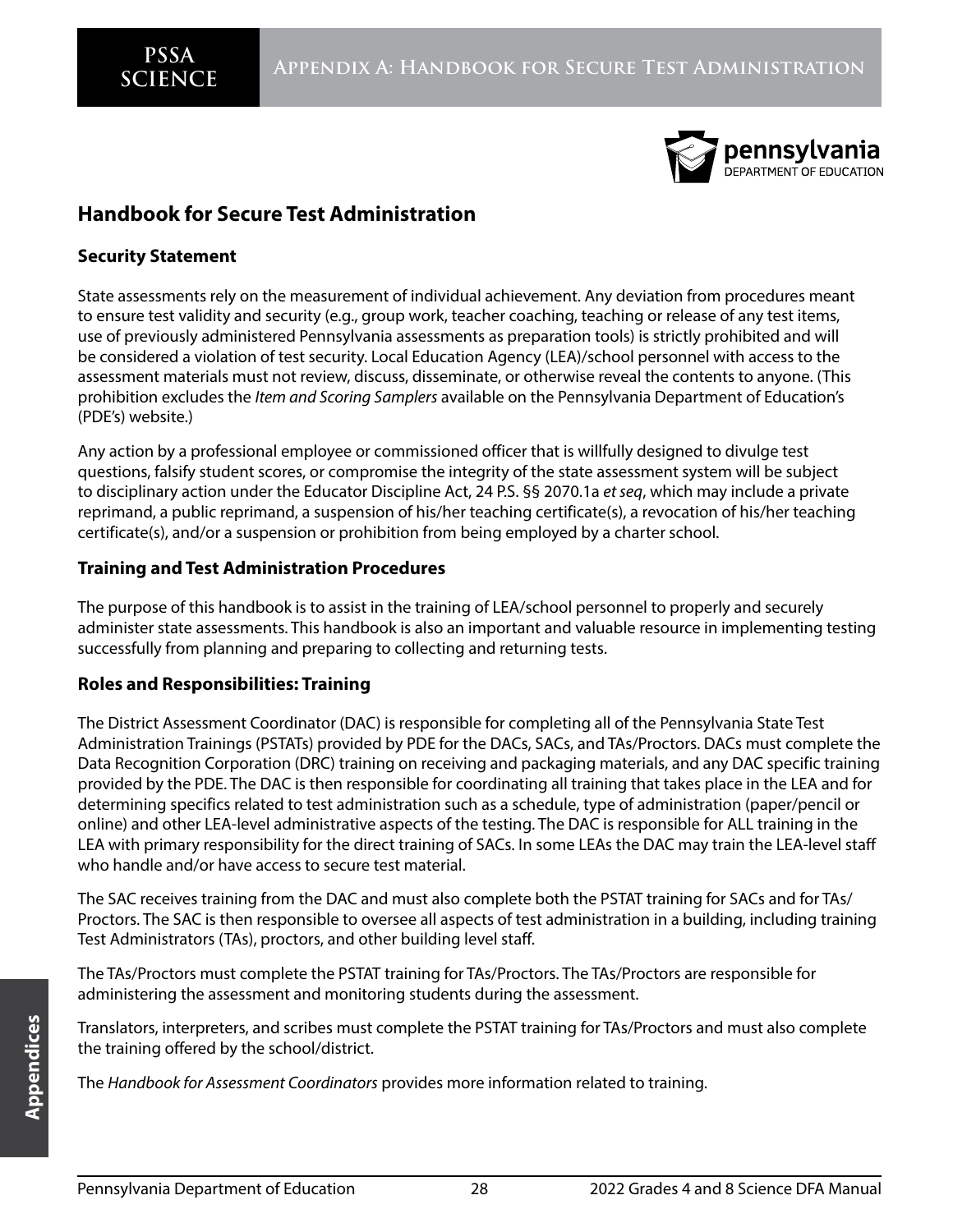

#### **Roles and Responsibilities: Test Administration**

The following lists the general roles and responsibilities for DACs, SACs/Principals, TAs/Proctors, and general personnel before, during, and after test administration. The lists are not exhaustive but provide a general overview of the most important responsibilities of each individual in test administration. In some cases the responsibilities may overlap between or among DACs, SACs, and/or TAs/Proctors. In these cases it is the responsibility of the DAC to determine who has the primary responsibility and is accountable for specific duties, especially when duties may be shared.

## **A . DISTRICT ASSESSMENT COORDINATOR TEST SECURITY GUIDELINES**

General Statement: Administer the assessment using the best practices and with fidelity to the administrative guidelines; keep the assessment materials secure and confidential; prevent any dishonest or fraudulent behavior in the administration and handling of the assessment; and promote a fair and equitable testing environment in order to obtain reliable and valid student scores.

#### **Before Test Administration – DAC**

Complete the PSTAT trainings for the administration of the assessments annually.

Complete the *Accommodations Guidelines* training annually.

Update DRC INSIGHT portal accounts for LEA and school users.

Review the *Handbook for Assessment Coordinators* (HAC), *Directions for Administration* (DFA), *Accommodations Guidelines*, *Online User Guides* (if online testing) and other test-related documents necessary to conduct training for test administration.

Review the LEA's policy/procedures for home-schooled students.

Review the LEA's policy/procedures for handling cyber-charter schools' requests to test their students.

Develop and maintain the LEA's procedure for parental requests to view tests (opt-outs).

Develop and maintain the LEA's procedure for handling breaks during test administration and keeping test and answer booklets secure.

Develop and maintain the LEA's procedure for handling disruptions during test administration and keeping test and answer booklets secure.

Develop and maintain the LEA's procedure for handling emergencies during test administration.

Develop the LEA's master test schedule (including make-ups) that falls within PDE established test windows for each administration and include it in training. Ensure that the test schedule is developed so that sections are administered in the sequence in which they are printed in the test booklets.

Develop a training agenda and train SACs and other LEA-level staff involved in test administration or the handling of secure material prior to conducting any of their assigned work. (See *Handbook for Assessment Coordinators* for more information).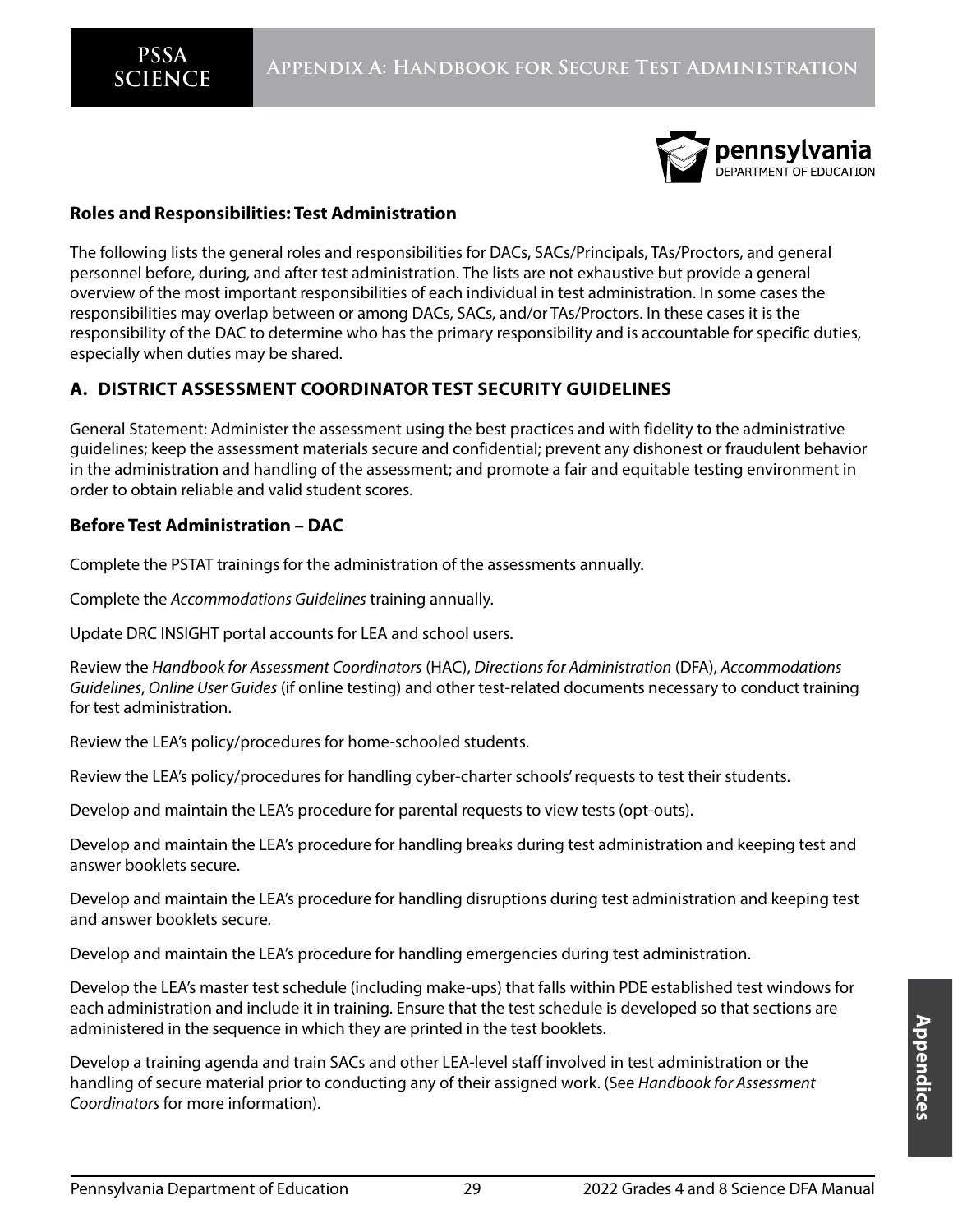

Ensure that SACs are trained on the test accountability and security information contained in the *Handbook for Assessment Coordinators*.

Ensure that SACs are trained on the *Accommodations Guidelines*.

Ensure that all individuals involved in the handling of assessment materials and/or the administration of the assessment are instructed in test security protocols and procedures.

Ensure that any individual who will administer and/or proctor the assessment completes the online PSTAT annually (each school year).

Ensure that all individuals involved in the handling and/or administration of the assessment receive instruction that all assessment materials, including all assessment booklets and other materials containing secure assessment questions and student responses, are to be kept secure and precisely accounted for in accordance with the procedures specified in the *Handbook for Assessment Coordinators*.

Ensure that SACs receive instruction on the policy regarding all electronic devices (cell phones, smartphones, smartwatches, cameras, etc.).

Ensure that all individuals who assist in the administration of the assessment and all individuals who have access to the secure assessment materials have been made aware that they are not in any manner to alter or cause the alteration of any examinee response, assessment booklet, or papers used by examinees.

Communicate to students, parents, and the community that which the assessment does and does not measure, when and how it will be administered, and how the results will be used. Refer to the *Handbook for Assessment Coordinators* for a sample Parent Letter.

Notify and ensure that all students and parents/guardians have been provided the policy regarding all electronic devices (cell phones, smartphones, smartwatches, cameras, etc.).

Consider having a teacher other than the teacher-of-record administer the assessment to students. If local circumstances do not allow that option, consider assigning a Proctor to be in the classroom with the TA. (In some circumstances LEAs have been directed by PDE not to use the teacher-of-record to administer the assessment to his/her students.)

Inventory secure materials without breaking the shrink wrap (ship-to-district).

Report any items not received.

Distribute tests to SAC(s) (ship-to-district).

#### **During Test Administration – DAC**

Monitor testing sites to ensure administration of the assessments in accordance with PDE policies and procedures.

Ensure that sections/modules are started and completed in the same day as per the LEA testing schedule.

Instruct all school staff to minimize distractions, including intercom announcements.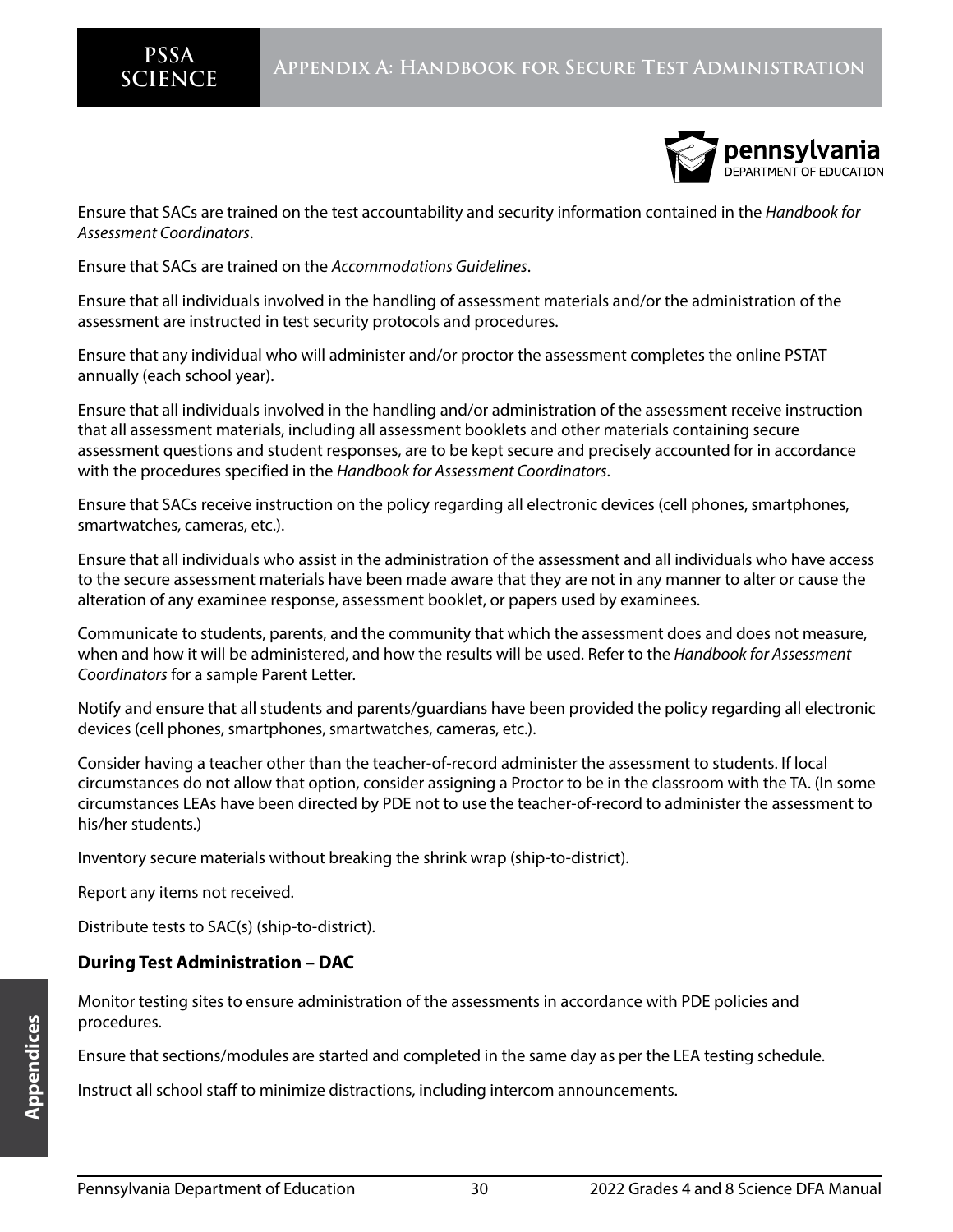



Suspected testing irregularities/security breaches must immediately be reported to the Pennsylvania Department of Education. For the most rapid response, irregularities and/or allegations should be reported to PDE via [ra-edirregularities@pa.gov](mailto:ra-edirregularities%40pa.gov?subject=). You may also report by phone at 844-418-1651; however, using the telephone may delay the response.

#### **After Test Administration – DAC**

Collect tests from SAC(s) (ship-to-district).

Complete the Materials Accountability Form after inventorying, packaging, and returning the materials to the vendor.

NOTE: DACs should not open or look into answer booklets or test booklets.

Record the UPS Tracking Number for each package, noting the assessment(s) for which it was used and the content of each box. Please keep the number(s) for future reference to document the materials returned to DRC.

Sign the *Test Security Certification* (*District Assessment Coordinator*). The DAC should sign the *Test Security Certification* at the end of each testing window.

Failure to account for and/or return assessment materials constitutes a breach in security, the consequences of which can be severe, up to and including remuneration should it be determined loss of or misappropriation of materials has compromised the integrity of test items.

#### **B . SCHOOL ASSESSMENT COORDINATOR AND/OR BUILDING PRINCIPAL TEST SECURITY GUIDELINES**

General Statement: Maintain the security and integrity of all assessment materials, prevent any dishonest or fraudulent behavior in the administration and handling of the assessment, and promote a fair and equitable testing environment in order to obtain reliable and valid student scores.

#### **Before Test Administration – SAC**

Attend the annual training for SACs provided by the DAC.

Complete the PSTAT training for SACs and for TAs/Proctors annually.

Review DFA's, the *Handbook for Assessment Coordinators*, *Accommodations Guidelines* and *Online User Guides* (if testing online).

Develop a building level master test schedule (including make-ups) that falls within PDE established testing windows for each administration and include it in training. Ensure that the test schedule is developed so that sections are administered in the sequence in which they are printed in the test booklets.

Develop an agenda and train TAs/Proctors and other building level personnel (review the *Handbook for Assessment Coordinators* for more information).

Ensure that all individuals involved in the handling of assessment materials and/or the administration of the assessment receive instruction regarding test security protocols and procedures.

Ensure that all TAs/Proctors receive a copy of the TA/Proctor *Test Security Certification*.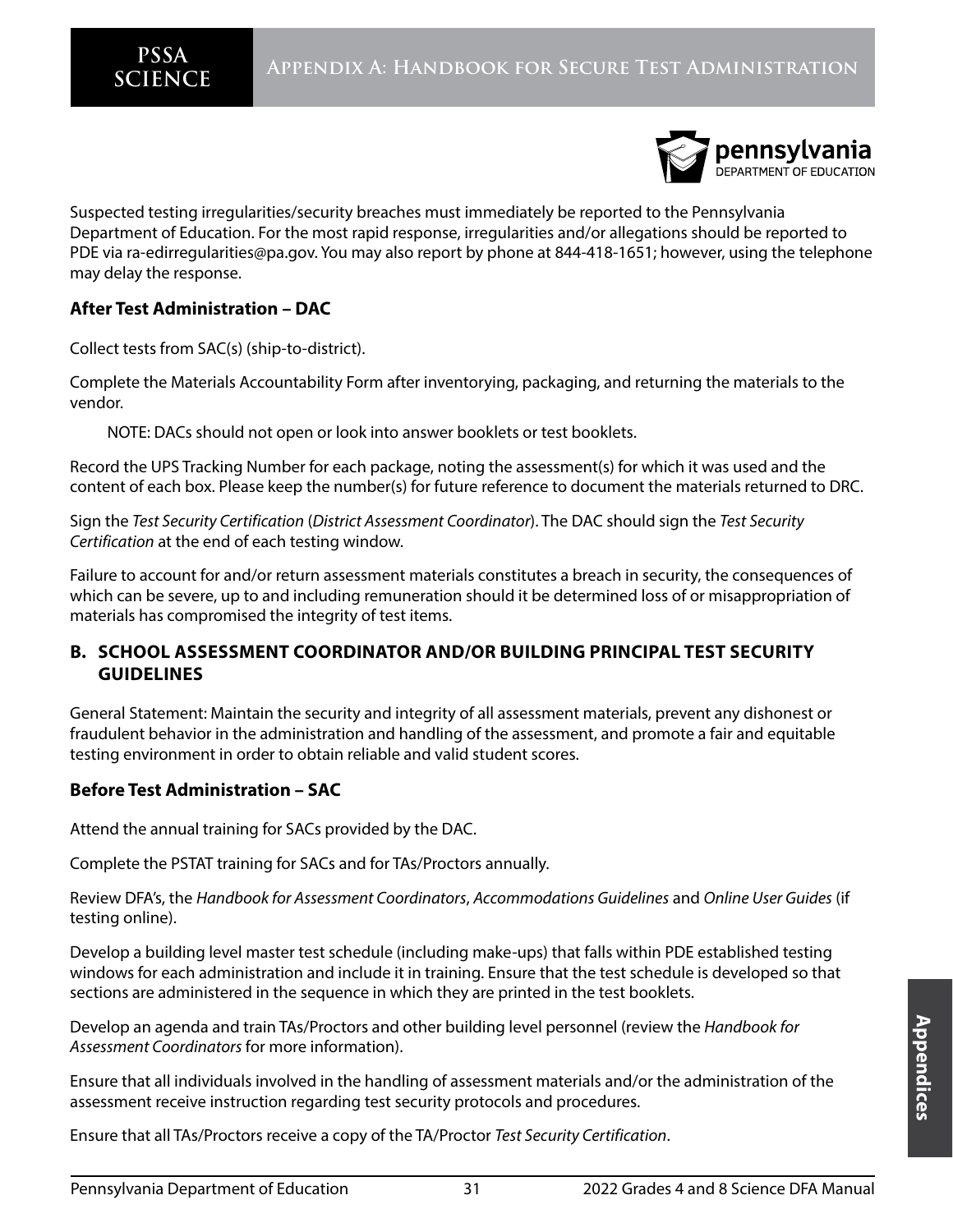



Ensure that all individuals who will administer and/or proctor the assessment complete the Pennsylvania State Test Administration Training (PSTAT). Translators, interpreters, and scribes must complete the PSTAT training for TAs/Proctors and must also complete the training offered by the school/district.

Ensure that all individuals involved in the handling and/or administration of the assessment receive instruction that all assessment materials must remain secure. This includes all assessment booklets and other materials containing secure assessment questions and student responses that must be kept secure and precisely accounted for in accordance with the procedures specified in the *Handbook for Assessment Coordinators*.

Ensure that all TAs/Proctors are instructed on the policy regarding electronic devices (cell phones, smartphones, smartwatches, cameras, etc.).

Ensure that all individuals who assist in the administration of the assessment and all individuals who have access to the secure assessment materials are instructed that they are not in any manner to alter or cause the alteration of any examinee response, assessment booklet, or papers used by examinees.

Create and maintain the PAsecureID list (refer to the *Handbook for Assessment Coordinators* for specific instructions).

Ensure all students are scheduled for the appropriate assessment.

Ensure TAs/Proctors understand that each assessment returned will be linked to the TA who administered the assessment. For paper/pencil assessments, TA initials will be collected on the back page of each answer booklet. For online testing, teacher (TA) names must be included with each online test session created. This will link the TA to the online session prior to test tickets being generated.

Ensure that students testing online have prior experience with the online practice test and tools that model the testing mode (online).

Maintain a contingency plan for breaks and for disruptions during testing.

Ensure monitoring software or spyware is disabled or removed from computers, iPads, and Chromebooks to be used for testing.

Ensure all instructional materials that could aid students in answering test items are covered with opaque material or removed from classrooms and hallways.

Make sure the testing environment is secure and educationally appropriate.

Know the required accommodations and those allowable accommodations for each student with an IEP or 504 Service Plan and/or for each English Learner being assessed and communicate this to the appropriate personnel.

Provide the appropriate testing environment for each student requiring an accommodation.

Inventory tests received in "ship to district." If additional materials are needed, notify DRC. In a "ship to school" the SAC should order additional materials, if needed.

Report any shipping or ordering mistakes immediately to DRC.

Create Test Sessions in the DRC INSIGHT portal (if testing online). Make sure to list the correct TA when creating test sessions in the DRC INSIGHT portal.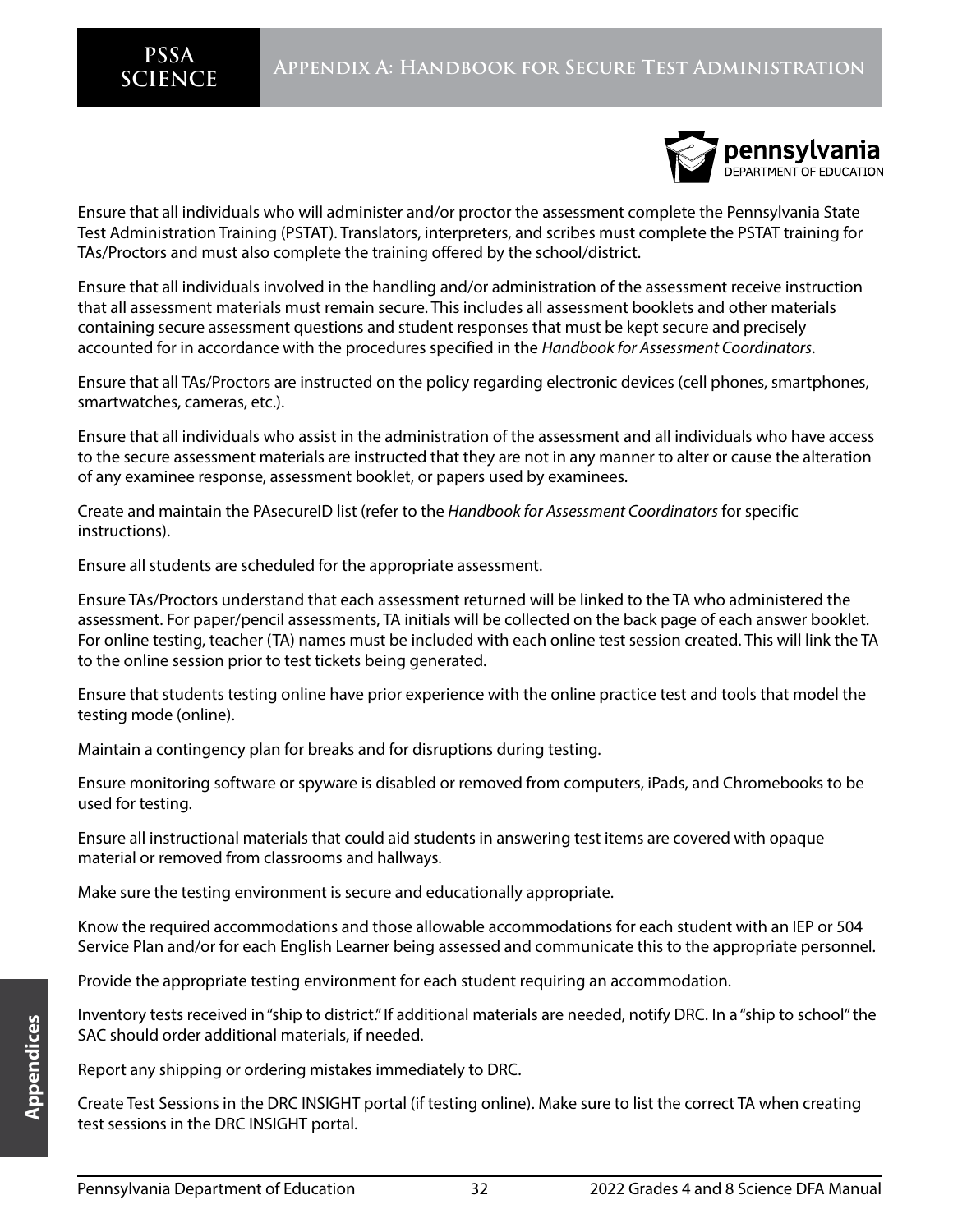

Put labels on answer booklets (Do not open test booklets while labeling).

Place a "Testing—Do Not Disturb" sign on doors where testing is occurring.

#### **During Test Administration – SAC**

Develop and maintain a procedure for distribution and collection of secure test materials to TAs each day utilizing a sign-out/sign-in process. It is recommended that TAs count the test booklets in the presence of the SAC or his/ her designee.

Ensure that TAs are following proper testing protocols.

Make sure students are supervised at all times during testing and all breaks. This supervision requirement includes those students who need additional time to complete any test session.

If there is a disruption (e.g., fire alarm, power outage) ensure the safety of students at all times, and take appropriate precautions concerning the security of the test and answer booklets.

Ensure secure processes and procedures for extended time. Do not allow students to move to an extended time location without a TA and do not allow students to carry materials to an extended time session/location.

Make sure that sections/modules are started and completed in the same day.

Minimize distractions, including intercom announcements.

Ensure tests are stored in a locked area with controlled and limited access.

Report suspected testing irregularities/security breaches to the DAC. If the DAC is unavailable for an extended time or has any involvement in the testing irregularity, PDE must be contacted directly. For the most rapid response, irregularities and/or allegations should be reported to PDE via [ra-edirregularities@pa.gov](mailto:ra-edirregularities%40pa.gov?subject=). You may also report by phone at 844-418-1651; however, using the telephone may delay the response.

### **After Each Testing Session – SAC**

Collect all materials from TAs excluding copies of the DFA.

Account for all test booklets and answer booklets daily. It is recommended that the SAC or his/her designee count the test booklets in the presence of the TA.

Store testing materials in a locked, secure location.

Destroy scratch/grid paper, rough drafts and any other paper on which students have written.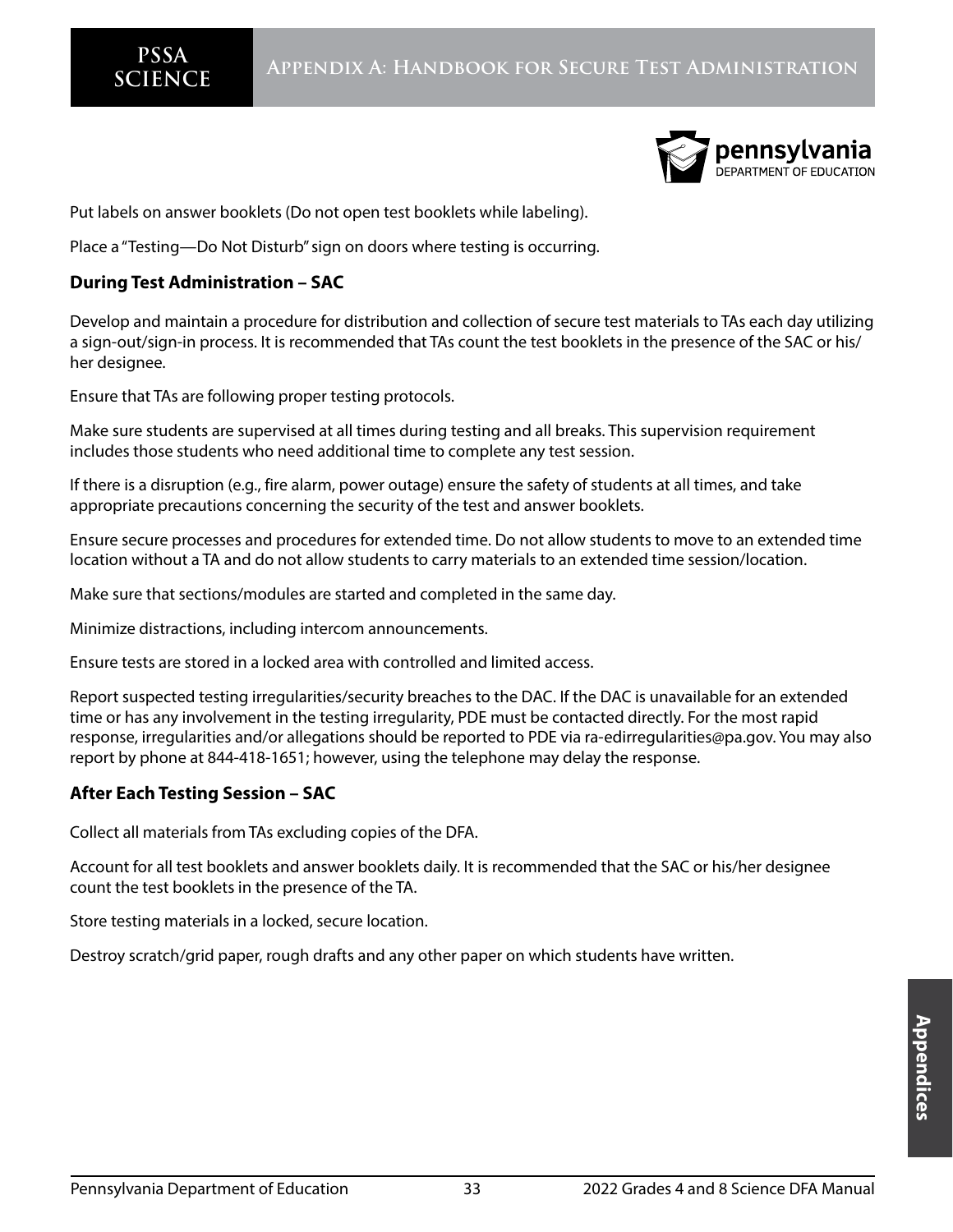

#### **After Test Administration – SAC**

Inventory and return tests to the DAC (ship-to-district) or follow pack and ship procedures to return tests to DRC (ship-to-school).

NOTE: SACs should not open answer booklets or test booklets or review test items.

In ship-to-school LEAs, SACs should record the UPS Tracking Number for each package, noting the assessment(s) for which it was used and the content of each box. Maintain the number(s) for future reference to document that the materials were returned to DRC.

Failure to account for and/or return assessment materials constitutes a breach in security, the consequences of which can be severe; up to and including remuneration should it be determined loss of or misappropriation of materials has compromised the integrity of test items.

Sign the *Test Security Certification* (*School Assessment Coordinator and Principal*). The SAC should sign the *Test Security Certification* at the end of each testing window.

Ensure all TAs, Proctors, Translators, Interpreters, Scribes, and other individuals with access to secure testing materials sign the *Test Security Certification*. If someone cannot or does not sign the *Test Security Certification*, immediately report that fact to the Department of Education. For the most rapid response, allegations should be referred to [ra-edirregularities@pa.gov](mailto:ra-edirregularities%40pa.gov?subject=) or report by phone at 844-418-1651 (using the telephone report may delay the response).

### **C . TEST ADMINISTRATOR/PROCTOR TEST SECURITY GUIDELINES**

General Statement: Maintain the security and integrity of all assessment materials, prevent any dishonest or fraudulent behavior in the administration and handling of the assessment, and promote a fair and equitable testing environment in order to obtain reliable and valid student scores.

#### **Before Test Administration – TA/Proctor**

Attend the annual training for TAs/proctors provided by the SAC.

Annually (each school year) complete the PSTAT.

Review the *Directions for Administration Manual* for the test to be administered.

Read and understand the *Test Security Certification*.

Know and understand that each assessment returned will be linked to the TA who administered the assessment. For paper/pencil assessments, TA initials will be collected on the back page of each answer booklet. For online testing, teacher (TA) names must be included with each online test session created. This will link the TA to the online session prior to test tickets being generated.

Remove or cover with opaque materials all classroom instructional materials or any other materials that could aid students in answering test items.

Make sure the testing environment is secure and educationally appropriate.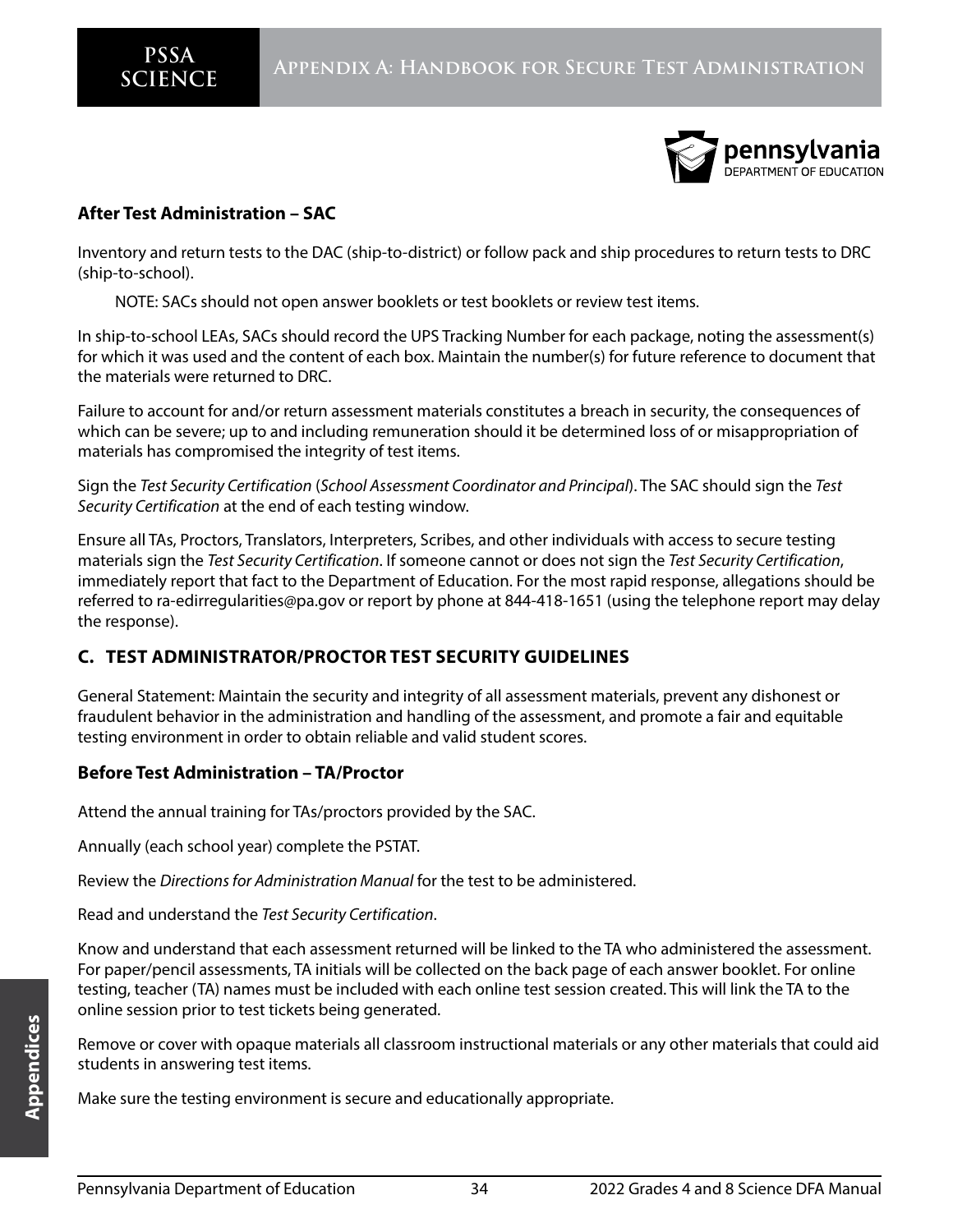

Review the *Code of Conduct for Test Takers* with students prior to the day of testing and respond to all student questions.

Review the *Calculator Policy* and ensure calculators (other than calculators provided within the online testing engine) meet the requirements of the *Calculator Policy*.

Know and prepare to appropriately implement the required accommodations for each student with an IEP or 504 Service Plan and for each English Learner being assessed in your room.

Review with students the possible local sanctions the district will enforce for student misconduct (e.g., cheating and recording test questions).

#### **During Test Administration – TA/Proctor**

Collect cell phones, smartphones, and other unauthorized electronic devices as students enter the testing site.

Ensure students are seated for optimal security and at the assigned workstation (online test).

Appropriately implement required accommodations.

During the administration of the mathematics assessment, collect all used scratch/grid paper and any other paper on which students have written after the non-calculator portion to ensure students have not recorded non-calculator items on scratch/grid paper.

Actively monitor testing. TAs should take positions with the best vantage points and continually move around the testing site to ensure students are adhering to the instructions given and are in the correct session. Ascertain that students are not using inappropriate item elimination strategies or making stray marks in the answer bubbles. TAs/Proctors must not be engaged in off task activities such as working on electronic devices, talking with colleagues, or grading student work.

Make sure students are supervised at all times during testing and all breaks. This supervision requirement includes those students who need additional time to complete any test session.

If there is a disruption (e.g., fire alarm, power outage) ensure the safety of students at all times, and take appropriate precautions concerning the security of the test and answer booklets.

Collect test materials when students are finished testing rather than keeping them closed on the students' desks.

Students who finish early may sit quietly, read for pleasure, or read non-content related materials until all students have finished. Reading for pleasure includes magazines along with fiction text such as novels, short stories, poetry, etc. Reading anything that may include information related to the content area being assessed is not allowed. Written work/drawing/coloring of any kind is prohibited to ensure students are not recording secure test content.

Immediately report suspected testing irregularities/security breaches to the SAC/Building Principal.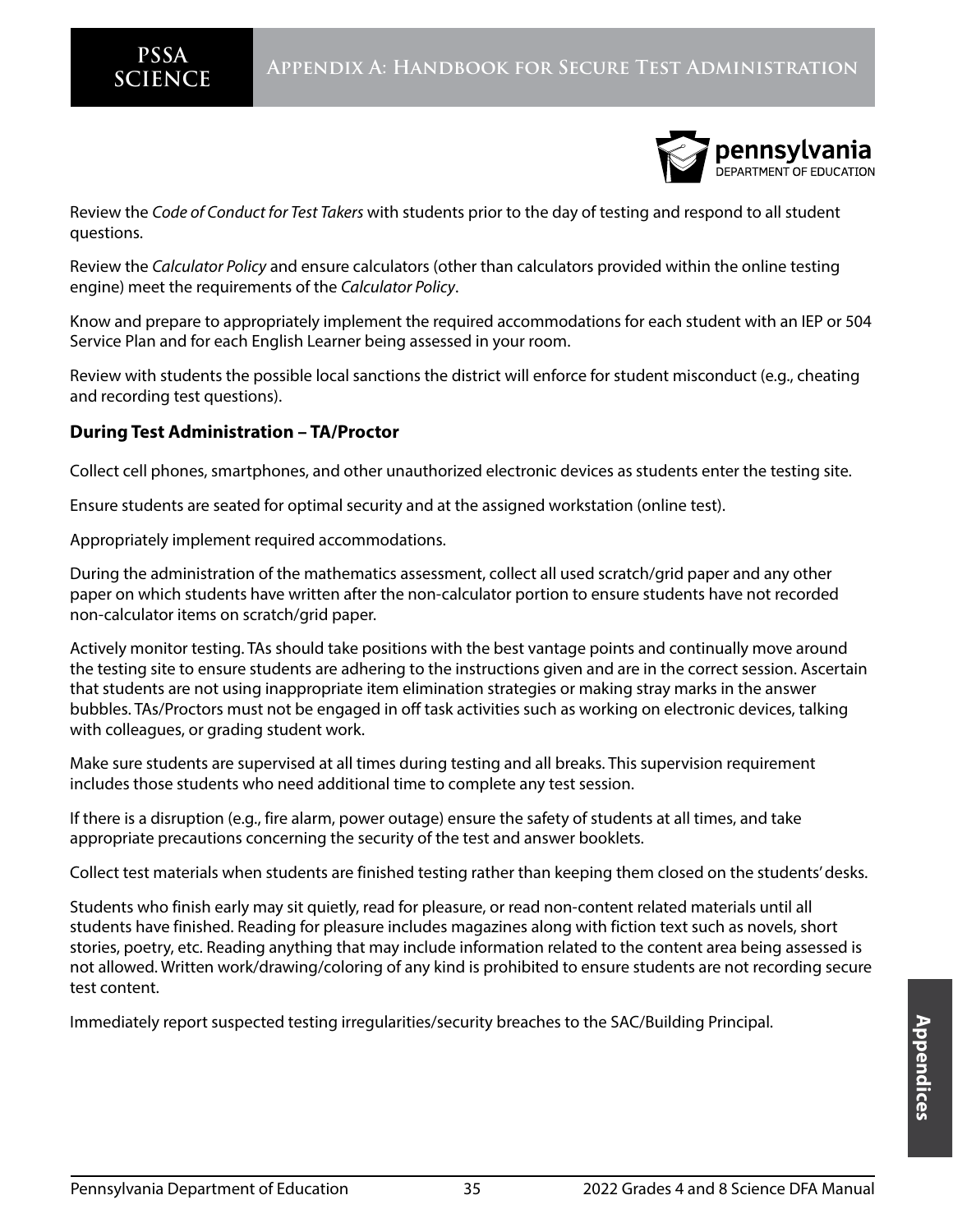

#### **After Each Testing Session – TA/Proctor**

Return all scratch/grid paper, rough drafts or any other paper on which students have written to the SAC to be destroyed.

Account for all test booklets and answer booklets daily and return all secure testing materials to the SAC immediately after the testing session each day. It is recommended that the SAC or his/her designee count the test booklets in the presence of the TA.

Failure to account for and/or return assessment materials constitutes a breach in security, the consequences of which can be severe, up to and including remuneration should it be determined loss of or misappropriation of materials has compromised the integrity of test items.

Clear the memory of calculators before and after each testing session.

#### **After Test Administration – TA/Proctor**

Sign the *Test Security Certification* (*Test Administrator/Proctor*) and return it to the SAC. The TA/Proctor should sign the *Test Security Certification* at the end of each testing window.

#### **D. GENERAL TEST SECURITY GUIDELINES**

The assessments rely on the measurement of individual achievement. Any deviation from assessment procedures is strictly prohibited and will be considered a violation of test security.

School administrators, teachers, and any other education personnel who are involved in the assessment program must maintain the security of all assessment materials at all times.

Because the assessment must remain secure, teachers/TAs should not have assessment materials in their possession at any time other than during the actual assessment administration.

#### **Before Test Administration**

DO NOT:

Teach students a test-taking technique that would require them to bubble more than one response to a test question and then return and erase all but one response.

Review student test booklets except for purposes as stated in the *Directions for Administration Manual* and any of the accommodations guidelines documents. Knowledge or review of test items is not necessary for valid test administration and is prohibited.

Note: Interpreters may have access to test materials three days prior to test administration to prepare for accurate interpretation of the test.

Reveal any part of copyrighted materials to anyone.

Copy or otherwise reproduce any part of copyrighted materials.

Review and/or provide answers to test items to students. This includes using any of the test items for instructional purposes.

Possess unauthorized copies of state tests.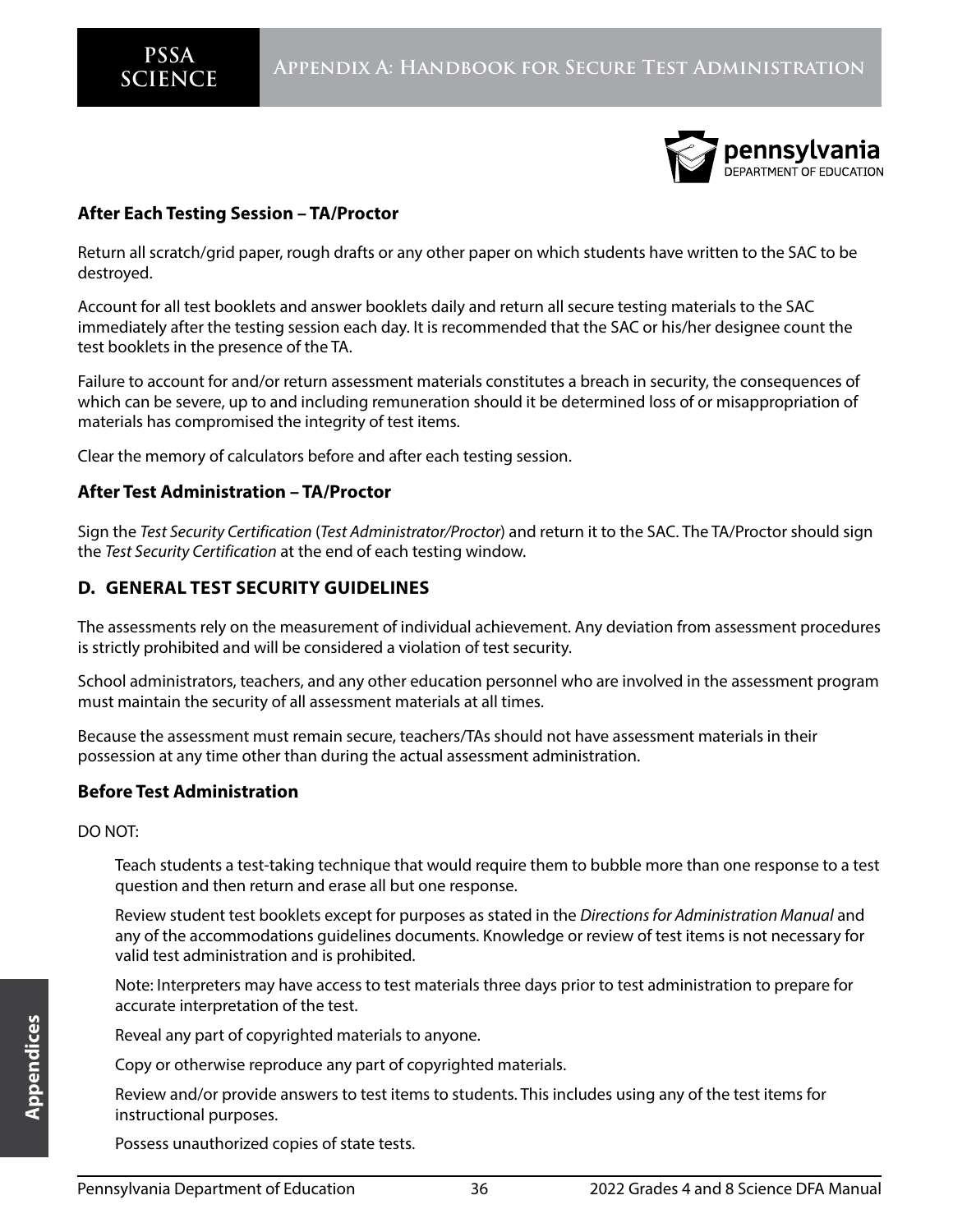

Assist in, direct, aid, counsel, encourage, or fail to report immediately any of the actions prohibited in this document.

#### **During Test Administration**

DO NOT:

Leave students unattended with testing materials or permit any student to leave the testing site with testing materials for any reason.

Permit students to have unauthorized electronic devices in their possession or accessible to them.

Permit students to look ahead to another section or module of the test before being instructed to do so, or allow students to look back in a test booklet once a test section or module has been completed.

Discuss, disseminate, or otherwise reveal contents of the test to anyone.

Possess secure test materials at any time other than during the actual administration of the test. TAs should be given the secure materials immediately prior to the administration of the test, and the materials must be collected and counted by the SAC immediately after the testing session ends each day.

Coach or provide feedback to students (e.g., answer any questions pertaining to the content of the test, review rough drafts, or give students feedback of any kind including indicating items students may not have answered correctly). This prohibition applies to, but is not limited to, Personal Care Aides (PCA), Therapeutic Support Staff (TSS), or any other one-on-one aide who is assigned to a student.

Define or clarify a word in a test item.

Deviate from any of the read-aloud rules for any portion of the assessments. (The *Pennsylvania Read-Aloud and Scribing Guidelines for Operational Assessments* can be found on the PDE website.)

Read aloud any part of the assessments that will cue the correct answer(s) or provide a hint for the test taker.

Read-aloud the parts of the assessment that are not permitted to be read-aloud.

Return a test booklet to any student after it has been turned in to the TA, unless approval is granted by PDE, or for the reasons noted in the following sentence. Test booklets will be returned to students for makeup sessions for absences and for students who go to another testing site for extended time.

Alter, influence, or interfere with a test response in any way; fill in any unanswered item, or instruct the student to do so.

Assist in, direct, aid, counsel, encourage, or fail to report any of the actions prohibited in this document.

Play music while students are taking the test.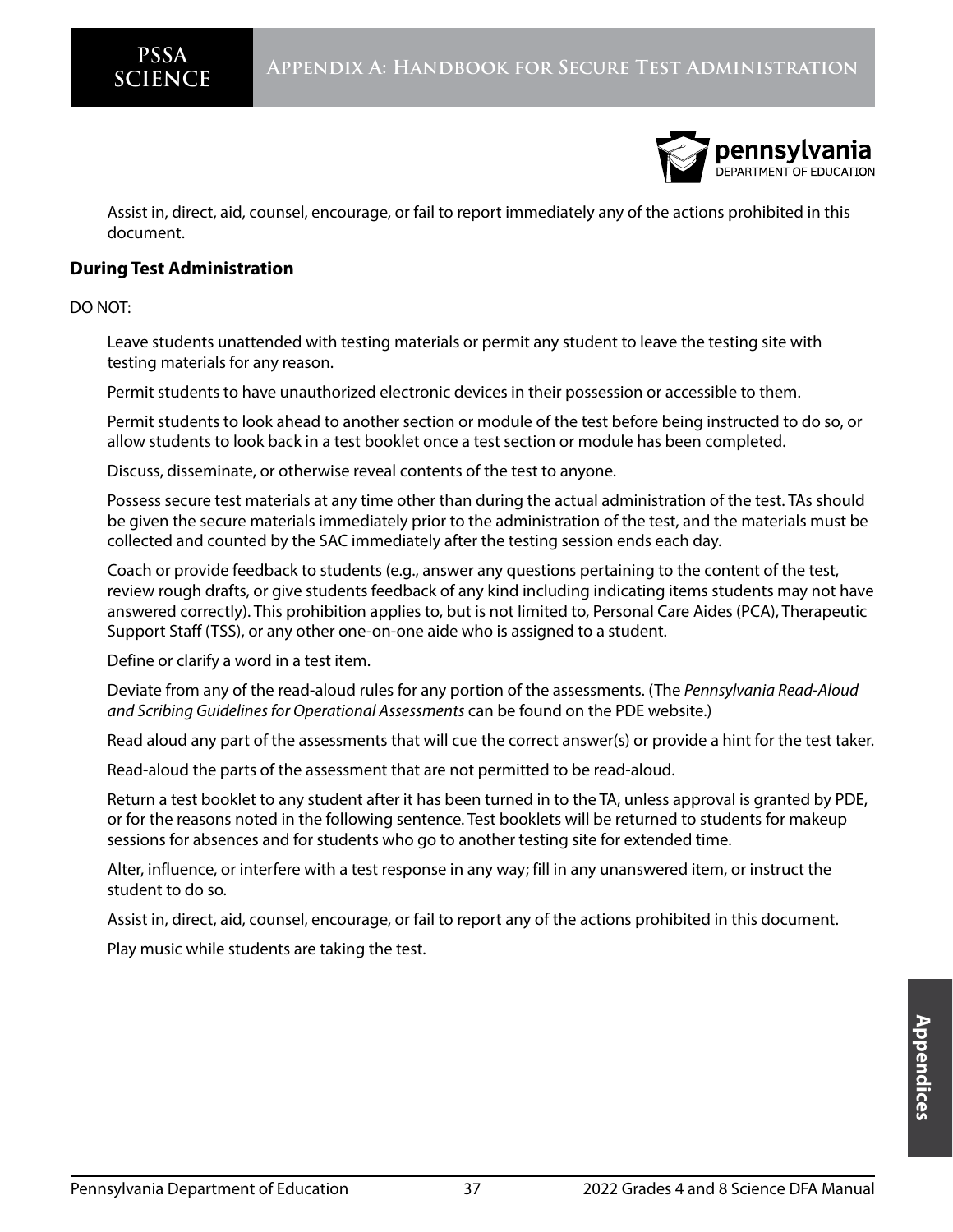

#### **After Test Administration**

DO NOT:

Discuss, disseminate, or otherwise reveal the contents of the test to anyone.

Keep/save, copy, reproduce, or use any test, test item, specific test content, or examinee responses to any item or any section of a secure test in any manner inconsistent with the instructions provided by and through the Pennsylvania Department of Education. This includes using any of the test items for instructional purposes.

Review student responses in the answer booklet.

Read or review test booklets or answer booklets containing the test items.

Alter, influence, or interfere with a test response in any way, fill in any unanswered items, or instruct the student to do so.

Discuss or provide feedback regarding test items.

Copy or reproduce any portion of the secure test materials or prepare/provide answer keys.

Erase or change student answers.

Make false or misleading statements about assessment results, including inappropriate interpretations, inaccurate reports, or unsubstantiated claims.

Erase stray marks or darken bubbles or make any alteration to a student's test.

Assist in, direct, aid, counsel, encourage, or fail to report any of the actions prohibited in this document.

DO:

Immediately report suspected testing irregularities/security breaches. TAs/Proctors should report to the SAC/Building Principal; SACs should report directly to the DAC. In either case if the appropriate coordinator, whether SAC or DAC, is unavailable for an extended time or has any involvement in the testing irregularity, contact PDE directly. For the most rapid response, irregularities and/or allegations should be reported to PDE at [ra-edirregularities@pa.gov.](mailto:ra-edirregularities%40pa.gov?subject=) You may also report by phone at 844-418-1651; however, using the telephone may delay the response.

Sign the *Test Security Certification* (*General*). Those involved with testing should sign the *Test Security Certification* at the end of each testing window.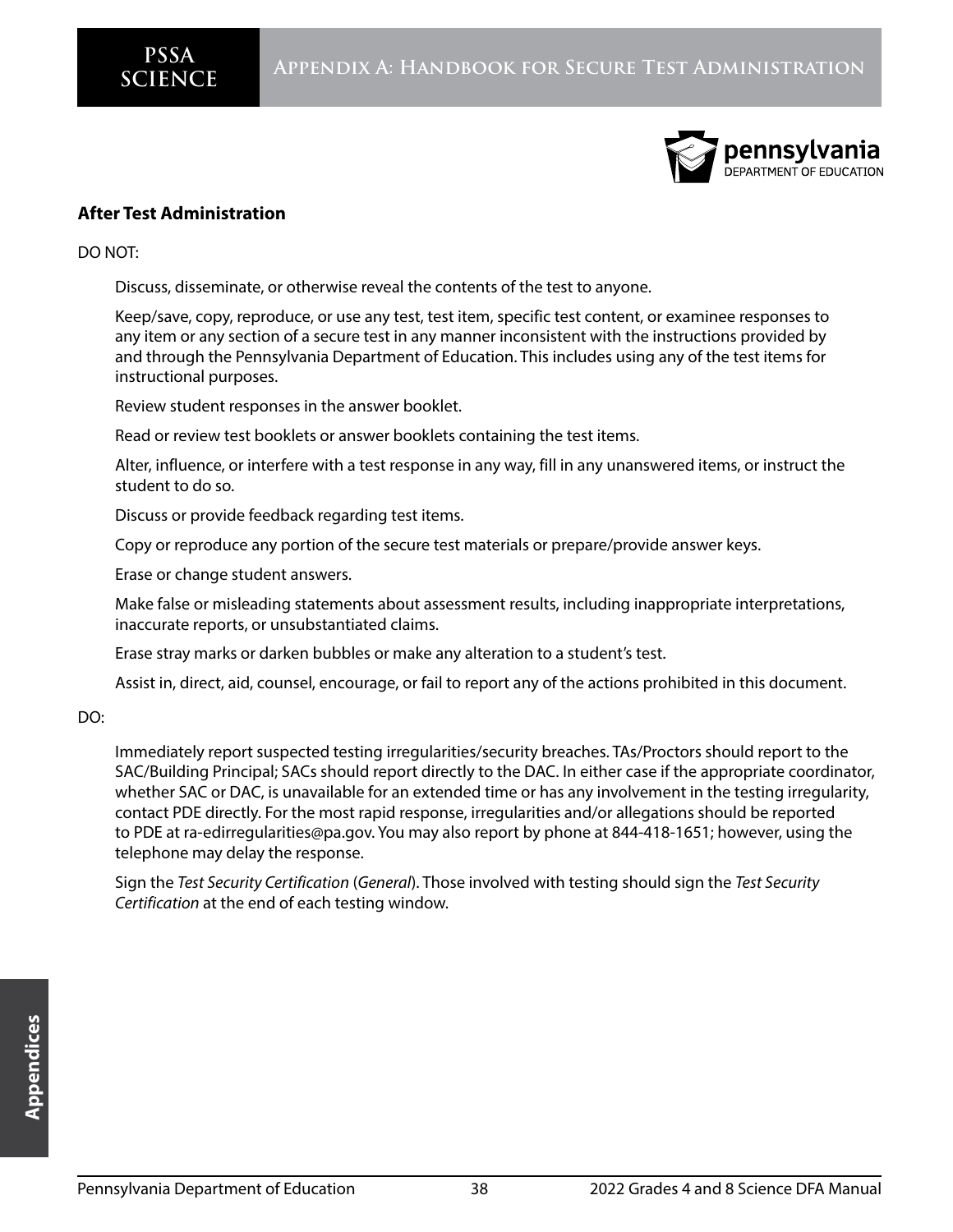# **Appendix B:**

# <span id="page-42-0"></span>**PSSA Test Security Certification**

## **(Test Administrator and Proctor)**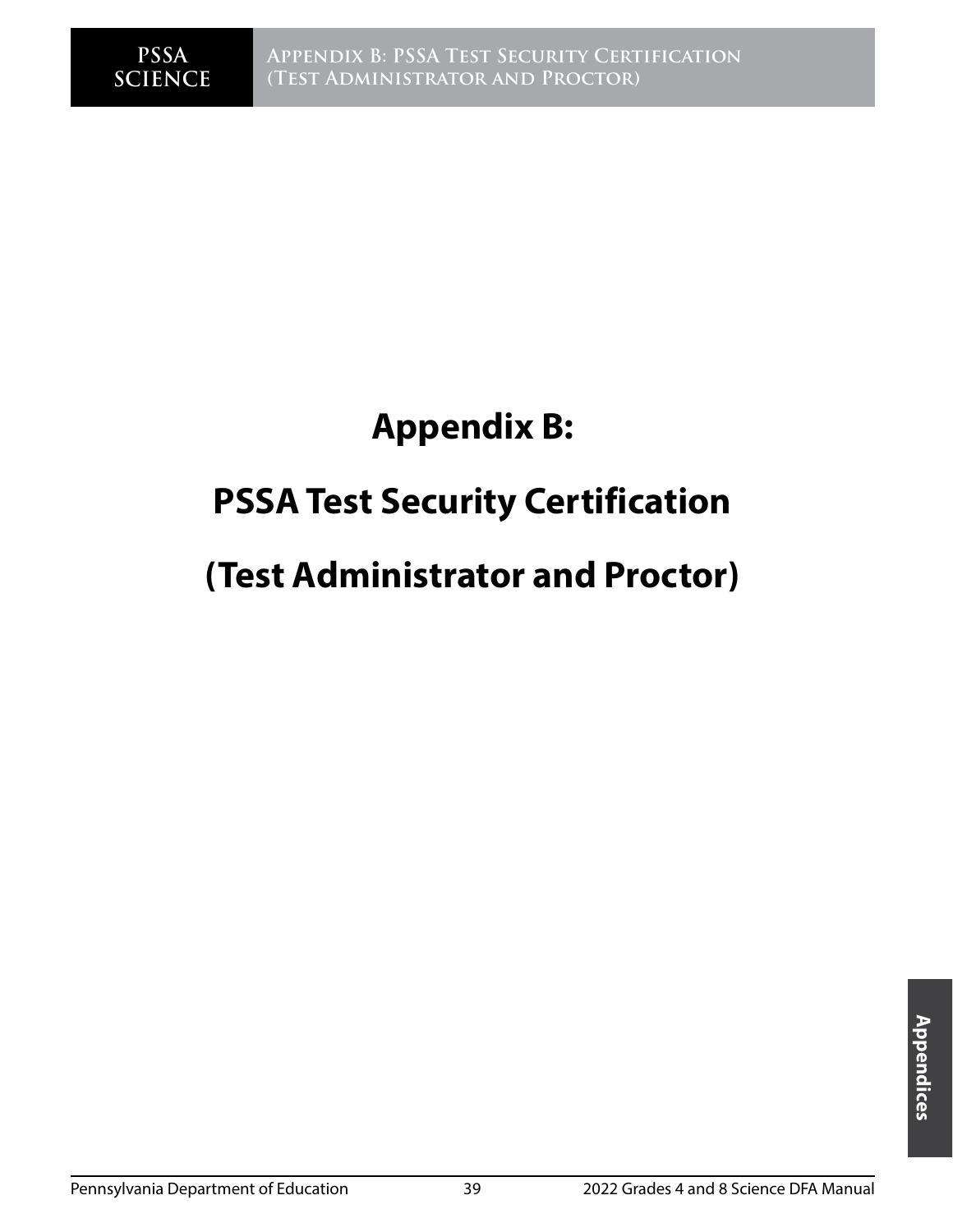



## **2022 PSSA Test Security Certification**

(Test Administrator and Proctor)

District:

School:

AUN:

Maintaining the security and integrity of all assessment materials, preventing any dishonest or fraudulent behavior in the administration and handling of the assessment, and promoting a fair and equitable testing environment are essential in order to obtain reliable and valid student scores. In that regard, I certify the following:

Prior to the administration of the assessment, I completed the Pennsylvania State Test Administration Training, and I understand that the assessment materials are secure, confidential, and proprietary documents owned by the Pennsylvania Department of Education.

I have not reviewed, discussed, disseminated, described, or otherwise revealed the contents of the assessment to anyone. I have not removed any assessment materials from the school building unless I was specifically authorized to administer the assessment to a student on homebound instruction. I have not kept, copied, reproduced, released, or used any assessment, assessment question, specific assessment content, or examinee response to any item or any section of the secure assessment in any manner that is inconsistent with the instructions provided by or through the Pennsylvania Department of Education. I have not provided any examinee with an answer to an assessment question or in any way influenced an examinee's response to any assessment question. I have not in any manner altered or caused the alteration of any examinee response, assessment booklet, or papers used by examinees.

I understand that any breach in assessment security could result in the invalidation of assessment results, professional discipline, and/or criminal prosecution.

I understand that false statements herein are made subject to the penalties of 18 Pa.C.S. § 4904.

Administrator/Proctor Name **Administrator/Proctor Signature** Date of Signature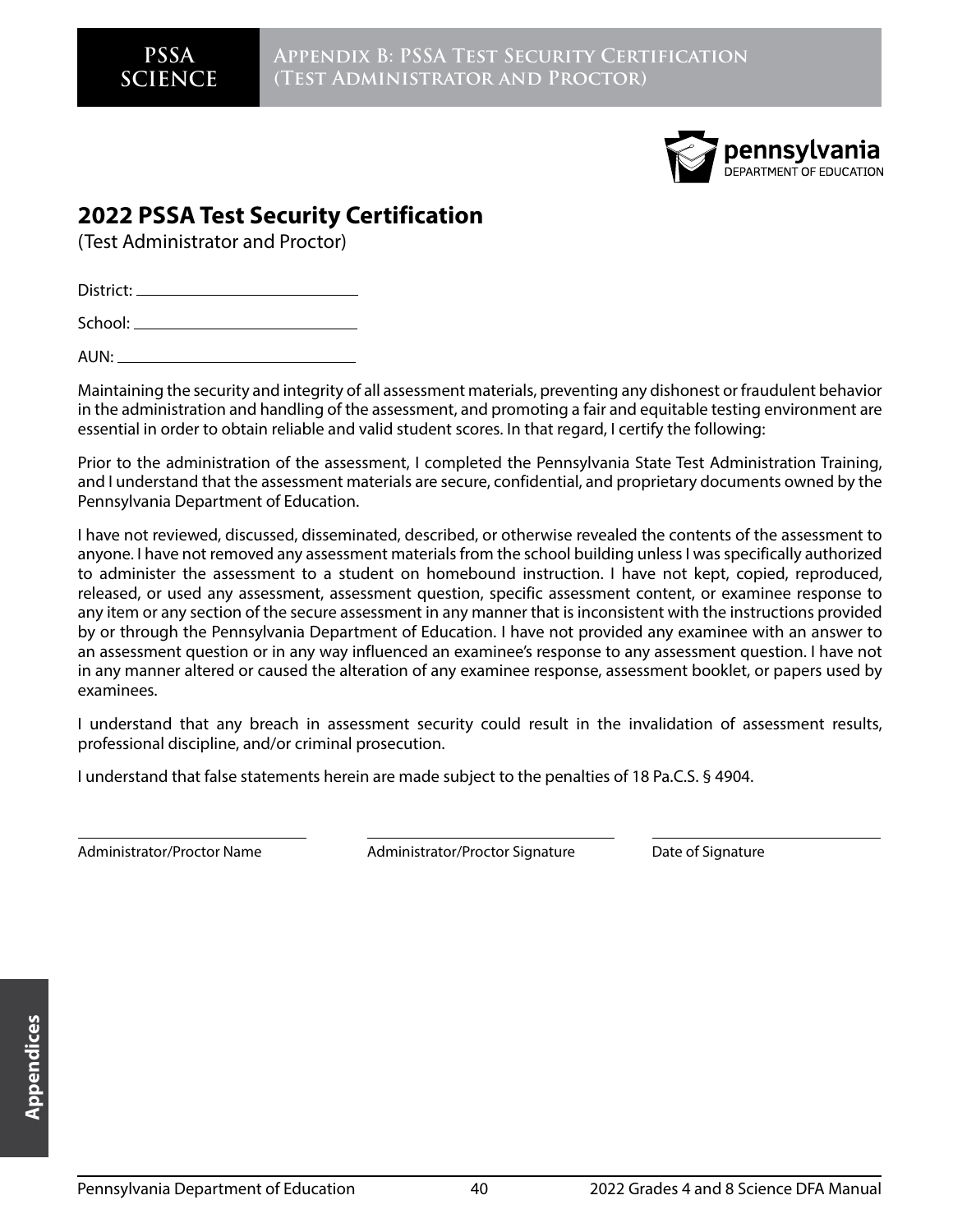

## **Code of Conduct for Test Takers**

<span id="page-44-0"></span>**PSSA**<br>**SCIENCE**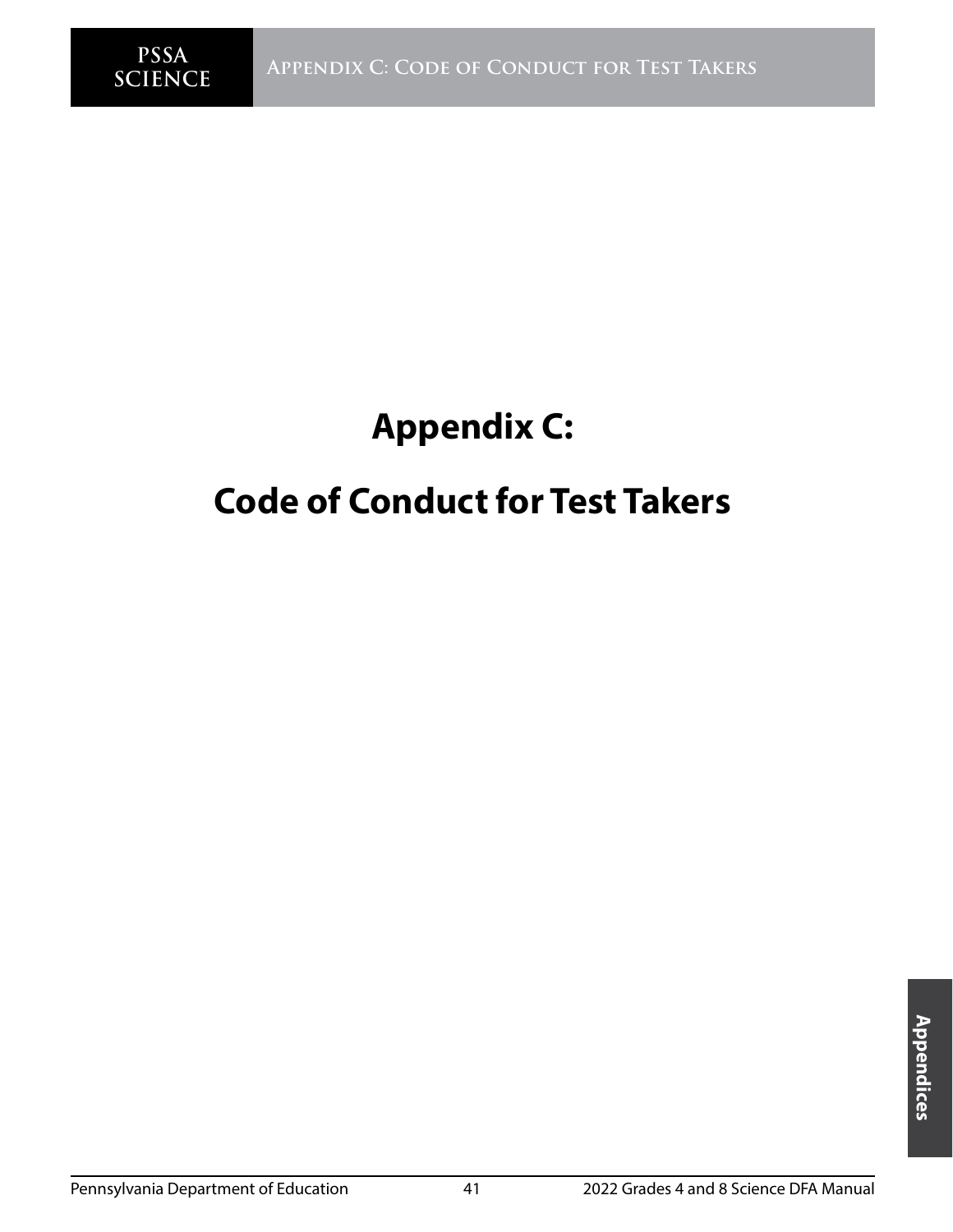

## **CODE OF CONDUCT FOR TEST TAKERS**

**DO . . .** 

- Listen to, read, and follow all directions given.
- Ask questions if you do not understand the directions.
- Read each question carefully, especially multiple-choice items that ask for the "best answer." Also, be sure to read any open-ended items carefully before responding.
- Be careful when marking your answers so that you do not skip spaces or fill in the wrong sections.
- Make sure to completely fill in the bubble for the answer(s) you select and erase completely any answers you change.
- Keep your eyes on your own test.
- Try to answer each test item.
- Check that you have completed all the test items in the test section before closing your test booklet or submitting your final responses online.
- Report any suspected cheating to your teacher or principal.

#### **DO NOT . . .**

- Have notes in your possession during the test.
- Have any unapproved electronic devices (cell phones, smartphones, smartwatches, earbuds, etc.) in your possession during the test. Note, you may have approved calculators, if applicable, during the test.
- Share a calculator with others.
- Use the bubbles in the answer booklet to either eliminate possible incorrect answers or possible correct answers by making marks in multiple bubbles and erasing. Mark only the bubble for the correct answer(s) you have chosen.
- Talk with others about questions on the test during or after the test. (Students should be assured that they may discuss the testing process or issues of concern with their parents/guardians.)
- Take notes about the test to share with others.
- Leave an online test session until the session is complete or until instructed to do so.
- Use social media to post information about the test and/or test items.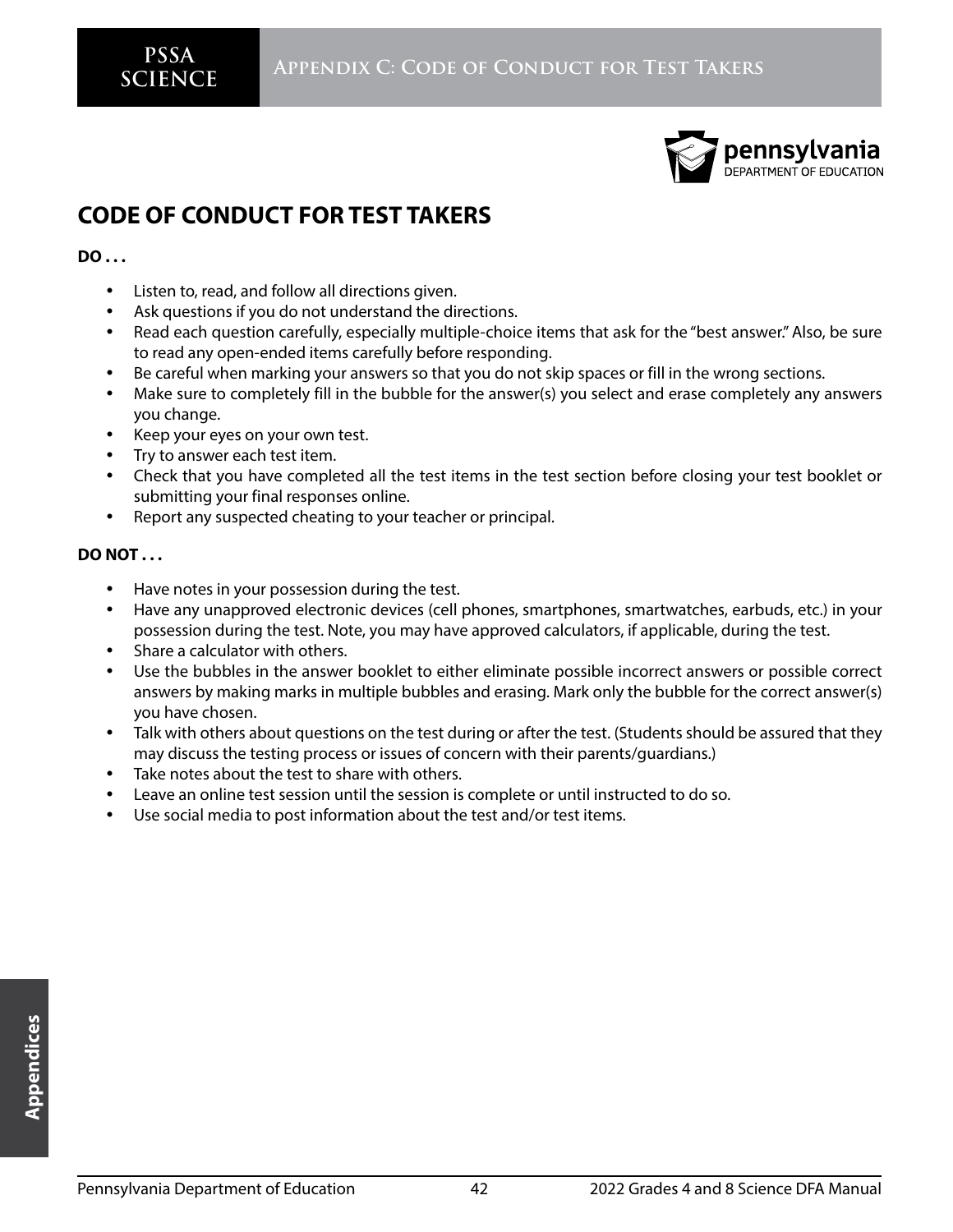## **Appendix D:**

# **Pennsylvania Calculator Policy**

<span id="page-46-0"></span>**PSSA**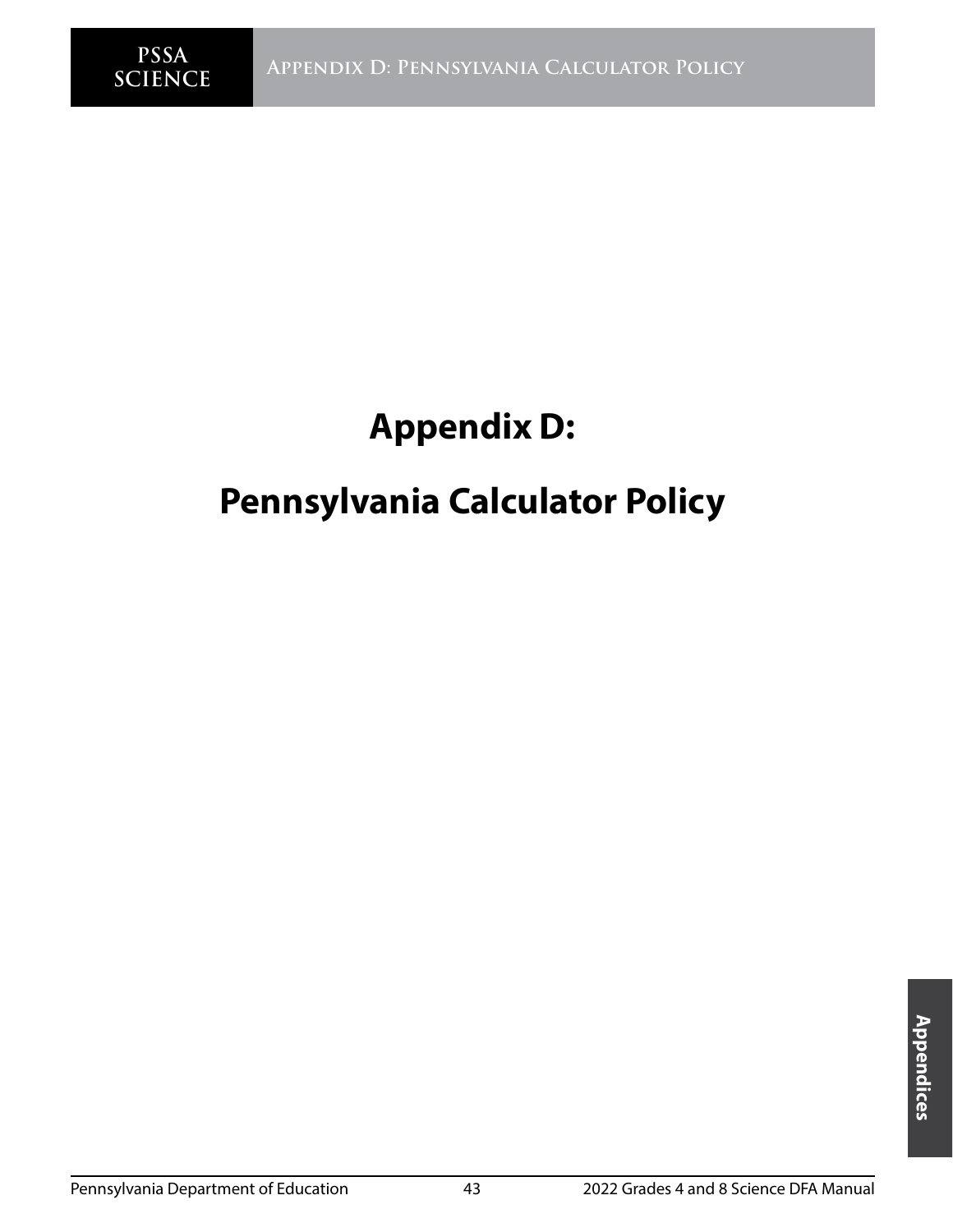

## **PENNSYLVANIA CALCULATOR POLICY**

If a student chooses to use a calculator (other than the online options) on the Keystone Exams or PSSA in sections where the calculator is permitted, the student must adhere to the guidelines listed below. It is incumbent upon the School Assessment Coordinator to ensure that all calculator policies are implemented and followed, including making sure calculators have no programs or other data stored in their memory other than those that are factory installed. Please note that if a student wants to restore the deleted programs, the student will need to back up these programs prior to the assessment. In addition, the memory must be cleared on the calculator prior to and following each test session of the assessment.

The following are **not** permitted for the PSSA or Keystone Exams:

- Devices that have a primary purpose other than functioning as a calculator such as cell phones, smartphones, smartwatches, PDAs, laptops, tablets, pocket organizers, etc.
- Calculators with infrared, Wi-Fi, Bluetooth, or other beaming or wireless capabilities, unless the beaming or wireless capabilities are disabled
- Calculators with built-in Computer Algebra Systems (CAS)
- Calculators that make noise, have paper tape, need to be plugged in, or talk; these specific calculators can only be used as a required accommodation as stated in the Accommodations Guidelines
- Calculators shared by students during a test session
- Any and all non-factory (add-on) programs or information stored in the calculator

This calculator policy is intended to be a general description of what is not allowed. It is not meant to be an exhaustive list of specific calculators, devices, or technologies that must not be used on the PSSA or Keystone Exams. Please note that as technology changes, this policy may also change.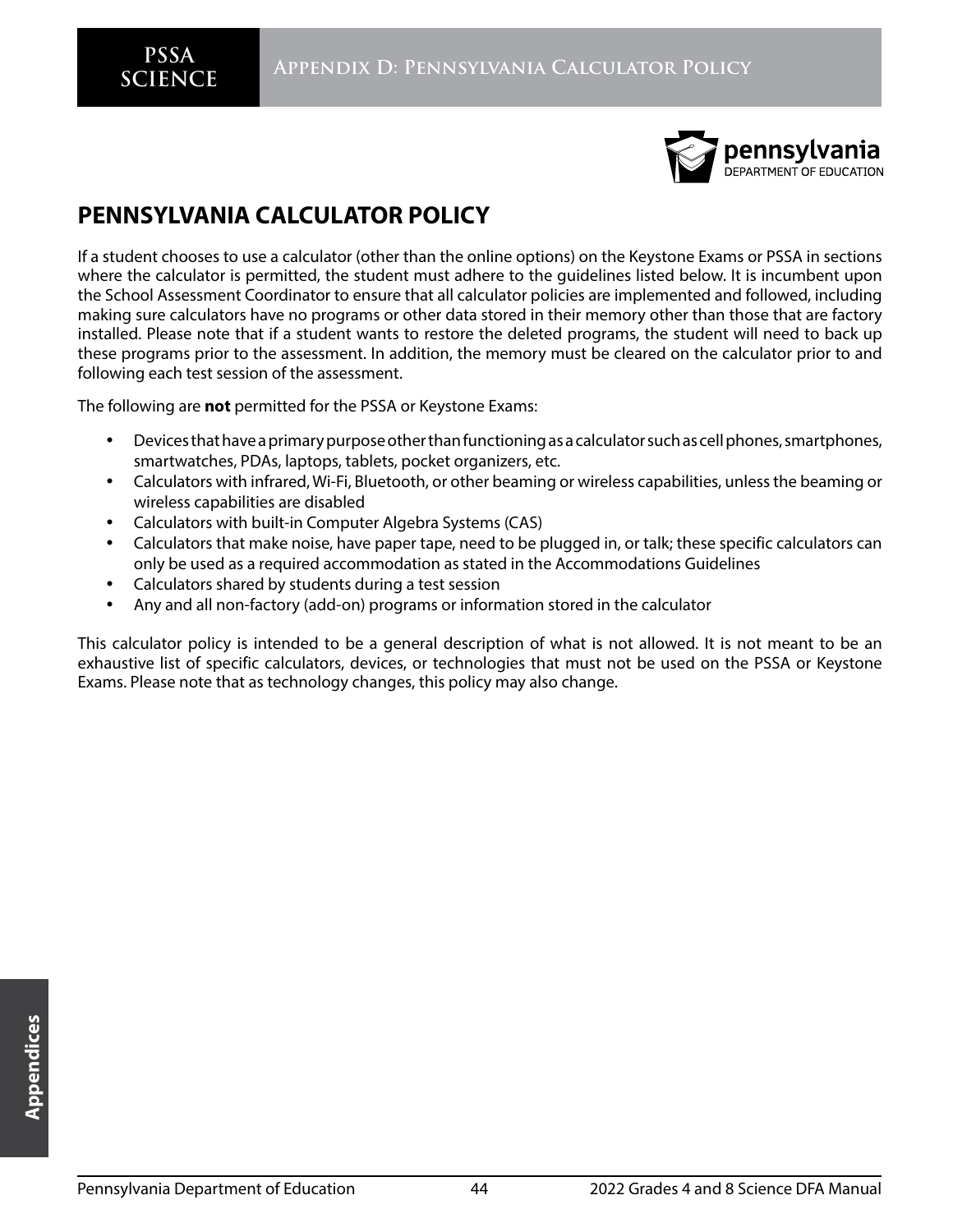

# THIS PAGE IS INTENTIONALLY BLANK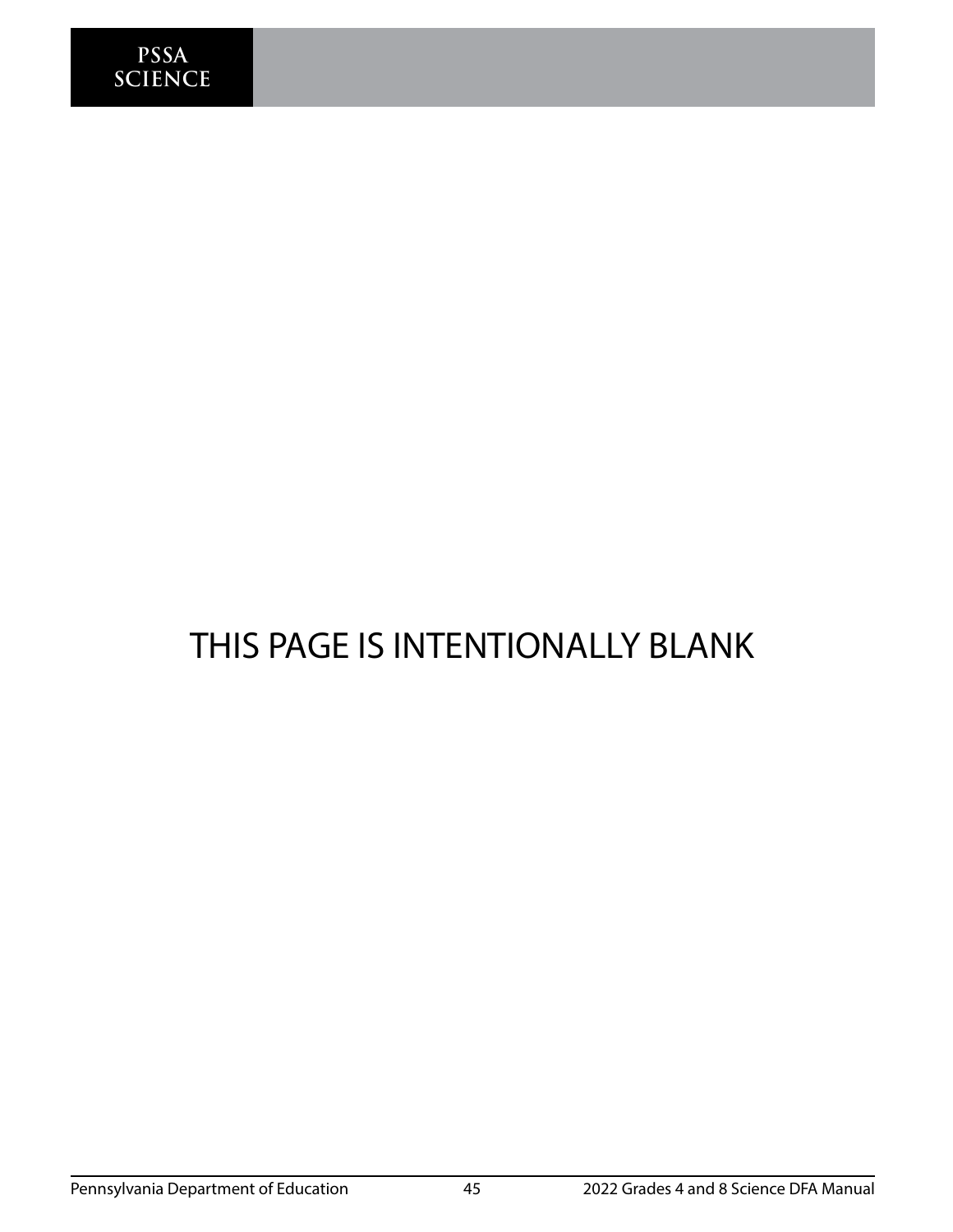

# THIS PAGE IS INTENTIONALLY BLANK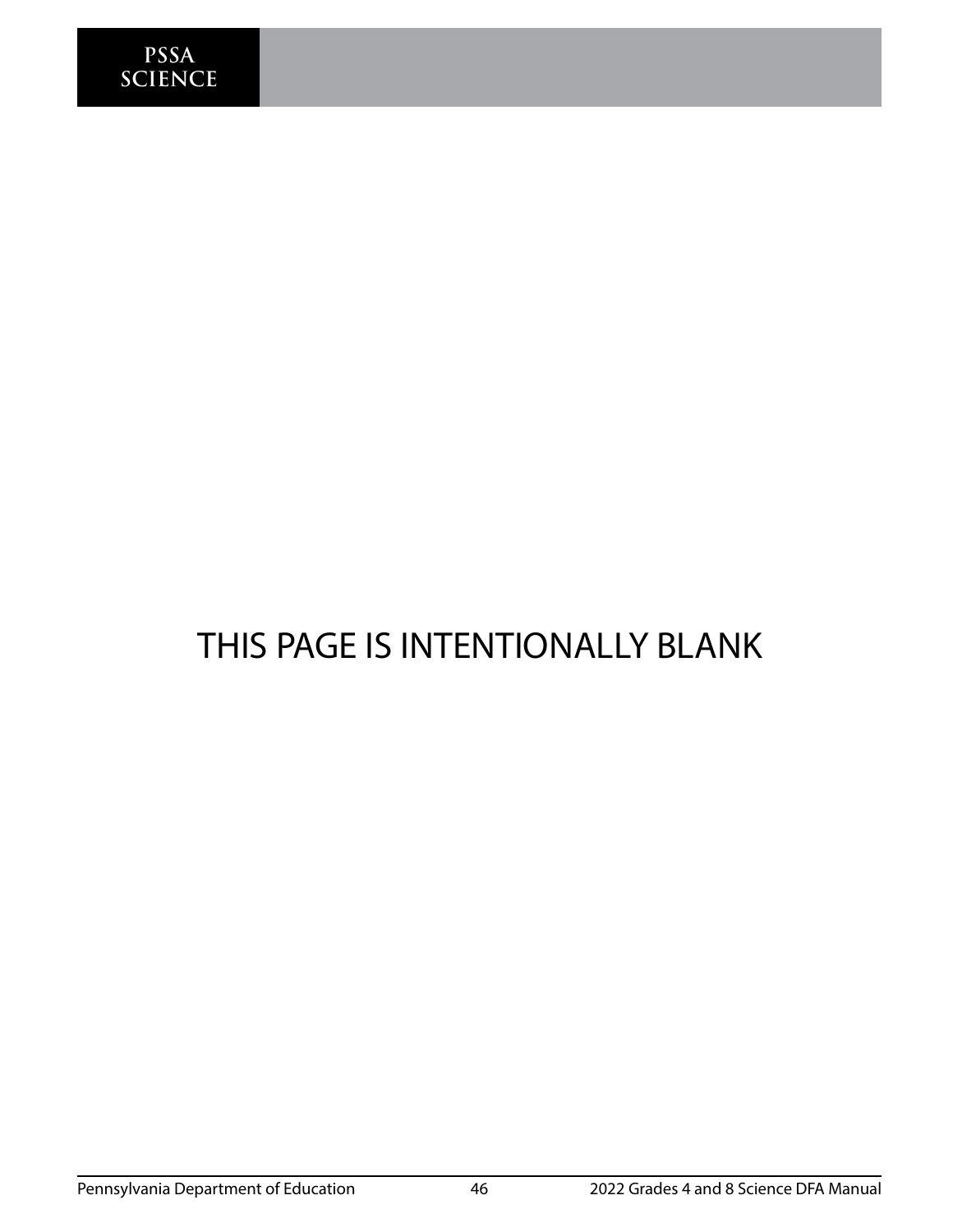

# THIS PAGE IS INTENTIONALLY BLANK